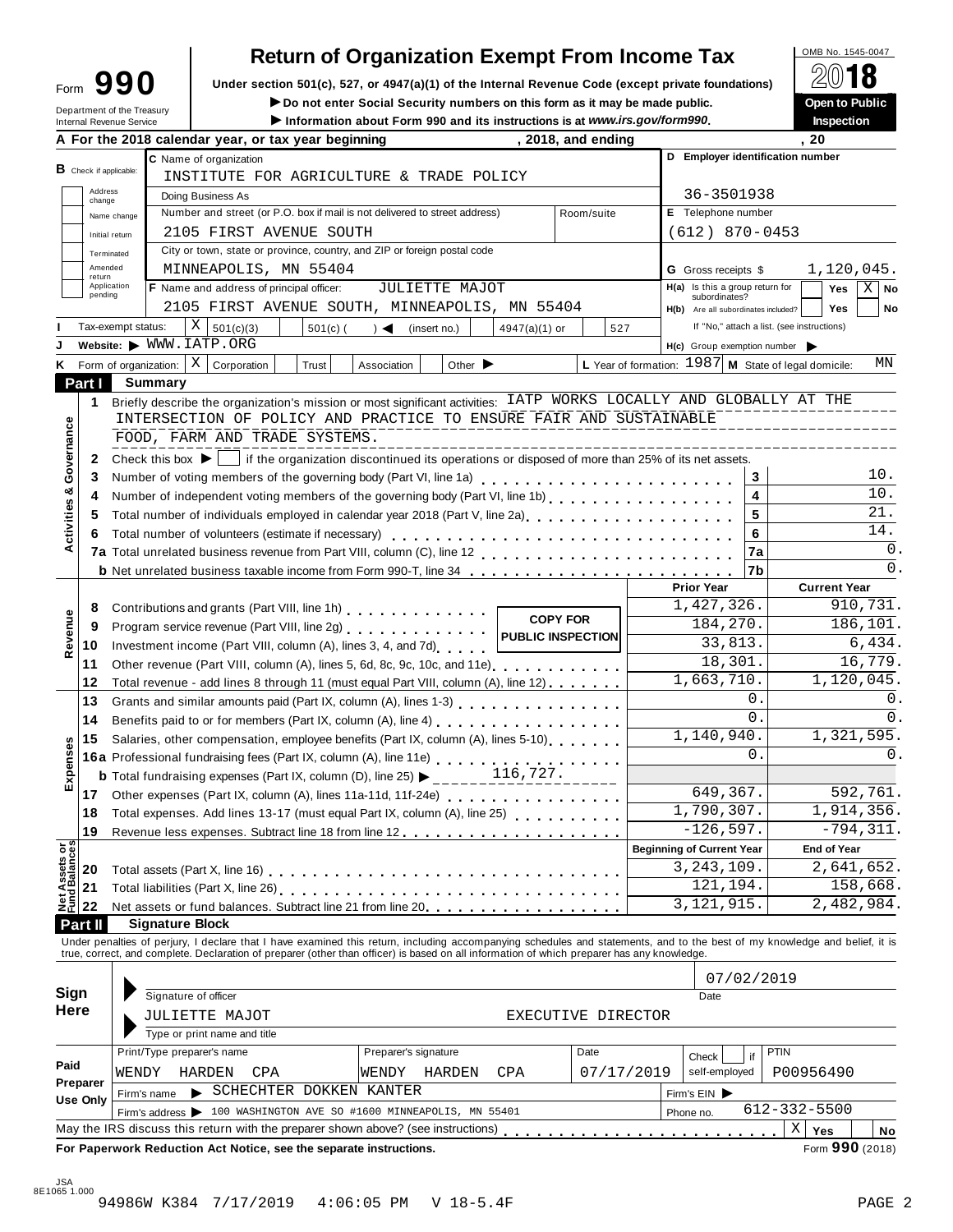|            | Page 2<br>Form 990 (2018)                                                                                                                                                                                                                                                                                                                   |  |
|------------|---------------------------------------------------------------------------------------------------------------------------------------------------------------------------------------------------------------------------------------------------------------------------------------------------------------------------------------------|--|
|            | Part III<br><b>Statement of Program Service Accomplishments</b>                                                                                                                                                                                                                                                                             |  |
|            | 1 Briefly describe the organization's mission:                                                                                                                                                                                                                                                                                              |  |
|            | IATP WORKS LOCALLY AND GLOBALLY AT THE INTERSECTION OF POLICY AND                                                                                                                                                                                                                                                                           |  |
|            | PRACTICE TO ENSURE FAIR AND SUSTAINABLE FOOD, FARM AND TRADE SYSTEMS.                                                                                                                                                                                                                                                                       |  |
|            |                                                                                                                                                                                                                                                                                                                                             |  |
|            | 2 Did the organization undertake any significant program services during the year which were not listed on the                                                                                                                                                                                                                              |  |
|            | $\lceil x \rceil$ No<br>Yes<br>If "Yes," describe these new services on Schedule O.                                                                                                                                                                                                                                                         |  |
| 3          | Did the organization cease conducting, or make significant changes in how it conducts, any program                                                                                                                                                                                                                                          |  |
|            | $\vert$ X $\vert$ No<br>Yes<br>If "Yes," describe these changes on Schedule O.                                                                                                                                                                                                                                                              |  |
| 4          | Describe the organization's program service accomplishments for each of its three largest program services, as measured by<br>expenses. Section 501(c)(3) and 501(c)(4) organizations are required to report the amount of grants and allocations to others,<br>the total expenses, and revenue, if any, for each program service reported. |  |
|            |                                                                                                                                                                                                                                                                                                                                             |  |
|            | TRADE AND GLOBAL GOVERNANCE: SEE SCHEDULE O.                                                                                                                                                                                                                                                                                                |  |
|            |                                                                                                                                                                                                                                                                                                                                             |  |
|            |                                                                                                                                                                                                                                                                                                                                             |  |
|            |                                                                                                                                                                                                                                                                                                                                             |  |
|            |                                                                                                                                                                                                                                                                                                                                             |  |
|            |                                                                                                                                                                                                                                                                                                                                             |  |
|            |                                                                                                                                                                                                                                                                                                                                             |  |
|            |                                                                                                                                                                                                                                                                                                                                             |  |
|            |                                                                                                                                                                                                                                                                                                                                             |  |
|            |                                                                                                                                                                                                                                                                                                                                             |  |
|            | CLIMATE AND RURAL DEVELOPMENT: SEE SCHEDULE O.                                                                                                                                                                                                                                                                                              |  |
|            |                                                                                                                                                                                                                                                                                                                                             |  |
|            |                                                                                                                                                                                                                                                                                                                                             |  |
|            |                                                                                                                                                                                                                                                                                                                                             |  |
|            |                                                                                                                                                                                                                                                                                                                                             |  |
|            |                                                                                                                                                                                                                                                                                                                                             |  |
|            |                                                                                                                                                                                                                                                                                                                                             |  |
|            |                                                                                                                                                                                                                                                                                                                                             |  |
|            |                                                                                                                                                                                                                                                                                                                                             |  |
|            | 4c (Code:<br>) (Expenses \$<br>274,969. including grants of \$<br>) (Revenue \$                                                                                                                                                                                                                                                             |  |
|            | COMMUNICATIONS: SEE SCHEDULE O.                                                                                                                                                                                                                                                                                                             |  |
|            |                                                                                                                                                                                                                                                                                                                                             |  |
|            |                                                                                                                                                                                                                                                                                                                                             |  |
|            |                                                                                                                                                                                                                                                                                                                                             |  |
|            |                                                                                                                                                                                                                                                                                                                                             |  |
|            |                                                                                                                                                                                                                                                                                                                                             |  |
|            |                                                                                                                                                                                                                                                                                                                                             |  |
|            |                                                                                                                                                                                                                                                                                                                                             |  |
|            |                                                                                                                                                                                                                                                                                                                                             |  |
|            |                                                                                                                                                                                                                                                                                                                                             |  |
|            | ATTACHMENT 1<br>4d Other program services (Describe in Schedule O.)<br>(Expenses \$<br>) (Revenue \$<br>454,865. including grants of \$                                                                                                                                                                                                     |  |
|            | 1,504,738.<br>4e Total program service expenses >                                                                                                                                                                                                                                                                                           |  |
| <b>JSA</b> | Form 990 (2018)<br>8E1020 1.000                                                                                                                                                                                                                                                                                                             |  |
|            | 94986W K384 7/17/2019<br>$4:06:05$ PM<br>$V$ 18-5.4F<br>PAGE 3                                                                                                                                                                                                                                                                              |  |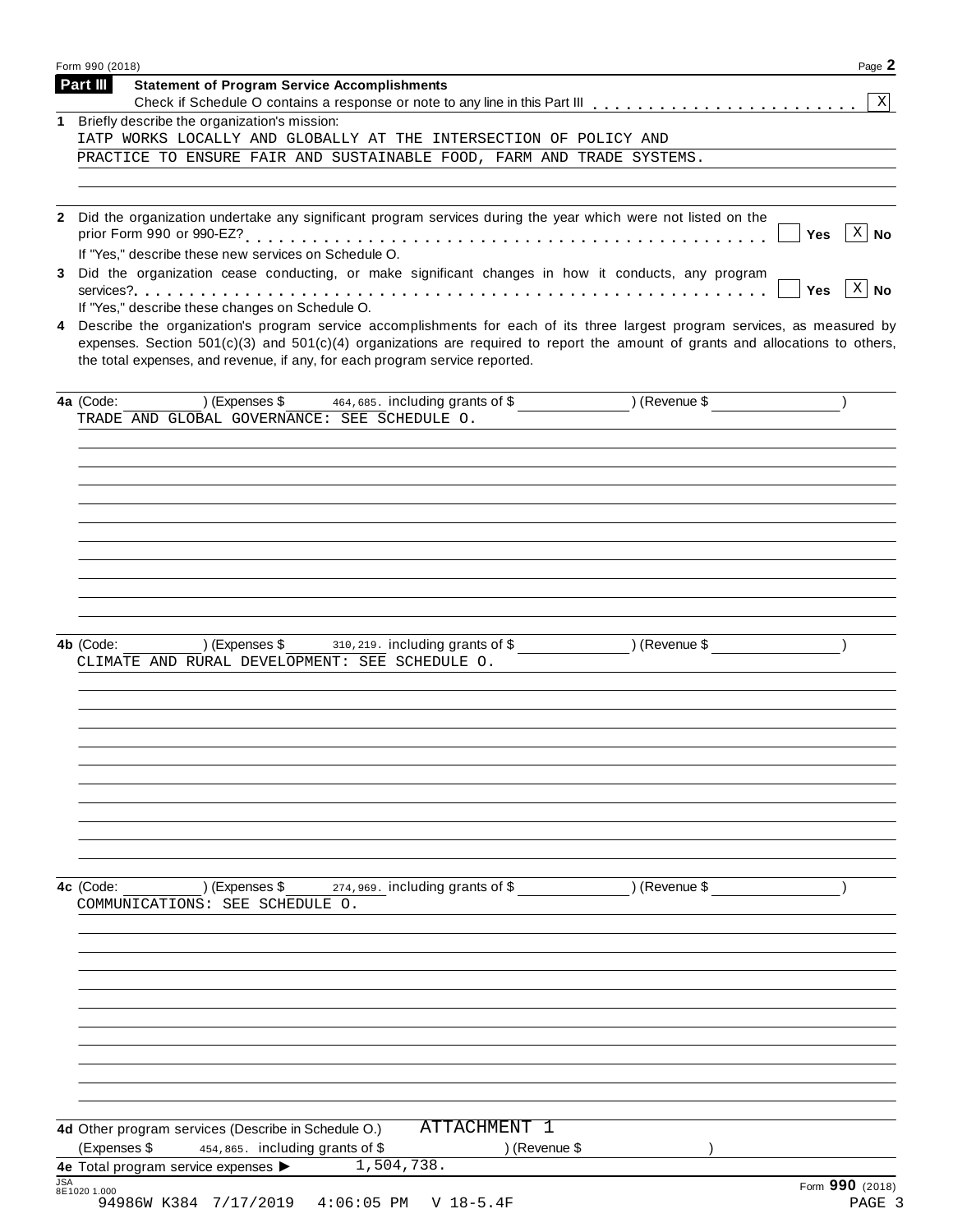| <b>Part IV</b> | <b>Checklist of Required Schedules</b>                                                                                                                                                                                       |                 |             |    |
|----------------|------------------------------------------------------------------------------------------------------------------------------------------------------------------------------------------------------------------------------|-----------------|-------------|----|
|                |                                                                                                                                                                                                                              |                 | Yes         | No |
| 1              | Is the organization described in section $501(c)(3)$ or $4947(a)(1)$ (other than a private foundation)? If "Yes,"                                                                                                            |                 |             |    |
|                |                                                                                                                                                                                                                              | 1               | Χ           |    |
| $\mathbf{2}$   | Is the organization required to complete Schedule B, Schedule of Contributors (see instructions)?                                                                                                                            | $\mathbf{2}$    | $\mathbf X$ |    |
| 3              | Did the organization engage in direct or indirect political campaign activities on behalf of or in opposition to                                                                                                             |                 |             |    |
|                | candidates for public office? If "Yes," complete Schedule C, Part I.                                                                                                                                                         | 3               |             | Χ  |
| 4              | Section 501(c)(3) organizations. Did the organization engage in lobbying activities, or have a section 501(h)                                                                                                                |                 |             |    |
|                |                                                                                                                                                                                                                              | 4               | Χ           |    |
| 5              | Is the organization a section $501(c)(4)$ , $501(c)(5)$ , or $501(c)(6)$ organization that receives membership dues,                                                                                                         |                 |             |    |
|                | assessments, or similar amounts as defined in Revenue Procedure 98-19? If "Yes," complete Schedule C, Part III                                                                                                               | 5               |             | Χ  |
| 6              | Did the organization maintain any donor advised funds or any similar funds or accounts for which donors                                                                                                                      |                 |             |    |
|                | have the right to provide advice on the distribution or investment of amounts in such funds or accounts? If                                                                                                                  |                 |             | X  |
|                |                                                                                                                                                                                                                              | 6               |             |    |
| 7              | Did the organization receive or hold a conservation easement, including easements to preserve open space,                                                                                                                    | $\overline{7}$  |             | Χ  |
|                | the environment, historic land areas, or historic structures? If "Yes," complete Schedule D, Part II.<br>Did the organization maintain collections of works of art, historical treasures, or other similar assets? If "Yes," |                 |             |    |
| 8              |                                                                                                                                                                                                                              | 8               |             | Χ  |
| 9              | Did the organization report an amount in Part X, line 21, for escrow or custodial account liability, serve as a                                                                                                              |                 |             |    |
|                | custodian for amounts not listed in Part X; or provide credit counseling, debt management, credit repair, or                                                                                                                 |                 |             |    |
|                |                                                                                                                                                                                                                              | 9               |             | X  |
| 10             | Did the organization, directly or through a related organization, hold assets in temporarily restricted                                                                                                                      |                 |             |    |
|                | endowments, permanent endowments, or quasi-endowments? If "Yes," complete Schedule D, Part V.                                                                                                                                | 10              | Χ           |    |
| 11             | If the organization's answer to any of the following questions is "Yes," then complete Schedule D, Parts VI,                                                                                                                 |                 |             |    |
|                | VII, VIII, IX, or X as applicable.                                                                                                                                                                                           |                 |             |    |
|                | a Did the organization report an amount for land, buildings, and equipment in Part X, line 10? If "Yes,"                                                                                                                     |                 |             |    |
|                |                                                                                                                                                                                                                              | 11a             | Χ           |    |
|                | <b>b</b> Did the organization report an amount for investments-other securities in Part X, line 12 that is 5% or more                                                                                                        |                 |             |    |
|                |                                                                                                                                                                                                                              | 11 <sub>b</sub> | Χ           |    |
|                | c Did the organization report an amount for investments-program related in Part X, line 13 that is 5% or more                                                                                                                |                 |             |    |
|                |                                                                                                                                                                                                                              | 11c             |             | Χ  |
|                | d Did the organization report an amount for other assets in Part X, line 15 that is 5% or more of its total assets                                                                                                           |                 |             |    |
|                | reported in Part X, line 16? If "Yes," complete Schedule D, Part IX.                                                                                                                                                         | 11d             | Χ           |    |
|                | e Did the organization report an amount for other liabilities in Part X, line 25? If "Yes," complete Schedule D, Part X                                                                                                      | 11e             |             | Χ  |
| f              | Did the organization's separate or consolidated financial statements for the tax year include a footnote that addresses                                                                                                      |                 |             |    |
|                | the organization's liability for uncertain tax positions under FIN 48 (ASC 740)? If "Yes," complete Schedule D, Part X                                                                                                       | 11f             | Χ           |    |
|                | 12a Did the organization obtain separate, independent audited financial statements for the tax year? If "Yes," complete                                                                                                      |                 |             |    |
|                |                                                                                                                                                                                                                              | 12a             |             | Χ  |
|                | <b>b</b> Was the organization included in consolidated, independent audited financial statements for the tax year? If                                                                                                        |                 |             |    |
|                | "Yes," and if the organization answered "No" to line 12a, then completing Schedule D, Parts XI and XII is optional                                                                                                           | 12 <sub>b</sub> | Χ           |    |
| 13             | Is the organization a school described in section $170(b)(1)(A)(ii)?$ If "Yes," complete Schedule E.                                                                                                                         | 13              |             | X  |
|                | 14a Did the organization maintain an office, employees, or agents outside of the United States?                                                                                                                              | 14a             | Χ           |    |
|                | <b>b</b> Did the organization have aggregate revenues or expenses of more than \$10,000 from grantmaking,                                                                                                                    |                 |             |    |
|                | fundraising, business, investment, and program service activities outside the United States, or aggregate                                                                                                                    |                 |             |    |
|                | foreign investments valued at \$100,000 or more? If "Yes," complete Schedule F, Parts I and IV                                                                                                                               | 14b             |             | Χ  |
| 15             | Did the organization report on Part IX, column (A), line 3, more than \$5,000 of grants or other assistance to or                                                                                                            |                 |             |    |
|                |                                                                                                                                                                                                                              | 15              |             | Χ  |
| 16             | Did the organization report on Part IX, column (A), line 3, more than \$5,000 of aggregate grants or other                                                                                                                   |                 |             |    |
|                | assistance to or for foreign individuals? If "Yes," complete Schedule F, Parts III and IV                                                                                                                                    | 16              |             | Χ  |
| 17             | Did the organization report a total of more than \$15,000 of expenses for professional fundraising services on                                                                                                               |                 |             |    |
|                | Part IX, column (A), lines 6 and 11e? If "Yes," complete Schedule G, Part I (see instructions)                                                                                                                               | 17              |             | Χ  |
| 18             | Did the organization report more than \$15,000 total of fundraising event gross income and contributions on                                                                                                                  |                 |             |    |
|                |                                                                                                                                                                                                                              | 18              |             | Χ  |
| 19             | Did the organization report more than \$15,000 of gross income from gaming activities on Part VIII, line 9a?                                                                                                                 |                 |             |    |
|                |                                                                                                                                                                                                                              | 19              |             | Χ  |
|                | 20a Did the organization operate one or more hospital facilities? If "Yes," complete Schedule H                                                                                                                              | 20a             |             | X  |
|                | <b>b</b> If "Yes" to line 20a, did the organization attach a copy of its audited financial statements to this return?                                                                                                        | 20 <sub>b</sub> |             |    |
| 21             | Did the organization report more than \$5,000 of grants or other assistance to any domestic organization or                                                                                                                  |                 |             | X  |
|                | domestic government on Part IX, column (A), line 1? If "Yes," complete Schedule I, Parts I and II                                                                                                                            | 21              |             |    |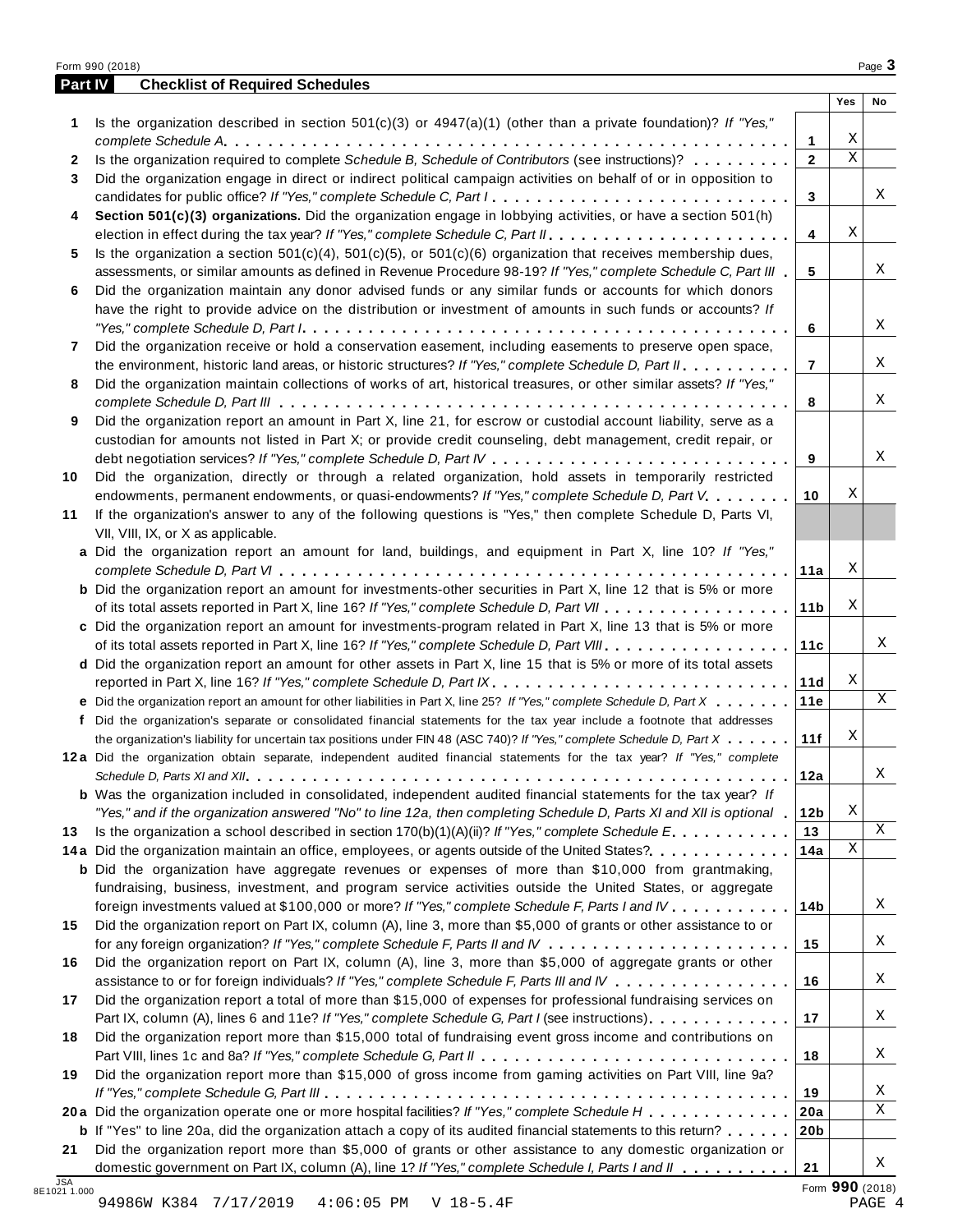| Part IV       | <b>Checklist of Required Schedules (continued)</b>                                                                        |                 |                 |    |
|---------------|---------------------------------------------------------------------------------------------------------------------------|-----------------|-----------------|----|
|               |                                                                                                                           |                 | Yes             | No |
| 22            | Did the organization report more than \$5,000 of grants or other assistance to or for domestic individuals on             |                 |                 |    |
|               |                                                                                                                           | 22              |                 | X  |
| 23            | Did the organization answer "Yes" to Part VII, Section A, line 3, 4, or 5 about compensation of the                       |                 |                 |    |
|               | organization's current and former officers, directors, trustees, key employees, and highest compensated                   |                 |                 |    |
|               |                                                                                                                           | 23              |                 | X  |
|               | 24a Did the organization have a tax-exempt bond issue with an outstanding principal amount of more than                   |                 |                 |    |
|               | \$100,000 as of the last day of the year, that was issued after December 31, 2002? If "Yes," answer lines 24b             |                 |                 |    |
|               |                                                                                                                           |                 |                 | Χ  |
|               | <b>b</b> Did the organization invest any proceeds of tax-exempt bonds beyond a temporary period exception?                | 24b             |                 |    |
|               |                                                                                                                           |                 |                 |    |
|               | c Did the organization maintain an escrow account other than a refunding escrow at any time during the year               |                 |                 |    |
|               |                                                                                                                           | 24c             |                 |    |
|               | <b>d</b> Did the organization act as an "on behalf of" issuer for bonds outstanding at any time during the year?          | 24d             |                 |    |
|               | 25a Section 501(c)(3), 501(c)(4), and 501(c)(29) organizations. Did the organization engage in an excess benefit          |                 |                 |    |
|               |                                                                                                                           |                 |                 | X  |
|               | <b>b</b> Is the organization aware that it engaged in an excess benefit transaction with a disqualified person in a prior |                 |                 |    |
|               | year, and that the transaction has not been reported on any of the organization's prior Forms 990 or 990-EZ?              |                 |                 |    |
|               |                                                                                                                           | 25 <sub>b</sub> |                 | X  |
| 26            | Did the organization report any amount on Part X, line 5, 6, or 22 for receivables from or payables to any                |                 |                 |    |
|               | current or former officers, directors, trustees, key employees, highest compensated employees, or                         |                 |                 |    |
|               |                                                                                                                           | 26              |                 | Χ  |
| 27            | Did the organization provide a grant or other assistance to an officer, director, trustee, key employee,                  |                 |                 |    |
|               | substantial contributor or employee thereof, a grant selection committee member, or to a 35% controlled                   |                 |                 |    |
|               | entity or family member of any of these persons? If "Yes," complete Schedule L, Part III                                  | 27              |                 | Χ  |
| 28            | Was the organization a party to a business transaction with one of the following parties (see Schedule L,                 |                 |                 |    |
|               | Part IV instructions for applicable filing thresholds, conditions, and exceptions):                                       |                 |                 |    |
|               | a A current or former officer, director, trustee, or key employee? If "Yes," complete Schedule L, Part IV                 | 28a             |                 | X  |
|               | <b>b</b> A family member of a current or former officer, director, trustee, or key employee? If "Yes," complete           |                 |                 |    |
|               |                                                                                                                           | 28b             |                 | X  |
|               | c An entity of which a current or former officer, director, trustee, or key employee (or a family member thereof)         |                 |                 |    |
|               |                                                                                                                           |                 |                 | X  |
|               | was an officer, director, trustee, or direct or indirect owner? If "Yes," complete Schedule L, Part IV                    | 28c             |                 | X  |
| 29            | Did the organization receive more than \$25,000 in non-cash contributions? If "Yes," complete Schedule M                  | 29              |                 |    |
| 30            | Did the organization receive contributions of art, historical treasures, or other similar assets, or qualified            |                 |                 |    |
|               |                                                                                                                           | 30              |                 | Χ  |
| 31            | Did the organization liquidate, terminate, or dissolve and cease operations? If "Yes," complete Schedule N, Part I        | 31              |                 | X  |
| 32            | Did the organization sell, exchange, dispose of, or transfer more than 25% of its net assets? If "Yes,"                   |                 |                 |    |
|               |                                                                                                                           | 32              |                 | Χ  |
| 33            | Did the organization own 100% of an entity disregarded as separate from the organization under Regulations                |                 |                 |    |
|               | sections 301.7701-2 and 301.7701-3? If "Yes," complete Schedule R, Part /                                                 | 33              |                 | Χ  |
| 34            | Was the organization related to any tax-exempt or taxable entity? If "Yes," complete Schedule R, Part II, III,            |                 |                 |    |
|               |                                                                                                                           | 34              | Χ               |    |
|               | 35a Did the organization have a controlled entity within the meaning of section 512(b)(13)?                               | 35a             | Χ               |    |
|               | <b>b</b> If "Yes" to line 35a, did the organization receive any payment from or engage in any transaction with a          |                 |                 |    |
|               | controlled entity within the meaning of section 512(b)(13)? If "Yes," complete Schedule R, Part V, line 2                 | 35 <sub>b</sub> | Χ               |    |
| 36            | Section 501(c)(3) organizations. Did the organization make any transfers to an exempt non-charitable                      |                 |                 |    |
|               | related organization? If "Yes," complete Schedule R, Part V, line 2                                                       | 36              |                 | Χ  |
| 37            | Did the organization conduct more than 5% of its activities through an entity that is not a related organization          |                 |                 |    |
|               | and that is treated as a partnership for federal income tax purposes? If "Yes," complete Schedule R, Part VI              | 37              |                 | Χ  |
| 38            | Did the organization complete Schedule O and provide explanations in Schedule O for Part VI, lines 11b and                |                 |                 |    |
|               |                                                                                                                           |                 | Χ               |    |
|               | 19? Note. All Form 990 filers are required to complete Schedule O.                                                        | 38              |                 |    |
| <b>Part V</b> | <b>Statements Regarding Other IRS Filings and Tax Compliance</b>                                                          |                 |                 |    |
|               |                                                                                                                           |                 |                 |    |
|               |                                                                                                                           |                 | Yes             | No |
|               | 22<br>1a Enter the number reported in Box 3 of Form 1096. Enter -0- if not applicable 1a                                  |                 |                 |    |
|               | 0.<br><b>b</b> Enter the number of Forms W-2G included in line 1a. Enter -0- if not applicable $\ldots \ldots$   1b       |                 |                 |    |
|               | c Did the organization comply with backup withholding rules for reportable payments to vendors and                        |                 |                 |    |
|               |                                                                                                                           | 1 <sub>c</sub>  |                 |    |
| JSA           |                                                                                                                           |                 | Form 990 (2018) |    |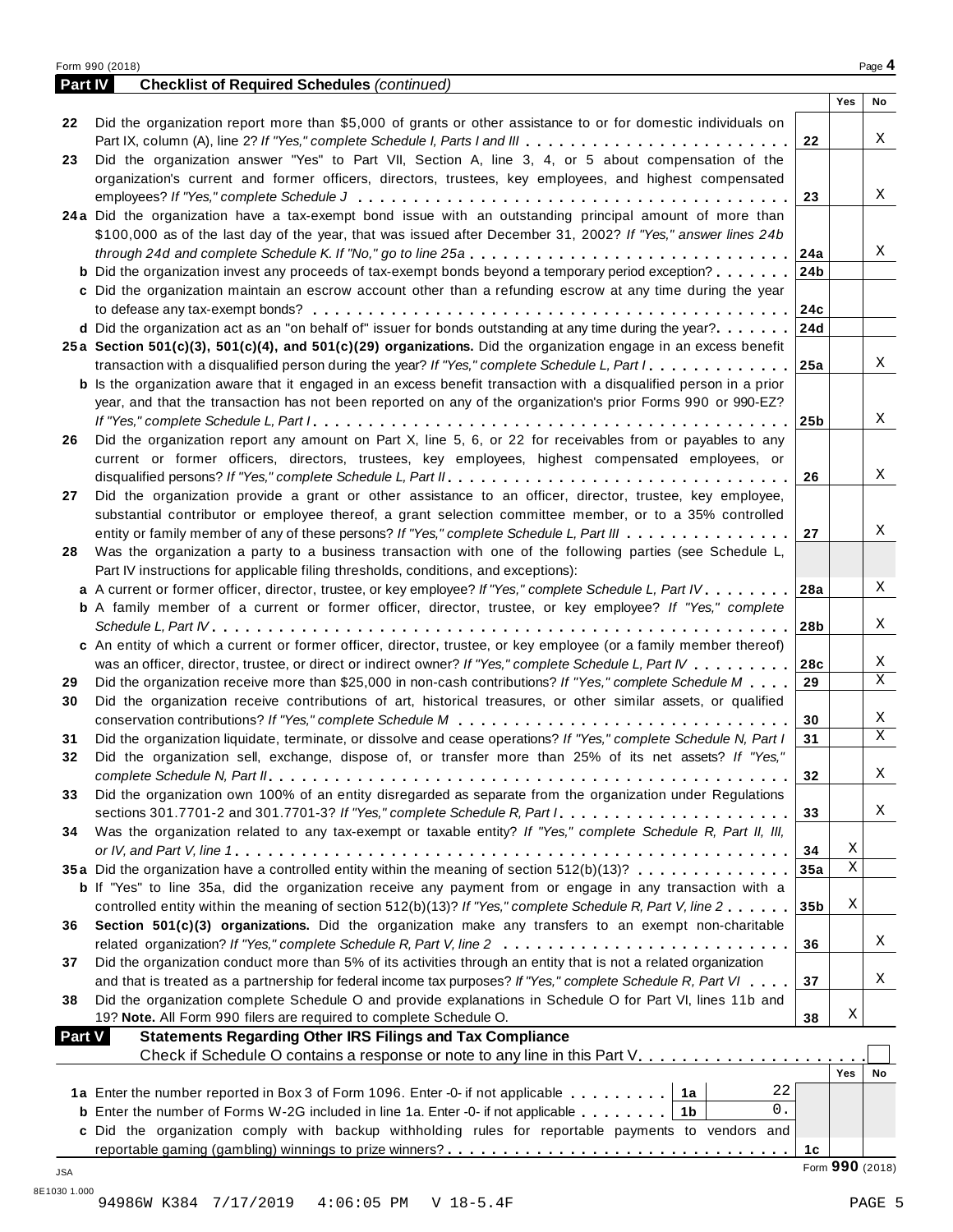|               | Form 990 (2018)                                                                                                                              |     |     | Page 5 |
|---------------|----------------------------------------------------------------------------------------------------------------------------------------------|-----|-----|--------|
| <b>Part V</b> | Statements Regarding Other IRS Filings and Tax Compliance (continued)                                                                        |     |     |        |
|               |                                                                                                                                              |     | Yes | No     |
|               | 2a Enter the number of employees reported on Form W-3, Transmittal of Wage and Tax                                                           |     |     |        |
|               | 21<br>Statements, filed for the calendar year ending with or within the year covered by this return. [2a                                     |     |     |        |
|               | <b>b</b> If at least one is reported on line 2a, did the organization file all required federal employment tax returns?                      | 2b  | Χ   |        |
|               | <b>Note.</b> If the sum of lines 1a and 2a is greater than 250, you may be required to e-file (see instructions).                            |     |     |        |
|               | 3a Did the organization have unrelated business gross income of \$1,000 or more during the year?                                             | 3a  |     | Χ      |
|               | <b>b</b> If "Yes," has it filed a Form 990-T for this year? If "No" to line 3b, provide an explanation in Schedule O                         | 3b  |     |        |
|               | 4a At any time during the calendar year, did the organization have an interest in, or a signature or other authority over,                   |     |     |        |
|               | a financial account in a foreign country (such as a bank account, securities account, or other financial account)?                           | 4a  | Χ   |        |
|               | <b>b</b> If "Yes," enter the name of the foreign country: $\triangleright$ SWITZERLAND                                                       |     |     |        |
|               | See instructions for filing requirements for FinCEN Form 114, Report of Foreign Bank and Financial Accounts (FBAR).                          |     |     |        |
|               | 5a Was the organization a party to a prohibited tax shelter transaction at any time during the tax year?                                     | 5a  |     | Χ      |
|               | <b>b</b> Did any taxable party notify the organization that it was or is a party to a prohibited tax shelter transaction?                    | 5b  |     | Χ      |
|               | c If "Yes" to line 5a or 5b, did the organization file Form 8886-T?                                                                          | 5c  |     |        |
|               | 6a Does the organization have annual gross receipts that are normally greater than \$100,000, and did the organization                       |     |     |        |
|               | solicit any contributions that were not tax deductible as charitable contributions?                                                          | 6a  |     | Χ      |
|               | <b>b</b> If "Yes," did the organization include with every solicitation an express statement that such contributions or                      |     |     |        |
|               |                                                                                                                                              | 6b  |     |        |
| 7             | Organizations that may receive deductible contributions under section 170(c).                                                                |     |     |        |
|               | a Did the organization receive a payment in excess of \$75 made partly as a contribution and partly for goods                                |     |     |        |
|               |                                                                                                                                              | 7а  |     | Χ      |
|               | <b>b</b> If "Yes," did the organization notify the donor of the value of the goods or services provided?                                     | 7b  |     |        |
|               | c Did the organization sell, exchange, or otherwise dispose of tangible personal property for which it was                                   |     |     |        |
|               |                                                                                                                                              | 7с  |     | Χ      |
|               | 7d                                                                                                                                           |     |     |        |
|               | e Did the organization receive any funds, directly or indirectly, to pay premiums on a personal benefit contract?                            | 7е  |     | Χ      |
|               | f Did the organization, during the year, pay premiums, directly or indirectly, on a personal benefit contract?                               | 7f  |     | X      |
|               | If the organization received a contribution of qualified intellectual property, did the organization file Form 8899 as required?             | 7g  |     |        |
|               | h If the organization received a contribution of cars, boats, airplanes, or other vehicles, did the organization file a Form 1098-C?         | 7h  |     |        |
| 8             | Sponsoring organizations maintaining donor advised funds. Did a donor advised fund maintained by the                                         |     |     |        |
|               | sponsoring organization have excess business holdings at any time during the year?                                                           | 8   |     |        |
| 9             | Sponsoring organizations maintaining donor advised funds.                                                                                    |     |     |        |
|               | a Did the sponsoring organization make any taxable distributions under section 4966?                                                         | 9а  |     |        |
|               | <b>b</b> Did the sponsoring organization make a distribution to a donor, donor advisor, or related person?                                   | 9b  |     |        |
|               | 10 Section 501(c)(7) organizations. Enter:                                                                                                   |     |     |        |
|               | 10a <br>a Initiation fees and capital contributions included on Part VIII, line 12                                                           |     |     |        |
|               | 10b<br><b>b</b> Gross receipts, included on Form 990, Part VIII, line 12, for public use of club facilities                                  |     |     |        |
| 11            | Section 501(c)(12) organizations. Enter:                                                                                                     |     |     |        |
|               | 11a<br><b>a</b> Gross income from members or shareholders                                                                                    |     |     |        |
|               | b Gross income from other sources (Do not net amounts due or paid to other sources                                                           |     |     |        |
|               | 11b                                                                                                                                          |     |     |        |
|               | 12a Section 4947(a)(1) non-exempt charitable trusts. Is the organization filing Form 990 in lieu of Form 1041?                               | 12a |     |        |
|               | 12b<br><b>b</b> If "Yes," enter the amount of tax-exempt interest received or accrued during the year                                        |     |     |        |
| 13.           | Section 501(c)(29) qualified nonprofit health insurance issuers.                                                                             |     |     |        |
|               | <b>a</b> Is the organization licensed to issue qualified health plans in more than one state?                                                | 13а |     |        |
|               | Note. See the instructions for additional information the organization must report on Schedule O.                                            |     |     |        |
|               | <b>b</b> Enter the amount of reserves the organization is required to maintain by the states in which                                        |     |     |        |
|               | 13b<br>the organization is licensed to issue qualified health plans                                                                          |     |     |        |
|               | 13c                                                                                                                                          |     |     |        |
|               | 14a Did the organization receive any payments for indoor tanning services during the tax year?                                               | 14a |     | Χ      |
|               | <b>b</b> If "Yes," has it filed a Form 720 to report these payments? If "No," provide an explanation in Schedule $0 \cdot \cdot \cdot \cdot$ | 14b |     |        |
| 15            | Is the organization subject to the section 4960 tax on payment(s) of more than \$1,000,000 in remuneration or                                |     |     |        |
|               |                                                                                                                                              | 15  |     | Χ      |
|               | If "Yes," see instructions and file Form 4720, Schedule N.                                                                                   |     |     |        |
| 16            | Is the organization an educational institution subject to the section 4968 excise tax on net investment income?                              | 16  |     | Χ      |
|               | If "Yes," complete Form 4720, Schedule O.                                                                                                    |     |     |        |

Form **990** (2018)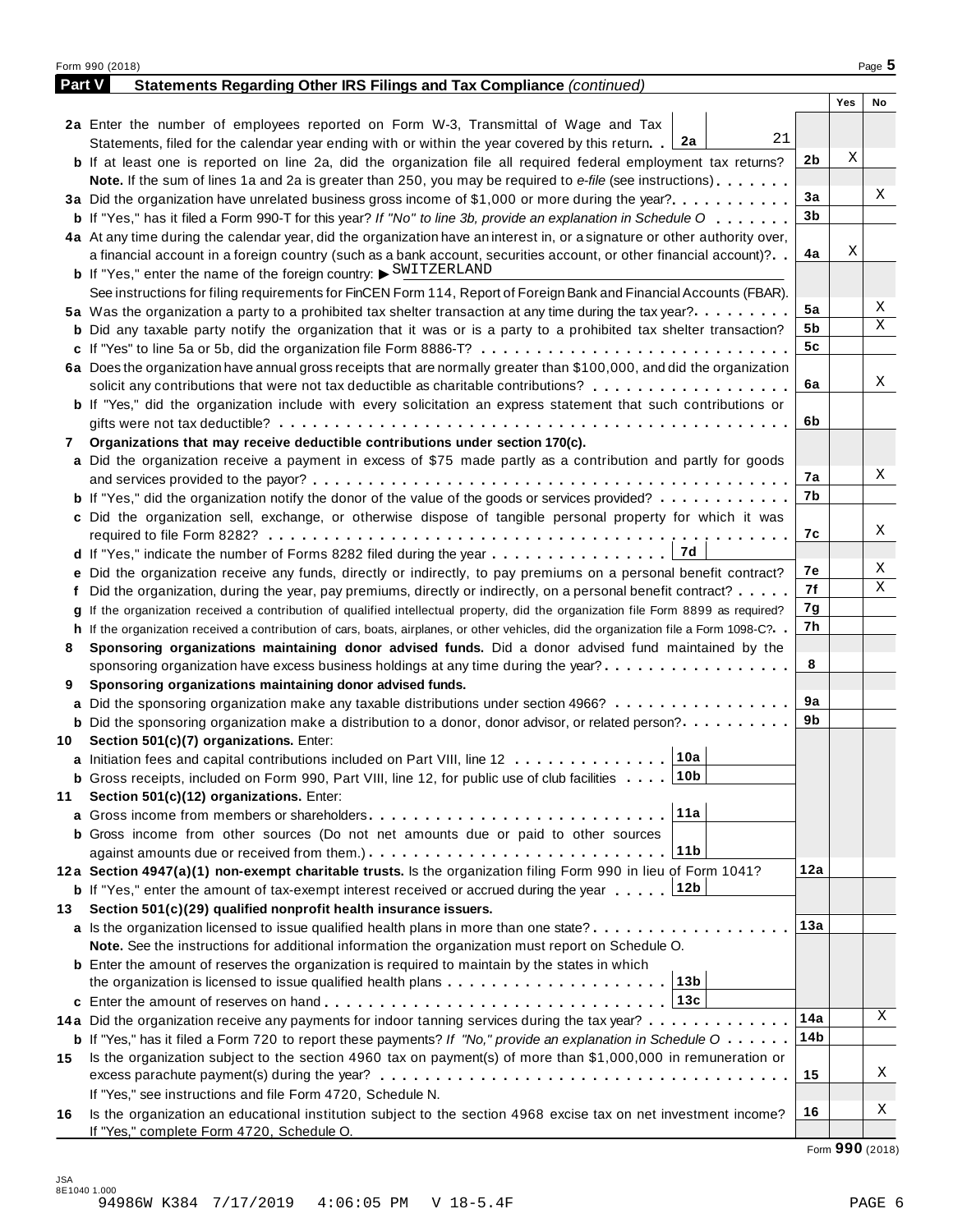|         | Form 990 (2018)                                                                                                                                                                                                                         |                 |     | Page $6$ |
|---------|-----------------------------------------------------------------------------------------------------------------------------------------------------------------------------------------------------------------------------------------|-----------------|-----|----------|
|         | Part VI<br>Governance, Management, and Disclosure For each "Yes" response to lines 2 through 7b below, and for a "No"                                                                                                                   |                 |     |          |
|         | response to line 8a, 8b, or 10b below, describe the circumstances, processes, or changes in Schedule O. See instructions.                                                                                                               |                 |     | Χ        |
|         |                                                                                                                                                                                                                                         |                 |     |          |
|         | <b>Section A. Governing Body and Management</b>                                                                                                                                                                                         |                 | Yes | No       |
|         | 1a                                                                                                                                                                                                                                      | 10              |     |          |
|         | 1a Enter the number of voting members of the governing body at the end of the tax year<br>If there are material differences in voting rights among members of the governing body, or                                                    |                 |     |          |
|         | if the governing body delegated broad authority to an executive committee or similar                                                                                                                                                    |                 |     |          |
|         | committee, explain in Schedule O.<br>1b                                                                                                                                                                                                 | 10              |     |          |
| b<br>2  | Enter the number of voting members included in line 1a, above, who are independent                                                                                                                                                      |                 |     |          |
|         | Did any officer, director, trustee, or key employee have a family relationship or a business relationship with                                                                                                                          | 2               |     | Χ        |
|         | Did the organization delegate control over management duties customarily performed by or under the direct                                                                                                                               |                 |     |          |
| 3       |                                                                                                                                                                                                                                         | 3               |     | Χ        |
| 4       | supervision of officers, directors, or trustees, or key employees to a management company or other person?<br>Did the organization make any significant changes to its governing documents since the prior Form 990 was filed?          | 4               |     | X        |
| 5       | Did the organization become aware during the year of a significant diversion of the organization's assets?                                                                                                                              | 5               |     | X        |
|         |                                                                                                                                                                                                                                         | 6               |     | X        |
| 6<br>7a | Did the organization have members, stockholders, or other persons who had the power to elect or appoint                                                                                                                                 |                 |     |          |
|         |                                                                                                                                                                                                                                         | 7a              |     | Χ        |
|         | <b>b</b> Are any governance decisions of the organization reserved to (or subject to approval by) members,                                                                                                                              |                 |     |          |
|         |                                                                                                                                                                                                                                         | 7b              |     | Χ        |
| 8       | Did the organization contemporaneously document the meetings held or written actions undertaken during                                                                                                                                  |                 |     |          |
|         | the year by the following:                                                                                                                                                                                                              |                 |     |          |
| а       |                                                                                                                                                                                                                                         | 8а              | Χ   |          |
|         |                                                                                                                                                                                                                                         | 8b              | Χ   |          |
| 9       | Is there any officer, director, trustee, or key employee listed in Part VII, Section A, who cannot be reached at                                                                                                                        |                 |     |          |
|         | the organization's mailing address? If "Yes," provide the names and addresses in Schedule O                                                                                                                                             | 9               |     | Χ        |
|         | Section B. Policies (This Section B requests information about policies not required by the Internal Revenue Code.)                                                                                                                     |                 |     |          |
|         |                                                                                                                                                                                                                                         |                 | Yes | No       |
|         | 10a Did the organization have local chapters, branches, or affiliates?                                                                                                                                                                  | 10a             |     | Χ        |
| b       | If "Yes," did the organization have written policies and procedures governing the activities of such chapters,                                                                                                                          |                 |     |          |
|         | affiliates, and branches to ensure their operations are consistent with the organization's exempt purposes?                                                                                                                             | 10 <sub>b</sub> |     |          |
| 11a     | Has the organization provided a complete copy of this Form 990 to all members of its governing body before filing the form?                                                                                                             | 11a             | Χ   |          |
| b       | Describe in Schedule O the process, if any, used by the organization to review this Form 990.                                                                                                                                           |                 |     |          |
| 12a     | Did the organization have a written conflict of interest policy? If "No," go to line 13                                                                                                                                                 | 12a             | X   |          |
|         | <b>b</b> Were officers, directors, or trustees, and key employees required to disclose annually interests that could give                                                                                                               |                 |     |          |
|         |                                                                                                                                                                                                                                         | 12 <sub>b</sub> | X   |          |
|         | Did the organization regularly and consistently monitor and enforce compliance with the policy? If "Yes,                                                                                                                                |                 |     |          |
|         |                                                                                                                                                                                                                                         | 12c             | X   |          |
| 13      | Did the organization have a written whistleblower policy?                                                                                                                                                                               | 13              | Χ   |          |
|         | Did the organization have a written document retention and destruction policy?                                                                                                                                                          | 14              | Χ   |          |
| 15      | Did the process for determining compensation of the following persons include a review and approval by                                                                                                                                  |                 |     |          |
|         | independent persons, comparability data, and contemporaneous substantiation of the deliberation and decision?                                                                                                                           |                 |     |          |
| а       |                                                                                                                                                                                                                                         | 15a             | Χ   |          |
| b       |                                                                                                                                                                                                                                         | 15b             | Χ   |          |
|         | If "Yes" to line 15a or 15b, describe the process in Schedule O (see instructions).                                                                                                                                                     |                 |     |          |
|         | 16a Did the organization invest in, contribute assets to, or participate in a joint venture or similar arrangement                                                                                                                      |                 |     |          |
|         |                                                                                                                                                                                                                                         | 16a             | X   |          |
|         | <b>b</b> If "Yes," did the organization follow a written policy or procedure requiring the organization to evaluate its                                                                                                                 |                 |     |          |
|         | participation in joint venture arrangements under applicable federal tax law, and take steps to safeguard the                                                                                                                           |                 |     |          |
|         | <b>Section C. Disclosure</b>                                                                                                                                                                                                            | 16 <sub>b</sub> | X   |          |
|         |                                                                                                                                                                                                                                         |                 |     |          |
| 17      | List the states with which a copy of this Form 990 is required to be filed $\blacktriangleright \frac{MN}{N}$ .                                                                                                                         |                 |     |          |
| 18      | Section 6104 requires an organization to make its Forms 1023 (1024 or 1024-A if applicable), 990, and 990-T (Section 501(c)<br>(3)s only) available for public inspection. Indicate how you made these available. Check all that apply. |                 |     |          |
|         | $X \mid$<br>Own website<br>$X$ Upon request<br>Other (explain in Schedule O)<br>Another's website                                                                                                                                       |                 |     |          |
|         |                                                                                                                                                                                                                                         |                 |     |          |
|         |                                                                                                                                                                                                                                         |                 |     |          |
| 19      | Describe in Schedule O whether (and if so, how) the organization made its governing documents, conflict of interest policy, and<br>financial statements available to the public during the tax year.                                    |                 |     |          |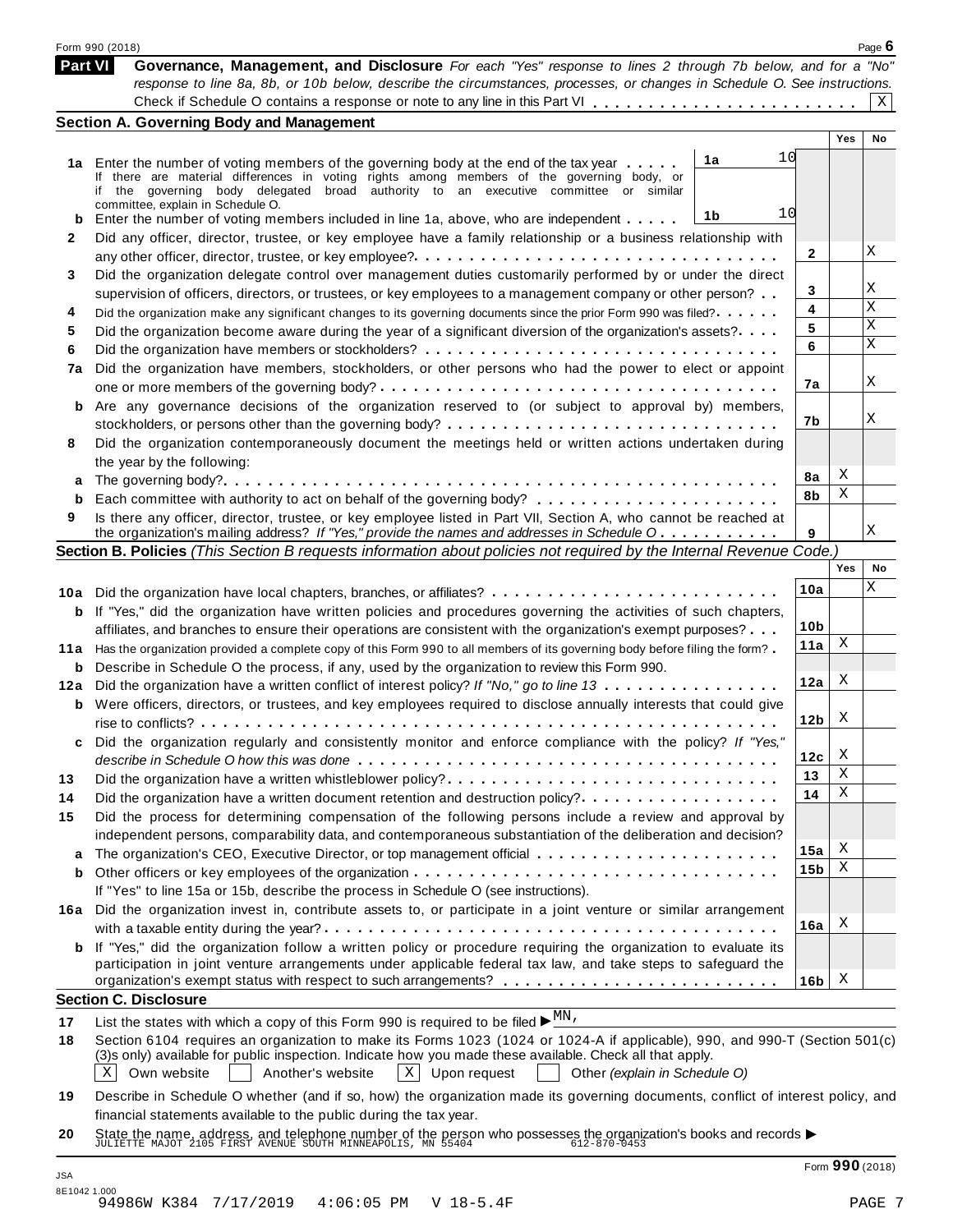| <b>Part VII</b> Compensation of Officers, Directors, Trustees, Key Employees, Highest Compensated Employees, and<br><b>Independent Contractors</b> |  |  |  |  |  |  |  |  |  |
|----------------------------------------------------------------------------------------------------------------------------------------------------|--|--|--|--|--|--|--|--|--|
|                                                                                                                                                    |  |  |  |  |  |  |  |  |  |
| Section A. Officers, Directors, Trustees, Key Employees, and Highest Compensated Employees                                                         |  |  |  |  |  |  |  |  |  |
| 1a Complete this table for all persons required to be listed. Report compensation for the calendar year ending with or within the                  |  |  |  |  |  |  |  |  |  |

organization's tax year.

anization's lax year.<br>● List all of the organization's **current** officers, directors, trustees (whether individuals or organizations), regardless of amount of<br>nnensation Enter -0- in columns (D) (E) and (E) if no compensa compensation. Enter -0- in columns (D), (E), and (F) if no compensation was paid.

• List all of the organization's **current** key employees, if any. See instructions for definition of "key employee."<br>● List the experientials five expect highest expressed explores (other than an efficer director of

**Example in the organization's current** key employees, if any. See instructions for definition of key employee.<br>• List the organization's five **current** highest compensated employees (other than an officer, director, trust who received reportable compensation (Box 5 of Form W-2 and/or Box 7 of Form 1099-MISC) of more than \$100,000 from the

organization and any related organizations.<br>• List all of the organization's **former** officers, key employees, and highest compensated employees who received more than<br>\$1.00.000 of reportable componention from the erganiza \$100,000 of reportable compensation from the organization and any related organizations.

% List all of the organization's **former directors or trustees** that received, in the capacity as a former director or trustee of the organization, more than \$10,000 of reportable compensation from the organization and any related organizations.

List persons in the following order: individual trustees or directors; institutional trustees; officers; key employees; highest compensated employees; and former such persons.

Check this box if neither the organization nor any related organization compensated any current officer, director, or trustee.

|                                   |                             |                                   |                       |         | (C)          |                                                                  |        |                                 |                              |                              |
|-----------------------------------|-----------------------------|-----------------------------------|-----------------------|---------|--------------|------------------------------------------------------------------|--------|---------------------------------|------------------------------|------------------------------|
| (A)                               | (B)                         |                                   |                       |         | Position     |                                                                  |        | (D)                             | (E)                          | (F)                          |
| Name and Title                    | Average                     |                                   |                       |         |              | (do not check more than one                                      |        | Reportable                      | Reportable                   | Estimated                    |
|                                   | hours per<br>week (list any |                                   |                       |         |              | box, unless person is both an<br>officer and a director/trustee) |        | compensation<br>from            | compensation from<br>related | amount of<br>other           |
|                                   | hours for                   |                                   |                       |         |              |                                                                  |        | the                             | organizations                | compensation                 |
|                                   | related<br>organizations    |                                   |                       | Officer | Key employee |                                                                  | Former | organization<br>(W-2/1099-MISC) | (W-2/1099-MISC)              | from the<br>organization     |
|                                   | below dotted<br>line)       | Individual trustee<br>or director | Institutional trustee |         |              | Highest compensated<br>employee                                  |        |                                 |                              | and related<br>organizations |
| (1) HARRIET BARLOW                | 1.00                        |                                   |                       |         |              |                                                                  |        |                                 |                              |                              |
| <b>DIRECTOR</b>                   | 0.                          | Χ                                 |                       |         |              |                                                                  |        | $0$ .                           | 0.                           | 0.                           |
| (2) BECKY GLASS                   | 1.00                        |                                   |                       |         |              |                                                                  |        |                                 |                              |                              |
| SECRETARY                         | 0.                          | Χ                                 |                       | X       |              |                                                                  |        | $\mathbf 0$ .                   | $0$ .                        | 0.                           |
| (3) DR. SIVAN KARTHA              | 1.00                        |                                   |                       |         |              |                                                                  |        |                                 |                              |                              |
| TREASURER                         | $0$ .                       | Χ                                 |                       | Χ       |              |                                                                  |        | $\mathsf{O}$ .                  | 0.                           | $\mathsf 0$ .                |
| (4) ESTHER PENUNIA                | 1.00                        |                                   |                       |         |              |                                                                  |        |                                 |                              |                              |
| <b>DIRECTOR</b>                   | 0.                          | Χ                                 |                       |         |              |                                                                  |        | $\mathbf 0$ .                   | 0.                           | $0$ .                        |
| (5) PAMELA SAUNDERS               | 1.00                        |                                   |                       |         |              |                                                                  |        |                                 |                              |                              |
| <b>BOARD CHAIR</b>                | 0.                          | X                                 |                       | Χ       |              |                                                                  |        | 0.                              | 0.                           | $\mathsf 0$ .                |
| (6) HANNES LORENZEN               | $1.\overline{00}$           |                                   |                       |         |              |                                                                  |        |                                 |                              |                              |
| <b>DIRECTOR</b>                   | 0.                          | Χ                                 |                       |         |              |                                                                  |        | 0.                              | $0$ .                        | $\mathsf 0$ .                |
| (7) DR. DANIEL DE LA TORRE UGARTE | 1.00                        |                                   |                       |         |              |                                                                  |        |                                 |                              |                              |
| <b>DIRECTOR</b>                   | 0.                          | Χ                                 |                       |         |              |                                                                  |        | 0.                              | 0.                           | 0.                           |
| (8) BRIAN AHLBERG                 | 1.00                        |                                   |                       |         |              |                                                                  |        |                                 |                              |                              |
| <b>DIRECTOR</b>                   | 0.                          | X                                 |                       |         |              |                                                                  |        | 0.                              | 0.                           | $0$ .                        |
| (9) OSCAR CHACON                  | 1.00                        |                                   |                       |         |              |                                                                  |        |                                 |                              |                              |
| <b>DIRECTOR</b>                   | $0$ .                       | Χ                                 |                       |         |              |                                                                  |        | 0.                              | 0.                           | 0.                           |
| (10) PAT MOONEY                   | 1.00                        |                                   |                       |         |              |                                                                  |        |                                 |                              |                              |
| <b>DIRECTOR</b>                   | $0$ .                       | Χ                                 |                       |         |              |                                                                  |        | $\mathsf{O}$ .                  | $0$ .                        | 0.                           |
| (11) JULIETTE MAJOT               | 40.00                       |                                   |                       |         |              |                                                                  |        |                                 |                              |                              |
| EXECUTIVE DIRECTOR                | 0.                          |                                   |                       | Χ       |              |                                                                  |        | 105,854.                        | 0.                           | 4,469.                       |
| (12)                              |                             |                                   |                       |         |              |                                                                  |        |                                 |                              |                              |
| (13)                              |                             |                                   |                       |         |              |                                                                  |        |                                 |                              |                              |
| (14)                              |                             |                                   |                       |         |              |                                                                  |        |                                 |                              |                              |
|                                   |                             |                                   |                       |         |              |                                                                  |        |                                 |                              |                              |

8E1041 1.000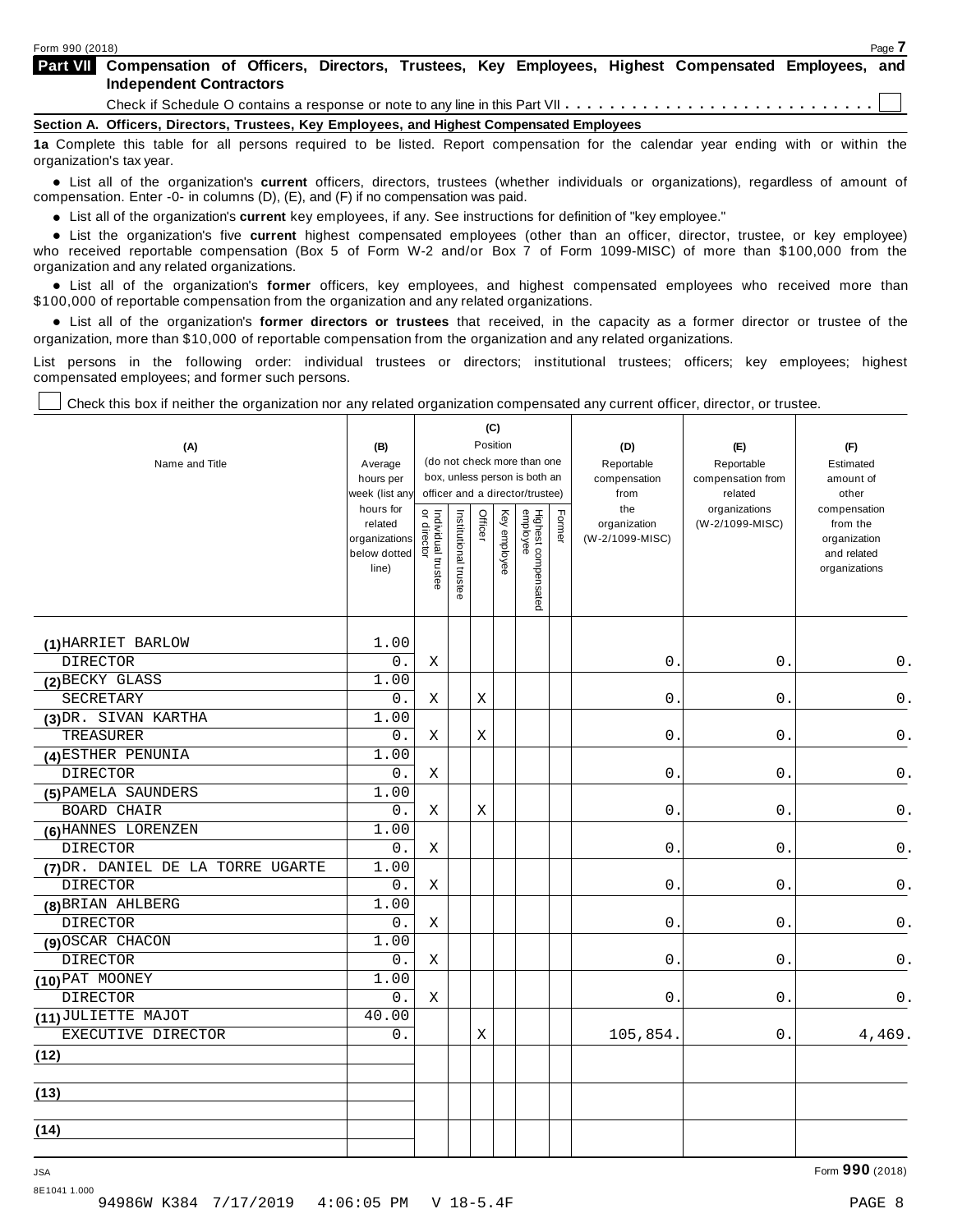|  |  | Form 990 (2018) |
|--|--|-----------------|
|--|--|-----------------|

| Form 990 (2018)                                                                                                                                                                                                                                                 |                               |                                          |                       |          |              |                                 |                      |                                |                 |                              |                     |                             | Page 8 |
|-----------------------------------------------------------------------------------------------------------------------------------------------------------------------------------------------------------------------------------------------------------------|-------------------------------|------------------------------------------|-----------------------|----------|--------------|---------------------------------|----------------------|--------------------------------|-----------------|------------------------------|---------------------|-----------------------------|--------|
| <b>Part VII</b><br>Section A. Officers, Directors, Trustees, Key Employees, and Highest Compensated Employees (continued)                                                                                                                                       |                               |                                          |                       |          |              |                                 |                      |                                |                 |                              |                     |                             |        |
| (A)                                                                                                                                                                                                                                                             | (B)                           |                                          |                       |          | (C)          |                                 |                      | (D)                            | (E)             |                              |                     | (F)                         |        |
| Name and title                                                                                                                                                                                                                                                  | Average<br>hours per          |                                          |                       | Position |              | (do not check more than one     |                      | Reportable<br>compensation     | Reportable      |                              |                     | Estimated<br>amount of      |        |
|                                                                                                                                                                                                                                                                 | week (list any                |                                          |                       |          |              | box, unless person is both an   |                      | from                           |                 | compensation from<br>related |                     | other                       |        |
|                                                                                                                                                                                                                                                                 | hours for                     |                                          |                       |          |              | officer and a director/trustee) | the<br>organizations |                                |                 |                              | compensation        |                             |        |
|                                                                                                                                                                                                                                                                 | related                       | Individual trustee<br> <br>  or director | Institutional trustee | Officer  | Key employee | Highest compensated<br>employee | Former               | organization                   | (W-2/1099-MISC) |                              |                     | from the                    |        |
|                                                                                                                                                                                                                                                                 | organizations<br>below dotted |                                          |                       |          |              |                                 |                      | (W-2/1099-MISC)                |                 |                              |                     | organization<br>and related |        |
|                                                                                                                                                                                                                                                                 | line)                         |                                          |                       |          |              |                                 |                      |                                |                 |                              |                     | organizations               |        |
|                                                                                                                                                                                                                                                                 |                               |                                          |                       |          |              |                                 |                      |                                |                 |                              |                     |                             |        |
|                                                                                                                                                                                                                                                                 |                               |                                          |                       |          |              |                                 |                      |                                |                 |                              |                     |                             |        |
|                                                                                                                                                                                                                                                                 |                               |                                          |                       |          |              |                                 |                      |                                |                 |                              |                     |                             |        |
|                                                                                                                                                                                                                                                                 |                               |                                          |                       |          |              |                                 |                      |                                |                 |                              |                     |                             |        |
|                                                                                                                                                                                                                                                                 |                               |                                          |                       |          |              |                                 |                      |                                |                 |                              |                     |                             |        |
|                                                                                                                                                                                                                                                                 |                               |                                          |                       |          |              |                                 |                      |                                |                 |                              |                     |                             |        |
|                                                                                                                                                                                                                                                                 |                               |                                          |                       |          |              |                                 |                      |                                |                 |                              |                     |                             |        |
|                                                                                                                                                                                                                                                                 |                               |                                          |                       |          |              |                                 |                      |                                |                 |                              |                     |                             |        |
|                                                                                                                                                                                                                                                                 |                               |                                          |                       |          |              |                                 |                      |                                |                 |                              |                     |                             |        |
|                                                                                                                                                                                                                                                                 |                               |                                          |                       |          |              |                                 |                      |                                |                 |                              |                     |                             |        |
|                                                                                                                                                                                                                                                                 |                               |                                          |                       |          |              |                                 |                      |                                |                 |                              |                     |                             |        |
|                                                                                                                                                                                                                                                                 |                               |                                          |                       |          |              |                                 |                      |                                |                 |                              |                     |                             |        |
|                                                                                                                                                                                                                                                                 |                               |                                          |                       |          |              |                                 |                      |                                |                 |                              |                     |                             |        |
|                                                                                                                                                                                                                                                                 |                               |                                          |                       |          |              |                                 |                      |                                |                 |                              |                     |                             |        |
|                                                                                                                                                                                                                                                                 |                               |                                          |                       |          |              |                                 |                      |                                |                 |                              |                     |                             |        |
|                                                                                                                                                                                                                                                                 |                               |                                          |                       |          |              |                                 |                      |                                |                 |                              |                     |                             |        |
|                                                                                                                                                                                                                                                                 |                               |                                          |                       |          |              |                                 |                      |                                |                 |                              |                     |                             |        |
|                                                                                                                                                                                                                                                                 |                               |                                          |                       |          |              |                                 |                      |                                |                 |                              |                     |                             |        |
|                                                                                                                                                                                                                                                                 |                               |                                          |                       |          |              |                                 |                      |                                |                 |                              |                     |                             |        |
| 1b Sub-total                                                                                                                                                                                                                                                    |                               |                                          |                       |          |              |                                 |                      | 105,854.                       |                 | $\mathsf{O}$ .               |                     |                             | 4,469. |
| c Total from continuation sheets to Part VII, Section A                                                                                                                                                                                                         |                               |                                          |                       |          |              |                                 |                      | 0.                             |                 | $\mathsf{O}$ .               |                     |                             | 0.     |
| d Total (add lines 1b and 1c) $\cdots \cdots \cdots \cdots \cdots \cdots \cdots \cdots \cdots \cdots \cdots$                                                                                                                                                    |                               |                                          |                       |          |              |                                 |                      | 105,854.                       |                 | 0.                           |                     |                             | 4,469. |
| 2 Total number of individuals (including but not limited to those listed above) who received more than \$100,000 of                                                                                                                                             |                               |                                          |                       |          |              |                                 |                      |                                |                 |                              |                     |                             |        |
| reportable compensation from the organization $\blacktriangleright$                                                                                                                                                                                             |                               |                                          | 1                     |          |              |                                 |                      |                                |                 |                              |                     |                             |        |
|                                                                                                                                                                                                                                                                 |                               |                                          |                       |          |              |                                 |                      |                                |                 |                              |                     | Yes                         | No     |
| Did the organization list any former officer, director, or trustee, key employee, or highest compensated<br>3                                                                                                                                                   |                               |                                          |                       |          |              |                                 |                      |                                |                 |                              |                     |                             | Χ      |
| employee on line 1a? If "Yes," complete Schedule J for such individual                                                                                                                                                                                          |                               |                                          |                       |          |              |                                 |                      |                                |                 |                              | 3                   |                             |        |
| For any individual listed on line 1a, is the sum of reportable compensation and other compensation from the<br>4<br>organization and related organizations greater than \$150,000? If "Yes," complete Schedule J for such                                       |                               |                                          |                       |          |              |                                 |                      |                                |                 |                              |                     |                             |        |
|                                                                                                                                                                                                                                                                 |                               |                                          |                       |          |              |                                 |                      |                                |                 |                              | 4                   |                             | Χ      |
| Did any person listed on line 1a receive or accrue compensation from any unrelated organization or individual<br>5.<br>for services rendered to the organization? If "Yes," complete Schedule J for such person                                                 |                               |                                          |                       |          |              |                                 |                      |                                |                 |                              | 5                   |                             | Χ      |
| <b>Section B. Independent Contractors</b>                                                                                                                                                                                                                       |                               |                                          |                       |          |              |                                 |                      |                                |                 |                              |                     |                             |        |
| Complete this table for your five highest compensated independent contractors that received more than \$100,000 of<br>1.<br>compensation from the organization. Report compensation for the calendar year ending with or within the organization's tax<br>year. |                               |                                          |                       |          |              |                                 |                      |                                |                 |                              |                     |                             |        |
|                                                                                                                                                                                                                                                                 |                               |                                          |                       |          |              |                                 |                      |                                |                 |                              |                     |                             |        |
| (A)<br>Name and business address                                                                                                                                                                                                                                |                               |                                          |                       |          |              |                                 |                      | (B)<br>Description of services |                 |                              | (C)<br>Compensation |                             |        |
|                                                                                                                                                                                                                                                                 |                               |                                          |                       |          |              |                                 |                      |                                |                 |                              |                     |                             |        |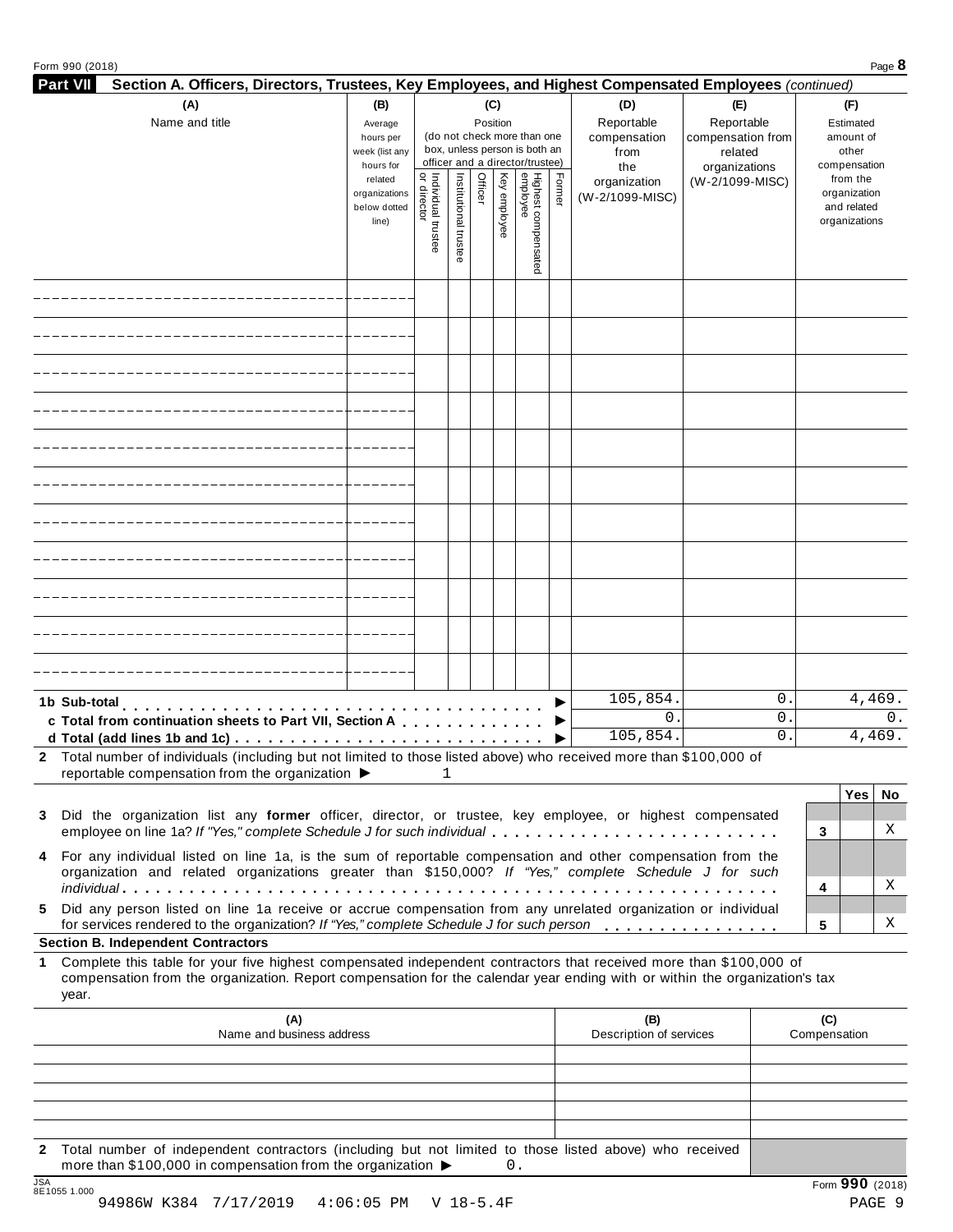|                                                           | Form 990 (2018)  |                                                                                                                                                                                                                                     |                                |                      |                                                    |                                         | Page 9                                                           |
|-----------------------------------------------------------|------------------|-------------------------------------------------------------------------------------------------------------------------------------------------------------------------------------------------------------------------------------|--------------------------------|----------------------|----------------------------------------------------|-----------------------------------------|------------------------------------------------------------------|
|                                                           | <b>Part VIII</b> | <b>Statement of Revenue</b>                                                                                                                                                                                                         |                                |                      |                                                    |                                         |                                                                  |
|                                                           |                  | Check if Schedule O contains a response or note to any line in this Part VIII                                                                                                                                                       |                                |                      |                                                    |                                         |                                                                  |
|                                                           |                  |                                                                                                                                                                                                                                     |                                | (A)<br>Total revenue | (B)<br>Related or<br>exempt<br>function<br>revenue | (C)<br>Unrelated<br>business<br>revenue | (D)<br>Revenue<br>excluded from tax<br>under sections<br>512-514 |
|                                                           | 1а               | Federated campaigns                                                                                                                                                                                                                 | 1а                             |                      |                                                    |                                         |                                                                  |
|                                                           | b                | Membership dues <b>All Accords</b> Membership dues                                                                                                                                                                                  | 1b                             |                      |                                                    |                                         |                                                                  |
|                                                           | c                | Fundraising events <b>Exercises</b>                                                                                                                                                                                                 | 1с                             |                      |                                                    |                                         |                                                                  |
|                                                           | d                | Related organizations <b>contains</b> and the Related organizations and all the Relations of the Relations of the Relations of the Relations of the Relations of the Relations of the Relations of the Relations of the Relations o | 1d                             |                      |                                                    |                                         |                                                                  |
|                                                           | е                | Government grants (contributions)                                                                                                                                                                                                   | 1е                             |                      |                                                    |                                         |                                                                  |
|                                                           | f                | All other contributions, gifts, grants,                                                                                                                                                                                             |                                |                      |                                                    |                                         |                                                                  |
| Contributions, Gifts, Grants<br>and Other Similar Amounts |                  | and similar amounts not included above                                                                                                                                                                                              | 910,731.<br>1f                 |                      |                                                    |                                         |                                                                  |
|                                                           | g                | Noncash contributions included in lines 1a-1f: \$                                                                                                                                                                                   |                                |                      |                                                    |                                         |                                                                  |
|                                                           | h                |                                                                                                                                                                                                                                     |                                | 910,731              |                                                    |                                         |                                                                  |
|                                                           |                  |                                                                                                                                                                                                                                     | <b>Business Code</b><br>511190 | 1,115.               |                                                    |                                         |                                                                  |
|                                                           | 2a               | HONORARIA AND PUBLICATIONS<br>CONTRACT SERVICE FEES                                                                                                                                                                                 | 541900                         | 178,236.             | 1,115.<br>178,236.                                 |                                         |                                                                  |
| Program Service Revenue                                   | b                | CONFERENCE REVENUE                                                                                                                                                                                                                  | 541900                         | 6,750.               | 6,750.                                             |                                         |                                                                  |
|                                                           | C                |                                                                                                                                                                                                                                     |                                |                      |                                                    |                                         |                                                                  |
|                                                           | d<br>е           |                                                                                                                                                                                                                                     |                                |                      |                                                    |                                         |                                                                  |
|                                                           | f                | All other program service revenue                                                                                                                                                                                                   |                                |                      |                                                    |                                         |                                                                  |
|                                                           | g                |                                                                                                                                                                                                                                     |                                | 186,101.             |                                                    |                                         |                                                                  |
|                                                           | 3                | (including<br>Investment<br>income                                                                                                                                                                                                  | dividends,<br>interest,        |                      |                                                    |                                         |                                                                  |
|                                                           |                  | and other similar amounts).                                                                                                                                                                                                         |                                | 6,434.               |                                                    |                                         | 6,434.                                                           |
|                                                           | 4                | Income from investment of tax-exempt bond proceeds $\blacktriangleright$                                                                                                                                                            |                                | $0$ .                |                                                    |                                         |                                                                  |
|                                                           | 5                |                                                                                                                                                                                                                                     |                                | $0$ .                |                                                    |                                         |                                                                  |
|                                                           |                  | (i) Real                                                                                                                                                                                                                            | (ii) Personal                  |                      |                                                    |                                         |                                                                  |
|                                                           | 6a               | 15,700.<br>Gross rents <b>Contains and Street Street Street Street</b>                                                                                                                                                              |                                |                      |                                                    |                                         |                                                                  |
|                                                           | $\mathbf b$      | Less: rental expenses<br>15,700.                                                                                                                                                                                                    |                                |                      |                                                    |                                         |                                                                  |
|                                                           | c                | Rental income or (loss)<br>Net rental income or (loss)                                                                                                                                                                              |                                | 15,700.              |                                                    |                                         | 15,700.                                                          |
|                                                           | d<br>7a          | (i) Securities<br>Gross amount from sales of                                                                                                                                                                                        | <u>.</u> D<br>(ii) Other       |                      |                                                    |                                         |                                                                  |
|                                                           |                  | assets other than inventory                                                                                                                                                                                                         |                                |                      |                                                    |                                         |                                                                  |
|                                                           | b                | Less: cost or other basis                                                                                                                                                                                                           |                                |                      |                                                    |                                         |                                                                  |
|                                                           |                  | and sales expenses                                                                                                                                                                                                                  |                                |                      |                                                    |                                         |                                                                  |
|                                                           | c                | Gain or (loss) <u>  _ _ _ _ _ _ _ _</u>                                                                                                                                                                                             |                                |                      |                                                    |                                         |                                                                  |
|                                                           | d                | Net gain or (loss) $\cdots$ $\cdots$ $\cdots$ $\cdots$ $\cdots$ $\cdots$                                                                                                                                                            |                                | $\mathbf{0}$ .       |                                                    |                                         |                                                                  |
|                                                           | 8а               | Gross income from fundraising                                                                                                                                                                                                       |                                |                      |                                                    |                                         |                                                                  |
| Revenue                                                   |                  | events (not including \$                                                                                                                                                                                                            |                                |                      |                                                    |                                         |                                                                  |
|                                                           |                  | of contributions reported on line 1c).                                                                                                                                                                                              |                                |                      |                                                    |                                         |                                                                  |
| Other                                                     |                  | See Part IV, line 18 $\ldots$ $\ldots$ $\ldots$ a                                                                                                                                                                                   | 0.<br>0.                       |                      |                                                    |                                         |                                                                  |
|                                                           | b                | Less: direct expenses b<br>Net income or (loss) from fundraising events $\ldots$ .                                                                                                                                                  |                                | $\mathbf{0}$ .       |                                                    |                                         |                                                                  |
|                                                           | c                | Gross income from gaming activities.                                                                                                                                                                                                |                                |                      |                                                    |                                         |                                                                  |
|                                                           | 9а               | See Part IV, line 19                                                                                                                                                                                                                | 0.                             |                      |                                                    |                                         |                                                                  |
|                                                           | b                | Less: direct expenses by the state of the basic direct expenses                                                                                                                                                                     | $0$ .                          |                      |                                                    |                                         |                                                                  |
|                                                           | c                | Net income or (loss) from gaming activities ________ ▶                                                                                                                                                                              |                                | $\mathbf{0}$ .       |                                                    |                                         |                                                                  |
|                                                           | 10a              | sales of inventory,<br>Gross<br>less                                                                                                                                                                                                |                                |                      |                                                    |                                         |                                                                  |
|                                                           |                  | returns and allowances and allowances                                                                                                                                                                                               | 0.                             |                      |                                                    |                                         |                                                                  |
|                                                           | b                | Less: cost of goods sold b                                                                                                                                                                                                          | $0$ .                          |                      |                                                    |                                         |                                                                  |
|                                                           | c                | Net income or (loss) from sales of inventory                                                                                                                                                                                        | ▶                              | $\mathbf{0}$ .       |                                                    |                                         |                                                                  |
|                                                           |                  | Miscellaneous Revenue                                                                                                                                                                                                               | <b>Business Code</b>           |                      |                                                    |                                         |                                                                  |
|                                                           | 11a              | MISCELLANEOUS                                                                                                                                                                                                                       | 900004                         | 1,079.               | 1,079.                                             |                                         |                                                                  |
|                                                           | b                |                                                                                                                                                                                                                                     |                                |                      |                                                    |                                         |                                                                  |
|                                                           | c<br>d           | All other revenue entitled and a series of the series of the series of the series of the series of the series                                                                                                                       |                                |                      |                                                    |                                         |                                                                  |
|                                                           | е                | Total. Add lines 11a-11d ▶                                                                                                                                                                                                          |                                | 1,079.               |                                                    |                                         |                                                                  |
|                                                           | 12               |                                                                                                                                                                                                                                     |                                | 1,120,045.           | 187,180.                                           |                                         | 22,134.                                                          |

Form **990** (2018) JSA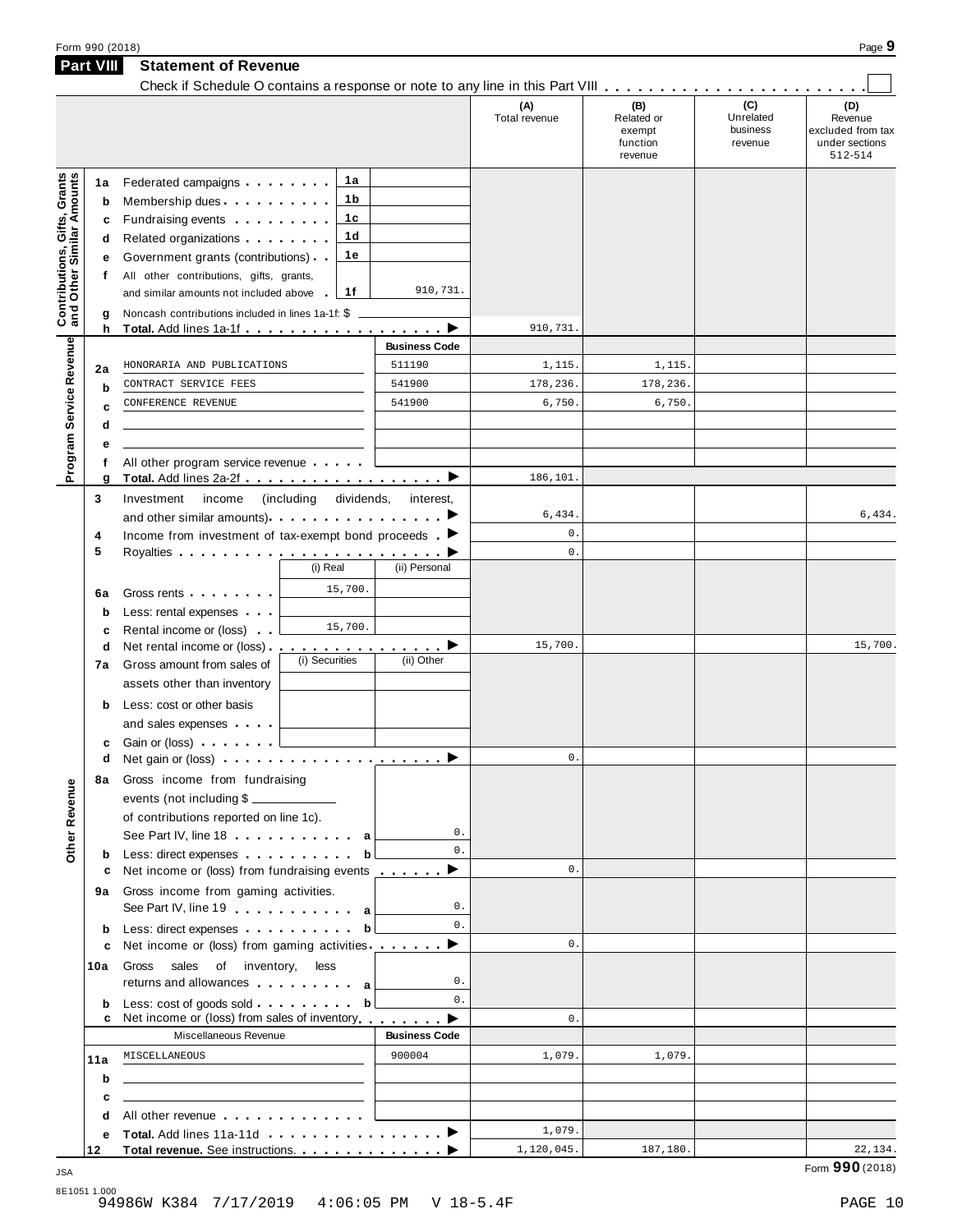**Part IX Statement of Functional Expenses**

|    | Section 501(c)(3) and 501(c)(4) organizations must complete all columns. All other organizations must complete column (A).                                                                                                                                                                                                                                                                                                                                       |                       |                                    |                                    |                                |
|----|------------------------------------------------------------------------------------------------------------------------------------------------------------------------------------------------------------------------------------------------------------------------------------------------------------------------------------------------------------------------------------------------------------------------------------------------------------------|-----------------------|------------------------------------|------------------------------------|--------------------------------|
|    |                                                                                                                                                                                                                                                                                                                                                                                                                                                                  |                       |                                    |                                    | $\mathbf{x}$                   |
|    | Do not include amounts reported on lines 6b, 7b,<br>8b, 9b, and 10b of Part VIII.                                                                                                                                                                                                                                                                                                                                                                                | (A)<br>Total expenses | (B)<br>Program service<br>expenses | Management and<br>general expenses | (D)<br>Fundraising<br>expenses |
|    | 1 Grants and other assistance to domestic organizations                                                                                                                                                                                                                                                                                                                                                                                                          |                       |                                    |                                    |                                |
|    | and domestic governments. See Part IV, line 21                                                                                                                                                                                                                                                                                                                                                                                                                   | 0                     |                                    |                                    |                                |
|    | 2 Grants and other assistance to domestic<br>individuals. See Part IV, line 22                                                                                                                                                                                                                                                                                                                                                                                   | 0                     |                                    |                                    |                                |
|    | 3 Grants and other assistance to foreign                                                                                                                                                                                                                                                                                                                                                                                                                         |                       |                                    |                                    |                                |
|    | organizations, foreign governments, and foreign                                                                                                                                                                                                                                                                                                                                                                                                                  |                       |                                    |                                    |                                |
|    | individuals. See Part IV, lines 15 and 16                                                                                                                                                                                                                                                                                                                                                                                                                        | 0                     |                                    |                                    |                                |
|    | Benefits paid to or for members                                                                                                                                                                                                                                                                                                                                                                                                                                  | 0                     |                                    |                                    |                                |
|    | 5 Compensation of current officers, directors,<br>trustees, and key employees                                                                                                                                                                                                                                                                                                                                                                                    | 110,323.              | 92,561.                            | 10,591.                            | 7,171.                         |
|    | 6 Compensation not included above, to disqualified                                                                                                                                                                                                                                                                                                                                                                                                               |                       |                                    |                                    |                                |
|    | persons (as defined under section 4958(f)(1)) and                                                                                                                                                                                                                                                                                                                                                                                                                |                       |                                    |                                    |                                |
|    | persons described in section 4958(c)(3)(B)                                                                                                                                                                                                                                                                                                                                                                                                                       | 0                     |                                    |                                    |                                |
|    | 7 Other salaries and wages <b>container and all the salaries</b>                                                                                                                                                                                                                                                                                                                                                                                                 | 956,938.              | 802,871.                           | 91,866.                            | 62,201.                        |
|    | 8 Pension plan accruals and contributions (include                                                                                                                                                                                                                                                                                                                                                                                                               |                       |                                    |                                    |                                |
|    | section 401(k) and 403(b) employer contributions)                                                                                                                                                                                                                                                                                                                                                                                                                | 16,770.               | 14,070.                            | 1,610.                             | 1,090.                         |
| 9  | Other employee benefits experience of the state of the state of the state of the state of the state of the state of the state of the state of the state of the state of the state of the state of the state of the state of th                                                                                                                                                                                                                                   | 123, 223.             | 103,384.                           | 11,829.                            | 8,010.                         |
| 10 |                                                                                                                                                                                                                                                                                                                                                                                                                                                                  | 114,341.              | 95,932.                            | 10,977.                            | 7,432.                         |
|    | 11 Fees for services (non-employees):                                                                                                                                                                                                                                                                                                                                                                                                                            |                       |                                    |                                    |                                |
|    | a Management                                                                                                                                                                                                                                                                                                                                                                                                                                                     | 0                     |                                    |                                    |                                |
|    |                                                                                                                                                                                                                                                                                                                                                                                                                                                                  | 0<br>129,810.         |                                    | 129,810.                           |                                |
|    | c Accounting entries and the control of the control of the control of the control of the control of the control of the control of the control of the control of the control of the control of the control of the control of th                                                                                                                                                                                                                                   | 0                     |                                    |                                    |                                |
|    |                                                                                                                                                                                                                                                                                                                                                                                                                                                                  | 0                     |                                    |                                    |                                |
|    | e Professional fundraising services. See Part IV, line 17                                                                                                                                                                                                                                                                                                                                                                                                        | 0                     |                                    |                                    |                                |
|    | f Investment management fees                                                                                                                                                                                                                                                                                                                                                                                                                                     |                       |                                    |                                    |                                |
|    | 9 Other. (If line 11g amount exceeds 10% of line 25, column                                                                                                                                                                                                                                                                                                                                                                                                      | 197,001.              | 185,817.                           | 10,584.                            | 600.                           |
|    | (A) amount, list line 11g expenses on Schedule O.) $\text{ATCH}$ 2                                                                                                                                                                                                                                                                                                                                                                                               | 0                     |                                    |                                    |                                |
| 13 | 12 Advertising and promotion                                                                                                                                                                                                                                                                                                                                                                                                                                     | 36,013.               | 19,531.                            | 953.                               | 15,529.                        |
| 14 | Office expenses example and the set of the set of the set of the set of the set of the set of the set of the set of the set of the set of the set of the set of the set of the set of the set of the set of the set of the set<br>Information technology experience in the set of the set of the set of the set of the set of the set of the set of the set of the set of the set of the set of the set of the set of the set of the set of the set of the set o | 61,008.               | 51,913.                            | 2,845.                             | 6, 250.                        |
| 15 | Royalties experiences and a series are a series and a series are a series and a series are a series and a series and                                                                                                                                                                                                                                                                                                                                             | 0                     |                                    |                                    |                                |
|    | 16 Occupancy                                                                                                                                                                                                                                                                                                                                                                                                                                                     | 51,152.               | 46,245.                            | 2,728.                             | 2,179.                         |
|    | 17 Travel                                                                                                                                                                                                                                                                                                                                                                                                                                                        | 63,192.               | 52,197.                            | 7,894.                             | 3,101.                         |
|    | 18 Payments of travel or entertainment expenses                                                                                                                                                                                                                                                                                                                                                                                                                  |                       |                                    |                                    |                                |
|    | for any federal, state, or local public officials                                                                                                                                                                                                                                                                                                                                                                                                                | 0                     |                                    |                                    |                                |
|    | 19 Conferences, conventions, and meetings                                                                                                                                                                                                                                                                                                                                                                                                                        | 11,126                | 6,867.                             | 3,389.                             | 870.                           |
|    |                                                                                                                                                                                                                                                                                                                                                                                                                                                                  | 0                     |                                    |                                    |                                |
| 21 | Payments to affiliates <b>Exercise Services</b>                                                                                                                                                                                                                                                                                                                                                                                                                  | 0                     |                                    |                                    |                                |
| 22 | Depreciation, depletion, and amortization                                                                                                                                                                                                                                                                                                                                                                                                                        | 10,937.               | 9,297.                             | 984.                               | 656.                           |
|    |                                                                                                                                                                                                                                                                                                                                                                                                                                                                  | 12,745.               | 9,429.                             | 2,675.                             | 641.                           |
|    | 24 Other expenses. Itemize expenses not covered                                                                                                                                                                                                                                                                                                                                                                                                                  |                       |                                    |                                    |                                |
|    | above (List miscellaneous expenses in line 24e. If                                                                                                                                                                                                                                                                                                                                                                                                               |                       |                                    |                                    |                                |
|    | line 24e amount exceeds 10% of line 25, column                                                                                                                                                                                                                                                                                                                                                                                                                   |                       |                                    |                                    |                                |
|    | (A) amount, list line 24e expenses on Schedule O.)                                                                                                                                                                                                                                                                                                                                                                                                               |                       |                                    |                                    |                                |
|    | aDUES & SUBSCRIPTIONS                                                                                                                                                                                                                                                                                                                                                                                                                                            | 14,229.               | 10,527.                            | 2,986.                             | 716.                           |
|    | <b>b</b> MISCELLANEOUS EXPENSES                                                                                                                                                                                                                                                                                                                                                                                                                                  | 5,548.                | 4,097.                             | 1,170.                             | 281.                           |
| c  |                                                                                                                                                                                                                                                                                                                                                                                                                                                                  |                       |                                    |                                    |                                |
| d  |                                                                                                                                                                                                                                                                                                                                                                                                                                                                  |                       |                                    |                                    |                                |
|    | e All other expenses                                                                                                                                                                                                                                                                                                                                                                                                                                             | 1,914,356.            | 1,504,738.                         | 292,891.                           | 116,727.                       |
|    | 25 Total functional expenses. Add lines 1 through 24e<br>26 Joint costs. Complete this line only if the                                                                                                                                                                                                                                                                                                                                                          |                       |                                    |                                    |                                |
|    | organization reported in column (B) joint costs<br>from a combined educational campaign and<br>fundraising solicitation. Check here<br>if                                                                                                                                                                                                                                                                                                                        |                       |                                    |                                    |                                |
|    | following SOP 98-2 (ASC 958-720)                                                                                                                                                                                                                                                                                                                                                                                                                                 | 0                     |                                    |                                    |                                |
|    |                                                                                                                                                                                                                                                                                                                                                                                                                                                                  |                       |                                    |                                    |                                |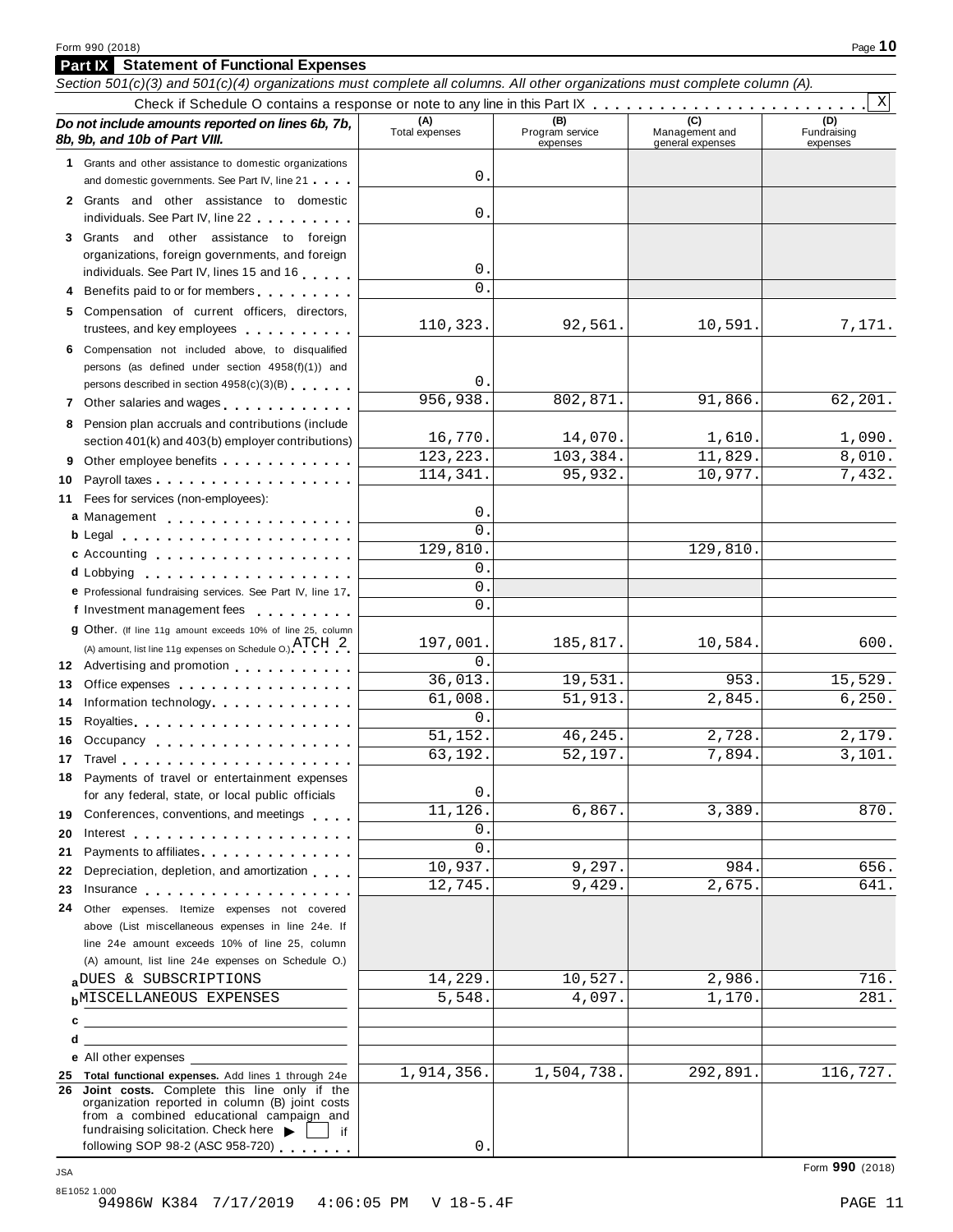Form <sup>990</sup> (2018) Page **11 Part X Balance Sheet**

| Check if Schedule O contains a response or note to any line in this Part X<br>(A)<br>(B)<br>Beginning of year<br>End of year<br>0.<br>$\mathbf{1}$<br>1<br>403,621.<br>354,587.<br>$2^{\circ}$<br>Savings and temporary cash investments<br>$\mathbf{2}$<br>663,570.<br>365,092.<br>$\mathbf{3}$<br>3<br>$\overline{170}$ .<br>14,888.<br>4<br>4<br>Loans and other receivables from current and former officers, directors,<br>5<br>trustees, key employees, and highest compensated employees.<br>0.<br>0.<br>5<br>Complete Part II of Schedule L<br>Loans and other receivables from other disqualified persons (as defined under section<br>6<br>4958(f)(1)), persons described in section 4958(c)(3)(B), and contributing employers<br>and sponsoring organizations of section 501(c)(9) voluntary employees' beneficiary<br>0.<br>6<br>organizations (see instructions). Complete Part II of Schedule Letter and Letter Letter Letter<br>Assets<br>$\overline{0}$ .<br>0.<br>$\overline{7}$<br>7<br>$0$ .<br>0.<br>Inventories for sale or use enterpreteration of the contract of the contract of the contract of the contract of<br>8<br>8<br>34,505.<br>33,459.<br>$9^{\circ}$<br>9<br>10a Land, buildings, and equipment: cost or<br>520,310.<br>other basis. Complete Part VI of Schedule D   10a  <br>368,118.<br>$143,583.$ 10c<br>b Less: accumulated depreciation 10b<br>Investments - publicly traded securities ATCH 3<br>$\overline{681}$ , 197. 11<br>660,617.<br>11<br>$824, 825.$ 12<br>803,988.<br>Investments - other securities. See Part IV, line 11<br>12<br>0.<br>Investments - program-related. See Part IV, line 11<br>13<br>13<br>0.<br>0.<br>14<br>14<br>$\overline{476,920}$ .<br>271,547.<br>15<br>15<br>$\overline{3,243,109}$ .<br>2,641,652.<br>16<br>16<br>Total assets. Add lines 1 through 15 (must equal line 34)<br>89,382.<br>158,668.<br>17<br>17<br>Accounts payable and accrued expenses<br>0.<br>0.<br>18<br>18<br>10,815.<br>$\overline{0}$ .<br>19<br>19<br>$\overline{0}$ .<br>0.<br>20<br>20<br>$0$ .<br>0.<br>Escrow or custodial account liability. Complete Part IV of Schedule D<br>21<br>21<br>Loans and other payables to current and former officers, directors,<br>22<br>Liabilities<br>trustees, key employees, highest compensated employees, and<br>$0$ .<br>0.<br>disqualified persons. Complete Part II of Schedule L.<br>22<br>20,997.<br>$\overline{0}$ .<br>Secured mortgages and notes payable to unrelated third parties<br>23<br>23<br>$\overline{0}$ .<br>0.<br>Unsecured notes and loans payable to unrelated third parties <b>contained</b><br>24<br>24<br>Other liabilities (including federal income tax, payables to related third<br>25<br>parties, and other liabilities not included on lines 17-24). Complete Part X<br>0<br>0.<br>25<br>158,668.<br>121,194.<br>26<br>26<br>Organizations that follow SFAS 117 (ASC 958), check here ▶<br>$ X $ and<br><b>Fund Balances</b><br>complete lines 27 through 29, and lines 33 and 34.<br>1,084,187.<br>Unrestricted net assets<br>27<br>27<br>1,046,090.<br>807,569.<br>28<br>28<br>991,638.<br>991,638.<br>29<br>29<br>Organizations that do not follow SFAS 117 (ASC 958), check here ▶ │<br>and<br>ŏ<br>complete lines 30 through 34.<br><b>Net Assets</b><br>30<br>30<br>Paid-in or capital surplus, or land, building, or equipment fund<br><br>31<br>31<br>Retained earnings, endowment, accumulated income, or other funds<br>32<br>32<br>$\overline{3,121,915}$ .<br>33<br>33<br>3, 243, 109.<br>Total liabilities and net assets/fund balances<br>34<br>34 | <b>Part X</b> | <b>Balance Sheet</b> |  |            |
|-------------------------------------------------------------------------------------------------------------------------------------------------------------------------------------------------------------------------------------------------------------------------------------------------------------------------------------------------------------------------------------------------------------------------------------------------------------------------------------------------------------------------------------------------------------------------------------------------------------------------------------------------------------------------------------------------------------------------------------------------------------------------------------------------------------------------------------------------------------------------------------------------------------------------------------------------------------------------------------------------------------------------------------------------------------------------------------------------------------------------------------------------------------------------------------------------------------------------------------------------------------------------------------------------------------------------------------------------------------------------------------------------------------------------------------------------------------------------------------------------------------------------------------------------------------------------------------------------------------------------------------------------------------------------------------------------------------------------------------------------------------------------------------------------------------------------------------------------------------------------------------------------------------------------------------------------------------------------------------------------------------------------------------------------------------------------------------------------------------------------------------------------------------------------------------------------------------------------------------------------------------------------------------------------------------------------------------------------------------------------------------------------------------------------------------------------------------------------------------------------------------------------------------------------------------------------------------------------------------------------------------------------------------------------------------------------------------------------------------------------------------------------------------------------------------------------------------------------------------------------------------------------------------------------------------------------------------------------------------------------------------------------------------------------------------------------------------------------------------------------------------------------------------------------------------------------------------------------------------------------------------------------------------------------------------------------------------------------------------------------------------------------------------------------------------------------------------------------------------------------------------------------------------------------------------------------------------------------|---------------|----------------------|--|------------|
|                                                                                                                                                                                                                                                                                                                                                                                                                                                                                                                                                                                                                                                                                                                                                                                                                                                                                                                                                                                                                                                                                                                                                                                                                                                                                                                                                                                                                                                                                                                                                                                                                                                                                                                                                                                                                                                                                                                                                                                                                                                                                                                                                                                                                                                                                                                                                                                                                                                                                                                                                                                                                                                                                                                                                                                                                                                                                                                                                                                                                                                                                                                                                                                                                                                                                                                                                                                                                                                                                                                                                                                                 |               |                      |  |            |
|                                                                                                                                                                                                                                                                                                                                                                                                                                                                                                                                                                                                                                                                                                                                                                                                                                                                                                                                                                                                                                                                                                                                                                                                                                                                                                                                                                                                                                                                                                                                                                                                                                                                                                                                                                                                                                                                                                                                                                                                                                                                                                                                                                                                                                                                                                                                                                                                                                                                                                                                                                                                                                                                                                                                                                                                                                                                                                                                                                                                                                                                                                                                                                                                                                                                                                                                                                                                                                                                                                                                                                                                 |               |                      |  |            |
|                                                                                                                                                                                                                                                                                                                                                                                                                                                                                                                                                                                                                                                                                                                                                                                                                                                                                                                                                                                                                                                                                                                                                                                                                                                                                                                                                                                                                                                                                                                                                                                                                                                                                                                                                                                                                                                                                                                                                                                                                                                                                                                                                                                                                                                                                                                                                                                                                                                                                                                                                                                                                                                                                                                                                                                                                                                                                                                                                                                                                                                                                                                                                                                                                                                                                                                                                                                                                                                                                                                                                                                                 |               |                      |  | $0$ .      |
|                                                                                                                                                                                                                                                                                                                                                                                                                                                                                                                                                                                                                                                                                                                                                                                                                                                                                                                                                                                                                                                                                                                                                                                                                                                                                                                                                                                                                                                                                                                                                                                                                                                                                                                                                                                                                                                                                                                                                                                                                                                                                                                                                                                                                                                                                                                                                                                                                                                                                                                                                                                                                                                                                                                                                                                                                                                                                                                                                                                                                                                                                                                                                                                                                                                                                                                                                                                                                                                                                                                                                                                                 |               |                      |  |            |
|                                                                                                                                                                                                                                                                                                                                                                                                                                                                                                                                                                                                                                                                                                                                                                                                                                                                                                                                                                                                                                                                                                                                                                                                                                                                                                                                                                                                                                                                                                                                                                                                                                                                                                                                                                                                                                                                                                                                                                                                                                                                                                                                                                                                                                                                                                                                                                                                                                                                                                                                                                                                                                                                                                                                                                                                                                                                                                                                                                                                                                                                                                                                                                                                                                                                                                                                                                                                                                                                                                                                                                                                 |               |                      |  |            |
|                                                                                                                                                                                                                                                                                                                                                                                                                                                                                                                                                                                                                                                                                                                                                                                                                                                                                                                                                                                                                                                                                                                                                                                                                                                                                                                                                                                                                                                                                                                                                                                                                                                                                                                                                                                                                                                                                                                                                                                                                                                                                                                                                                                                                                                                                                                                                                                                                                                                                                                                                                                                                                                                                                                                                                                                                                                                                                                                                                                                                                                                                                                                                                                                                                                                                                                                                                                                                                                                                                                                                                                                 |               |                      |  |            |
|                                                                                                                                                                                                                                                                                                                                                                                                                                                                                                                                                                                                                                                                                                                                                                                                                                                                                                                                                                                                                                                                                                                                                                                                                                                                                                                                                                                                                                                                                                                                                                                                                                                                                                                                                                                                                                                                                                                                                                                                                                                                                                                                                                                                                                                                                                                                                                                                                                                                                                                                                                                                                                                                                                                                                                                                                                                                                                                                                                                                                                                                                                                                                                                                                                                                                                                                                                                                                                                                                                                                                                                                 |               |                      |  |            |
|                                                                                                                                                                                                                                                                                                                                                                                                                                                                                                                                                                                                                                                                                                                                                                                                                                                                                                                                                                                                                                                                                                                                                                                                                                                                                                                                                                                                                                                                                                                                                                                                                                                                                                                                                                                                                                                                                                                                                                                                                                                                                                                                                                                                                                                                                                                                                                                                                                                                                                                                                                                                                                                                                                                                                                                                                                                                                                                                                                                                                                                                                                                                                                                                                                                                                                                                                                                                                                                                                                                                                                                                 |               |                      |  |            |
|                                                                                                                                                                                                                                                                                                                                                                                                                                                                                                                                                                                                                                                                                                                                                                                                                                                                                                                                                                                                                                                                                                                                                                                                                                                                                                                                                                                                                                                                                                                                                                                                                                                                                                                                                                                                                                                                                                                                                                                                                                                                                                                                                                                                                                                                                                                                                                                                                                                                                                                                                                                                                                                                                                                                                                                                                                                                                                                                                                                                                                                                                                                                                                                                                                                                                                                                                                                                                                                                                                                                                                                                 |               |                      |  |            |
|                                                                                                                                                                                                                                                                                                                                                                                                                                                                                                                                                                                                                                                                                                                                                                                                                                                                                                                                                                                                                                                                                                                                                                                                                                                                                                                                                                                                                                                                                                                                                                                                                                                                                                                                                                                                                                                                                                                                                                                                                                                                                                                                                                                                                                                                                                                                                                                                                                                                                                                                                                                                                                                                                                                                                                                                                                                                                                                                                                                                                                                                                                                                                                                                                                                                                                                                                                                                                                                                                                                                                                                                 |               |                      |  |            |
|                                                                                                                                                                                                                                                                                                                                                                                                                                                                                                                                                                                                                                                                                                                                                                                                                                                                                                                                                                                                                                                                                                                                                                                                                                                                                                                                                                                                                                                                                                                                                                                                                                                                                                                                                                                                                                                                                                                                                                                                                                                                                                                                                                                                                                                                                                                                                                                                                                                                                                                                                                                                                                                                                                                                                                                                                                                                                                                                                                                                                                                                                                                                                                                                                                                                                                                                                                                                                                                                                                                                                                                                 |               |                      |  | 0.         |
|                                                                                                                                                                                                                                                                                                                                                                                                                                                                                                                                                                                                                                                                                                                                                                                                                                                                                                                                                                                                                                                                                                                                                                                                                                                                                                                                                                                                                                                                                                                                                                                                                                                                                                                                                                                                                                                                                                                                                                                                                                                                                                                                                                                                                                                                                                                                                                                                                                                                                                                                                                                                                                                                                                                                                                                                                                                                                                                                                                                                                                                                                                                                                                                                                                                                                                                                                                                                                                                                                                                                                                                                 |               |                      |  |            |
|                                                                                                                                                                                                                                                                                                                                                                                                                                                                                                                                                                                                                                                                                                                                                                                                                                                                                                                                                                                                                                                                                                                                                                                                                                                                                                                                                                                                                                                                                                                                                                                                                                                                                                                                                                                                                                                                                                                                                                                                                                                                                                                                                                                                                                                                                                                                                                                                                                                                                                                                                                                                                                                                                                                                                                                                                                                                                                                                                                                                                                                                                                                                                                                                                                                                                                                                                                                                                                                                                                                                                                                                 |               |                      |  |            |
|                                                                                                                                                                                                                                                                                                                                                                                                                                                                                                                                                                                                                                                                                                                                                                                                                                                                                                                                                                                                                                                                                                                                                                                                                                                                                                                                                                                                                                                                                                                                                                                                                                                                                                                                                                                                                                                                                                                                                                                                                                                                                                                                                                                                                                                                                                                                                                                                                                                                                                                                                                                                                                                                                                                                                                                                                                                                                                                                                                                                                                                                                                                                                                                                                                                                                                                                                                                                                                                                                                                                                                                                 |               |                      |  |            |
|                                                                                                                                                                                                                                                                                                                                                                                                                                                                                                                                                                                                                                                                                                                                                                                                                                                                                                                                                                                                                                                                                                                                                                                                                                                                                                                                                                                                                                                                                                                                                                                                                                                                                                                                                                                                                                                                                                                                                                                                                                                                                                                                                                                                                                                                                                                                                                                                                                                                                                                                                                                                                                                                                                                                                                                                                                                                                                                                                                                                                                                                                                                                                                                                                                                                                                                                                                                                                                                                                                                                                                                                 |               |                      |  |            |
|                                                                                                                                                                                                                                                                                                                                                                                                                                                                                                                                                                                                                                                                                                                                                                                                                                                                                                                                                                                                                                                                                                                                                                                                                                                                                                                                                                                                                                                                                                                                                                                                                                                                                                                                                                                                                                                                                                                                                                                                                                                                                                                                                                                                                                                                                                                                                                                                                                                                                                                                                                                                                                                                                                                                                                                                                                                                                                                                                                                                                                                                                                                                                                                                                                                                                                                                                                                                                                                                                                                                                                                                 |               |                      |  |            |
|                                                                                                                                                                                                                                                                                                                                                                                                                                                                                                                                                                                                                                                                                                                                                                                                                                                                                                                                                                                                                                                                                                                                                                                                                                                                                                                                                                                                                                                                                                                                                                                                                                                                                                                                                                                                                                                                                                                                                                                                                                                                                                                                                                                                                                                                                                                                                                                                                                                                                                                                                                                                                                                                                                                                                                                                                                                                                                                                                                                                                                                                                                                                                                                                                                                                                                                                                                                                                                                                                                                                                                                                 |               |                      |  | 152,192.   |
|                                                                                                                                                                                                                                                                                                                                                                                                                                                                                                                                                                                                                                                                                                                                                                                                                                                                                                                                                                                                                                                                                                                                                                                                                                                                                                                                                                                                                                                                                                                                                                                                                                                                                                                                                                                                                                                                                                                                                                                                                                                                                                                                                                                                                                                                                                                                                                                                                                                                                                                                                                                                                                                                                                                                                                                                                                                                                                                                                                                                                                                                                                                                                                                                                                                                                                                                                                                                                                                                                                                                                                                                 |               |                      |  |            |
|                                                                                                                                                                                                                                                                                                                                                                                                                                                                                                                                                                                                                                                                                                                                                                                                                                                                                                                                                                                                                                                                                                                                                                                                                                                                                                                                                                                                                                                                                                                                                                                                                                                                                                                                                                                                                                                                                                                                                                                                                                                                                                                                                                                                                                                                                                                                                                                                                                                                                                                                                                                                                                                                                                                                                                                                                                                                                                                                                                                                                                                                                                                                                                                                                                                                                                                                                                                                                                                                                                                                                                                                 |               |                      |  |            |
|                                                                                                                                                                                                                                                                                                                                                                                                                                                                                                                                                                                                                                                                                                                                                                                                                                                                                                                                                                                                                                                                                                                                                                                                                                                                                                                                                                                                                                                                                                                                                                                                                                                                                                                                                                                                                                                                                                                                                                                                                                                                                                                                                                                                                                                                                                                                                                                                                                                                                                                                                                                                                                                                                                                                                                                                                                                                                                                                                                                                                                                                                                                                                                                                                                                                                                                                                                                                                                                                                                                                                                                                 |               |                      |  | 0.         |
|                                                                                                                                                                                                                                                                                                                                                                                                                                                                                                                                                                                                                                                                                                                                                                                                                                                                                                                                                                                                                                                                                                                                                                                                                                                                                                                                                                                                                                                                                                                                                                                                                                                                                                                                                                                                                                                                                                                                                                                                                                                                                                                                                                                                                                                                                                                                                                                                                                                                                                                                                                                                                                                                                                                                                                                                                                                                                                                                                                                                                                                                                                                                                                                                                                                                                                                                                                                                                                                                                                                                                                                                 |               |                      |  |            |
|                                                                                                                                                                                                                                                                                                                                                                                                                                                                                                                                                                                                                                                                                                                                                                                                                                                                                                                                                                                                                                                                                                                                                                                                                                                                                                                                                                                                                                                                                                                                                                                                                                                                                                                                                                                                                                                                                                                                                                                                                                                                                                                                                                                                                                                                                                                                                                                                                                                                                                                                                                                                                                                                                                                                                                                                                                                                                                                                                                                                                                                                                                                                                                                                                                                                                                                                                                                                                                                                                                                                                                                                 |               |                      |  |            |
|                                                                                                                                                                                                                                                                                                                                                                                                                                                                                                                                                                                                                                                                                                                                                                                                                                                                                                                                                                                                                                                                                                                                                                                                                                                                                                                                                                                                                                                                                                                                                                                                                                                                                                                                                                                                                                                                                                                                                                                                                                                                                                                                                                                                                                                                                                                                                                                                                                                                                                                                                                                                                                                                                                                                                                                                                                                                                                                                                                                                                                                                                                                                                                                                                                                                                                                                                                                                                                                                                                                                                                                                 |               |                      |  |            |
|                                                                                                                                                                                                                                                                                                                                                                                                                                                                                                                                                                                                                                                                                                                                                                                                                                                                                                                                                                                                                                                                                                                                                                                                                                                                                                                                                                                                                                                                                                                                                                                                                                                                                                                                                                                                                                                                                                                                                                                                                                                                                                                                                                                                                                                                                                                                                                                                                                                                                                                                                                                                                                                                                                                                                                                                                                                                                                                                                                                                                                                                                                                                                                                                                                                                                                                                                                                                                                                                                                                                                                                                 |               |                      |  |            |
|                                                                                                                                                                                                                                                                                                                                                                                                                                                                                                                                                                                                                                                                                                                                                                                                                                                                                                                                                                                                                                                                                                                                                                                                                                                                                                                                                                                                                                                                                                                                                                                                                                                                                                                                                                                                                                                                                                                                                                                                                                                                                                                                                                                                                                                                                                                                                                                                                                                                                                                                                                                                                                                                                                                                                                                                                                                                                                                                                                                                                                                                                                                                                                                                                                                                                                                                                                                                                                                                                                                                                                                                 |               |                      |  |            |
|                                                                                                                                                                                                                                                                                                                                                                                                                                                                                                                                                                                                                                                                                                                                                                                                                                                                                                                                                                                                                                                                                                                                                                                                                                                                                                                                                                                                                                                                                                                                                                                                                                                                                                                                                                                                                                                                                                                                                                                                                                                                                                                                                                                                                                                                                                                                                                                                                                                                                                                                                                                                                                                                                                                                                                                                                                                                                                                                                                                                                                                                                                                                                                                                                                                                                                                                                                                                                                                                                                                                                                                                 |               |                      |  |            |
|                                                                                                                                                                                                                                                                                                                                                                                                                                                                                                                                                                                                                                                                                                                                                                                                                                                                                                                                                                                                                                                                                                                                                                                                                                                                                                                                                                                                                                                                                                                                                                                                                                                                                                                                                                                                                                                                                                                                                                                                                                                                                                                                                                                                                                                                                                                                                                                                                                                                                                                                                                                                                                                                                                                                                                                                                                                                                                                                                                                                                                                                                                                                                                                                                                                                                                                                                                                                                                                                                                                                                                                                 |               |                      |  |            |
|                                                                                                                                                                                                                                                                                                                                                                                                                                                                                                                                                                                                                                                                                                                                                                                                                                                                                                                                                                                                                                                                                                                                                                                                                                                                                                                                                                                                                                                                                                                                                                                                                                                                                                                                                                                                                                                                                                                                                                                                                                                                                                                                                                                                                                                                                                                                                                                                                                                                                                                                                                                                                                                                                                                                                                                                                                                                                                                                                                                                                                                                                                                                                                                                                                                                                                                                                                                                                                                                                                                                                                                                 |               |                      |  |            |
|                                                                                                                                                                                                                                                                                                                                                                                                                                                                                                                                                                                                                                                                                                                                                                                                                                                                                                                                                                                                                                                                                                                                                                                                                                                                                                                                                                                                                                                                                                                                                                                                                                                                                                                                                                                                                                                                                                                                                                                                                                                                                                                                                                                                                                                                                                                                                                                                                                                                                                                                                                                                                                                                                                                                                                                                                                                                                                                                                                                                                                                                                                                                                                                                                                                                                                                                                                                                                                                                                                                                                                                                 |               |                      |  |            |
|                                                                                                                                                                                                                                                                                                                                                                                                                                                                                                                                                                                                                                                                                                                                                                                                                                                                                                                                                                                                                                                                                                                                                                                                                                                                                                                                                                                                                                                                                                                                                                                                                                                                                                                                                                                                                                                                                                                                                                                                                                                                                                                                                                                                                                                                                                                                                                                                                                                                                                                                                                                                                                                                                                                                                                                                                                                                                                                                                                                                                                                                                                                                                                                                                                                                                                                                                                                                                                                                                                                                                                                                 |               |                      |  |            |
|                                                                                                                                                                                                                                                                                                                                                                                                                                                                                                                                                                                                                                                                                                                                                                                                                                                                                                                                                                                                                                                                                                                                                                                                                                                                                                                                                                                                                                                                                                                                                                                                                                                                                                                                                                                                                                                                                                                                                                                                                                                                                                                                                                                                                                                                                                                                                                                                                                                                                                                                                                                                                                                                                                                                                                                                                                                                                                                                                                                                                                                                                                                                                                                                                                                                                                                                                                                                                                                                                                                                                                                                 |               |                      |  |            |
|                                                                                                                                                                                                                                                                                                                                                                                                                                                                                                                                                                                                                                                                                                                                                                                                                                                                                                                                                                                                                                                                                                                                                                                                                                                                                                                                                                                                                                                                                                                                                                                                                                                                                                                                                                                                                                                                                                                                                                                                                                                                                                                                                                                                                                                                                                                                                                                                                                                                                                                                                                                                                                                                                                                                                                                                                                                                                                                                                                                                                                                                                                                                                                                                                                                                                                                                                                                                                                                                                                                                                                                                 |               |                      |  |            |
|                                                                                                                                                                                                                                                                                                                                                                                                                                                                                                                                                                                                                                                                                                                                                                                                                                                                                                                                                                                                                                                                                                                                                                                                                                                                                                                                                                                                                                                                                                                                                                                                                                                                                                                                                                                                                                                                                                                                                                                                                                                                                                                                                                                                                                                                                                                                                                                                                                                                                                                                                                                                                                                                                                                                                                                                                                                                                                                                                                                                                                                                                                                                                                                                                                                                                                                                                                                                                                                                                                                                                                                                 |               |                      |  |            |
|                                                                                                                                                                                                                                                                                                                                                                                                                                                                                                                                                                                                                                                                                                                                                                                                                                                                                                                                                                                                                                                                                                                                                                                                                                                                                                                                                                                                                                                                                                                                                                                                                                                                                                                                                                                                                                                                                                                                                                                                                                                                                                                                                                                                                                                                                                                                                                                                                                                                                                                                                                                                                                                                                                                                                                                                                                                                                                                                                                                                                                                                                                                                                                                                                                                                                                                                                                                                                                                                                                                                                                                                 |               |                      |  |            |
|                                                                                                                                                                                                                                                                                                                                                                                                                                                                                                                                                                                                                                                                                                                                                                                                                                                                                                                                                                                                                                                                                                                                                                                                                                                                                                                                                                                                                                                                                                                                                                                                                                                                                                                                                                                                                                                                                                                                                                                                                                                                                                                                                                                                                                                                                                                                                                                                                                                                                                                                                                                                                                                                                                                                                                                                                                                                                                                                                                                                                                                                                                                                                                                                                                                                                                                                                                                                                                                                                                                                                                                                 |               |                      |  |            |
|                                                                                                                                                                                                                                                                                                                                                                                                                                                                                                                                                                                                                                                                                                                                                                                                                                                                                                                                                                                                                                                                                                                                                                                                                                                                                                                                                                                                                                                                                                                                                                                                                                                                                                                                                                                                                                                                                                                                                                                                                                                                                                                                                                                                                                                                                                                                                                                                                                                                                                                                                                                                                                                                                                                                                                                                                                                                                                                                                                                                                                                                                                                                                                                                                                                                                                                                                                                                                                                                                                                                                                                                 |               |                      |  |            |
|                                                                                                                                                                                                                                                                                                                                                                                                                                                                                                                                                                                                                                                                                                                                                                                                                                                                                                                                                                                                                                                                                                                                                                                                                                                                                                                                                                                                                                                                                                                                                                                                                                                                                                                                                                                                                                                                                                                                                                                                                                                                                                                                                                                                                                                                                                                                                                                                                                                                                                                                                                                                                                                                                                                                                                                                                                                                                                                                                                                                                                                                                                                                                                                                                                                                                                                                                                                                                                                                                                                                                                                                 |               |                      |  |            |
|                                                                                                                                                                                                                                                                                                                                                                                                                                                                                                                                                                                                                                                                                                                                                                                                                                                                                                                                                                                                                                                                                                                                                                                                                                                                                                                                                                                                                                                                                                                                                                                                                                                                                                                                                                                                                                                                                                                                                                                                                                                                                                                                                                                                                                                                                                                                                                                                                                                                                                                                                                                                                                                                                                                                                                                                                                                                                                                                                                                                                                                                                                                                                                                                                                                                                                                                                                                                                                                                                                                                                                                                 |               |                      |  |            |
|                                                                                                                                                                                                                                                                                                                                                                                                                                                                                                                                                                                                                                                                                                                                                                                                                                                                                                                                                                                                                                                                                                                                                                                                                                                                                                                                                                                                                                                                                                                                                                                                                                                                                                                                                                                                                                                                                                                                                                                                                                                                                                                                                                                                                                                                                                                                                                                                                                                                                                                                                                                                                                                                                                                                                                                                                                                                                                                                                                                                                                                                                                                                                                                                                                                                                                                                                                                                                                                                                                                                                                                                 |               |                      |  | 683,777.   |
|                                                                                                                                                                                                                                                                                                                                                                                                                                                                                                                                                                                                                                                                                                                                                                                                                                                                                                                                                                                                                                                                                                                                                                                                                                                                                                                                                                                                                                                                                                                                                                                                                                                                                                                                                                                                                                                                                                                                                                                                                                                                                                                                                                                                                                                                                                                                                                                                                                                                                                                                                                                                                                                                                                                                                                                                                                                                                                                                                                                                                                                                                                                                                                                                                                                                                                                                                                                                                                                                                                                                                                                                 |               |                      |  |            |
|                                                                                                                                                                                                                                                                                                                                                                                                                                                                                                                                                                                                                                                                                                                                                                                                                                                                                                                                                                                                                                                                                                                                                                                                                                                                                                                                                                                                                                                                                                                                                                                                                                                                                                                                                                                                                                                                                                                                                                                                                                                                                                                                                                                                                                                                                                                                                                                                                                                                                                                                                                                                                                                                                                                                                                                                                                                                                                                                                                                                                                                                                                                                                                                                                                                                                                                                                                                                                                                                                                                                                                                                 |               |                      |  |            |
|                                                                                                                                                                                                                                                                                                                                                                                                                                                                                                                                                                                                                                                                                                                                                                                                                                                                                                                                                                                                                                                                                                                                                                                                                                                                                                                                                                                                                                                                                                                                                                                                                                                                                                                                                                                                                                                                                                                                                                                                                                                                                                                                                                                                                                                                                                                                                                                                                                                                                                                                                                                                                                                                                                                                                                                                                                                                                                                                                                                                                                                                                                                                                                                                                                                                                                                                                                                                                                                                                                                                                                                                 |               |                      |  |            |
|                                                                                                                                                                                                                                                                                                                                                                                                                                                                                                                                                                                                                                                                                                                                                                                                                                                                                                                                                                                                                                                                                                                                                                                                                                                                                                                                                                                                                                                                                                                                                                                                                                                                                                                                                                                                                                                                                                                                                                                                                                                                                                                                                                                                                                                                                                                                                                                                                                                                                                                                                                                                                                                                                                                                                                                                                                                                                                                                                                                                                                                                                                                                                                                                                                                                                                                                                                                                                                                                                                                                                                                                 |               |                      |  |            |
|                                                                                                                                                                                                                                                                                                                                                                                                                                                                                                                                                                                                                                                                                                                                                                                                                                                                                                                                                                                                                                                                                                                                                                                                                                                                                                                                                                                                                                                                                                                                                                                                                                                                                                                                                                                                                                                                                                                                                                                                                                                                                                                                                                                                                                                                                                                                                                                                                                                                                                                                                                                                                                                                                                                                                                                                                                                                                                                                                                                                                                                                                                                                                                                                                                                                                                                                                                                                                                                                                                                                                                                                 |               |                      |  |            |
|                                                                                                                                                                                                                                                                                                                                                                                                                                                                                                                                                                                                                                                                                                                                                                                                                                                                                                                                                                                                                                                                                                                                                                                                                                                                                                                                                                                                                                                                                                                                                                                                                                                                                                                                                                                                                                                                                                                                                                                                                                                                                                                                                                                                                                                                                                                                                                                                                                                                                                                                                                                                                                                                                                                                                                                                                                                                                                                                                                                                                                                                                                                                                                                                                                                                                                                                                                                                                                                                                                                                                                                                 |               |                      |  |            |
|                                                                                                                                                                                                                                                                                                                                                                                                                                                                                                                                                                                                                                                                                                                                                                                                                                                                                                                                                                                                                                                                                                                                                                                                                                                                                                                                                                                                                                                                                                                                                                                                                                                                                                                                                                                                                                                                                                                                                                                                                                                                                                                                                                                                                                                                                                                                                                                                                                                                                                                                                                                                                                                                                                                                                                                                                                                                                                                                                                                                                                                                                                                                                                                                                                                                                                                                                                                                                                                                                                                                                                                                 |               |                      |  | 2,482,984. |
|                                                                                                                                                                                                                                                                                                                                                                                                                                                                                                                                                                                                                                                                                                                                                                                                                                                                                                                                                                                                                                                                                                                                                                                                                                                                                                                                                                                                                                                                                                                                                                                                                                                                                                                                                                                                                                                                                                                                                                                                                                                                                                                                                                                                                                                                                                                                                                                                                                                                                                                                                                                                                                                                                                                                                                                                                                                                                                                                                                                                                                                                                                                                                                                                                                                                                                                                                                                                                                                                                                                                                                                                 |               |                      |  | 2,641,652. |

Form **990** (2018)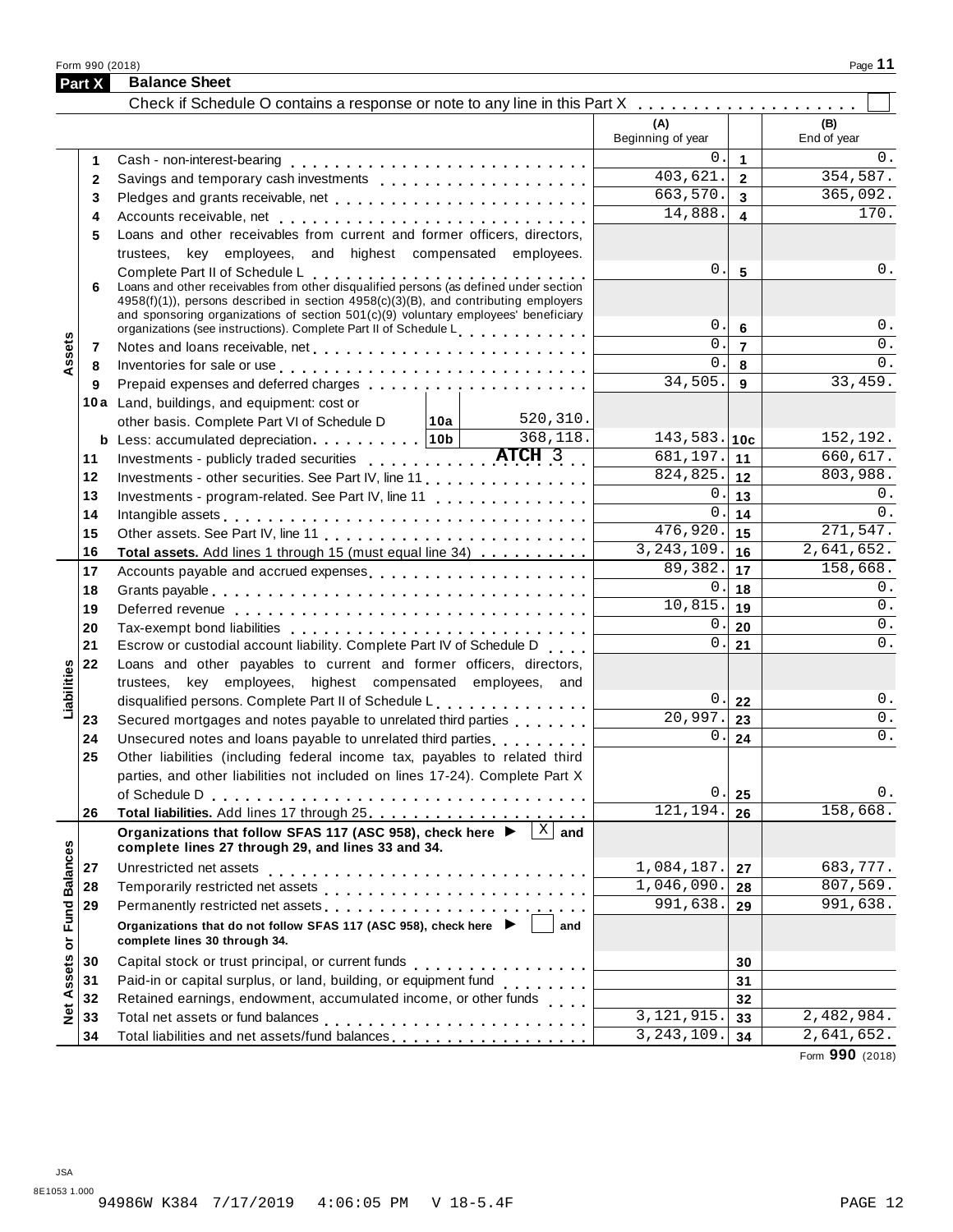|                | Form 990 (2018)                                                                                                                                                                                                                |                |                |                          | Page 12     |
|----------------|--------------------------------------------------------------------------------------------------------------------------------------------------------------------------------------------------------------------------------|----------------|----------------|--------------------------|-------------|
| <b>Part XI</b> | <b>Reconciliation of Net Assets</b>                                                                                                                                                                                            |                |                |                          |             |
|                |                                                                                                                                                                                                                                |                |                |                          | $\mathbf X$ |
| 1              | Total revenue (must equal Part VIII, column (A), line 12)                                                                                                                                                                      | $\mathbf{1}$   |                | 1,120,045.               |             |
| 2              | Total expenses (must equal Part IX, column (A), line 25)                                                                                                                                                                       | $\mathbf{2}$   |                | 1,914,356.               |             |
| 3              | Revenue less expenses. Subtract line 2 from line 1                                                                                                                                                                             | 3              |                | $-794, 311.$             |             |
| 4              | Net assets or fund balances at beginning of year (must equal Part X, line 33, column (A))                                                                                                                                      | 4              |                | $\overline{3,121,915}$ . |             |
| 5              | Net unrealized gains (losses) on investments enterpretation on the unrealized gains (losses) on investments enterpretation on the unrealized gains (losses) on investments enterpretation on the unrealized gains of the unrea | 5              |                | $-30,783.$               |             |
| 6              |                                                                                                                                                                                                                                | 6              |                |                          | 0.          |
| 7              |                                                                                                                                                                                                                                | $\overline{7}$ |                |                          | 0.          |
| 8              |                                                                                                                                                                                                                                | 8              |                |                          | 0.          |
| 9              | Other changes in net assets or fund balances (explain in Schedule O)                                                                                                                                                           | 9              |                | 186,163.                 |             |
| 10             | Net assets or fund balances at end of year. Combine lines 3 through 9 (must equal Part X, line                                                                                                                                 |                |                |                          |             |
|                |                                                                                                                                                                                                                                | 10             |                | 2,482,984.               |             |
| Part XII       | <b>Financial Statements and Reporting</b>                                                                                                                                                                                      |                |                |                          |             |
|                | Check if Schedule O contains a response or note to any line in this Part XII                                                                                                                                                   |                |                |                          |             |
|                |                                                                                                                                                                                                                                |                |                | Yes                      | No          |
| 1              | $\lceil x \rceil$ Accrual<br>Accounting method used to prepare the Form 990:     Cash<br>Other                                                                                                                                 |                |                |                          |             |
|                | If the organization changed its method of accounting from a prior year or checked "Other," explain in                                                                                                                          |                |                |                          |             |
|                | Schedule O.                                                                                                                                                                                                                    |                |                |                          |             |
|                | 2a Were the organization's financial statements compiled or reviewed by an independent accountant?                                                                                                                             |                | 2a             |                          | Χ           |
|                | If "Yes," check a box below to indicate whether the financial statements for the year were compiled or                                                                                                                         |                |                |                          |             |
|                | reviewed on a separate basis, consolidated basis, or both:                                                                                                                                                                     |                |                |                          |             |
|                | <b>Consolidated basis</b><br>Separate basis<br>Both consolidated and separate basis                                                                                                                                            |                |                |                          |             |
|                | <b>b</b> Were the organization's financial statements audited by an independent accountant?                                                                                                                                    |                | 2 <sub>b</sub> | Χ                        |             |
|                | If "Yes," check a box below to indicate whether the financial statements for the year were audited on a                                                                                                                        |                |                |                          |             |
|                | separate basis, consolidated basis, or both:                                                                                                                                                                                   |                |                |                          |             |
|                | $X \mid$ Consolidated basis<br>Both consolidated and separate basis<br>Separate basis                                                                                                                                          |                |                |                          |             |
|                | c If "Yes" to line 2a or 2b, does the organization have a committee that assumes responsibility for oversight                                                                                                                  |                |                |                          |             |
|                | of the audit, review, or compilation of its financial statements and selection of an independent accountant?                                                                                                                   |                | 2 <sub>c</sub> | Χ                        |             |
|                | If the organization changed either its oversight process or selection process during the tax year, explain in                                                                                                                  |                |                |                          |             |
|                | Schedule O.                                                                                                                                                                                                                    |                |                |                          |             |
|                | 3a As a result of a federal award, was the organization required to undergo an audit or audits as set forth in                                                                                                                 |                |                |                          |             |
|                |                                                                                                                                                                                                                                |                | 3a             |                          | X           |
|                | <b>b</b> If "Yes," did the organization undergo the required audit or audits? If the organization did not undergo the                                                                                                          |                |                |                          |             |
|                | required audit or audits, explain why in Schedule O and describe any steps taken to undergo such audits.                                                                                                                       |                | 3 <sub>b</sub> |                          |             |
|                |                                                                                                                                                                                                                                |                |                | Form 990 (2018)          |             |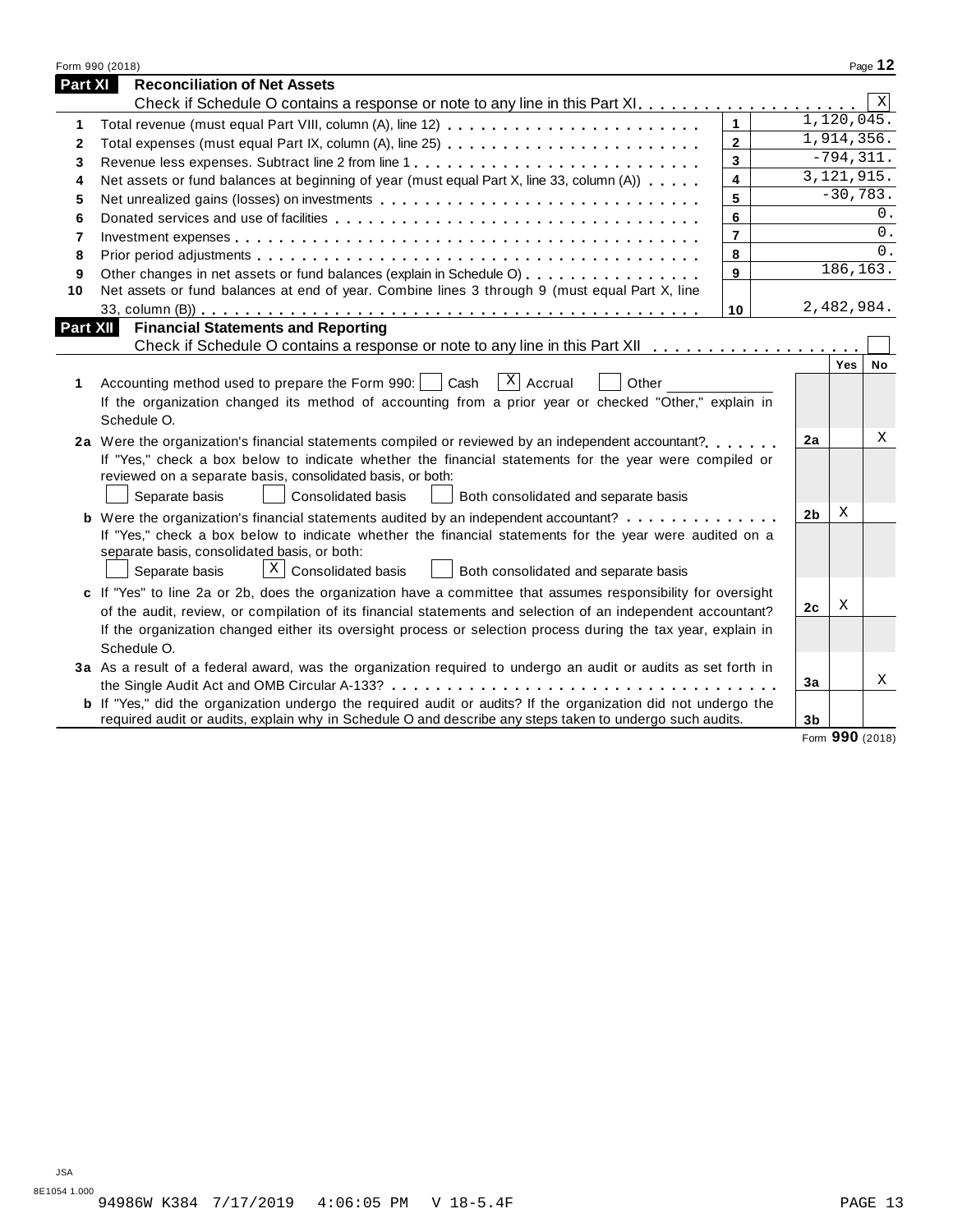| <b>SCHEDULE A</b> |  |  |                                                                                                                                                                                                                                                                                                                    |  |
|-------------------|--|--|--------------------------------------------------------------------------------------------------------------------------------------------------------------------------------------------------------------------------------------------------------------------------------------------------------------------|--|
|                   |  |  | $\sqrt{2}$ $\sqrt{2}$ $\sqrt{2}$ $\sqrt{2}$ $\sqrt{2}$ $\sqrt{2}$ $\sqrt{2}$ $\sqrt{2}$ $\sqrt{2}$ $\sqrt{2}$ $\sqrt{2}$ $\sqrt{2}$ $\sqrt{2}$ $\sqrt{2}$ $\sqrt{2}$ $\sqrt{2}$ $\sqrt{2}$ $\sqrt{2}$ $\sqrt{2}$ $\sqrt{2}$ $\sqrt{2}$ $\sqrt{2}$ $\sqrt{2}$ $\sqrt{2}$ $\sqrt{2}$ $\sqrt{2}$ $\sqrt{2}$ $\sqrt{2$ |  |

# **CHEDULE A Public Charity Status and Public Support**  $\frac{\text{OMB No. 1545-0047}}{\text{OMB}}$

(Form 990 or 990-EZ) complete if the organization is a section 501(c)(3) organization or a section 4947(a)(1) nonexempt charitable trust.  $2018$ 

|                                                                                                           |                                                            | Complete if the organization is a section 501(c)(3) organization or a section 4947(a)(1) nonexempt charitable trust.                                                                                                                                       |     |                          |                                       | 4V<br>10                                                                                                                         |
|-----------------------------------------------------------------------------------------------------------|------------------------------------------------------------|------------------------------------------------------------------------------------------------------------------------------------------------------------------------------------------------------------------------------------------------------------|-----|--------------------------|---------------------------------------|----------------------------------------------------------------------------------------------------------------------------------|
| Department of the Treasury<br><b>Internal Revenue Service</b>                                             |                                                            | Attach to Form 990 or Form 990-EZ.<br>Go to www.irs.gov/Form990 for instructions and the latest information.                                                                                                                                               |     |                          |                                       | Open to Public<br><b>Inspection</b>                                                                                              |
| Name of the organization                                                                                  |                                                            |                                                                                                                                                                                                                                                            |     |                          | <b>Employer identification number</b> |                                                                                                                                  |
| INSTITUTE FOR AGRICULTURE & TRADE POLICY                                                                  |                                                            |                                                                                                                                                                                                                                                            |     |                          | 36-3501938                            |                                                                                                                                  |
| Part I                                                                                                    |                                                            | Reason for Public Charity Status (All organizations must complete this part.) See instructions.                                                                                                                                                            |     |                          |                                       |                                                                                                                                  |
| The organization is not a private foundation because it is: (For lines 1 through 12, check only one box.) |                                                            |                                                                                                                                                                                                                                                            |     |                          |                                       |                                                                                                                                  |
| 1                                                                                                         |                                                            | A church, convention of churches, or association of churches described in section 170(b)(1)(A)(i).                                                                                                                                                         |     |                          |                                       |                                                                                                                                  |
| 2                                                                                                         |                                                            | A school described in section 170(b)(1)(A)(ii). (Attach Schedule E (Form 990 or 990-EZ).)                                                                                                                                                                  |     |                          |                                       |                                                                                                                                  |
| 3                                                                                                         |                                                            | A hospital or a cooperative hospital service organization described in section 170(b)(1)(A)(iii).                                                                                                                                                          |     |                          |                                       |                                                                                                                                  |
| 4                                                                                                         |                                                            | A medical research organization operated in conjunction with a hospital described in section 170(b)(1)(A)(iii). Enter the                                                                                                                                  |     |                          |                                       |                                                                                                                                  |
| hospital's name, city, and state:                                                                         |                                                            |                                                                                                                                                                                                                                                            |     |                          |                                       |                                                                                                                                  |
| 5                                                                                                         | section 170(b)(1)(A)(iv). (Complete Part II.)              |                                                                                                                                                                                                                                                            |     |                          |                                       | An organization operated for the benefit of a college or university owned or operated by a governmental unit described in        |
| 6                                                                                                         |                                                            | A federal, state, or local government or governmental unit described in section 170(b)(1)(A)(v).                                                                                                                                                           |     |                          |                                       |                                                                                                                                  |
| ΙX<br>7                                                                                                   |                                                            |                                                                                                                                                                                                                                                            |     |                          |                                       | An organization that normally receives a substantial part of its support from a governmental unit or from the general public     |
|                                                                                                           | described in section 170(b)(1)(A)(vi). (Complete Part II.) |                                                                                                                                                                                                                                                            |     |                          |                                       |                                                                                                                                  |
| 8                                                                                                         |                                                            | A community trust described in section 170(b)(1)(A)(vi). (Complete Part II.)                                                                                                                                                                               |     |                          |                                       |                                                                                                                                  |
| 9                                                                                                         |                                                            | An agricultural research organization described in section 170(b)(1)(A)(ix) operated in conjunction with a land-grant college                                                                                                                              |     |                          |                                       |                                                                                                                                  |
|                                                                                                           |                                                            | or university or a non-land-grant college of agriculture (see instructions). Enter the name, city, and state of the college or                                                                                                                             |     |                          |                                       |                                                                                                                                  |
| university:                                                                                               |                                                            |                                                                                                                                                                                                                                                            |     |                          |                                       |                                                                                                                                  |
| 10                                                                                                        |                                                            | An organization that normally receives: (1) more than 331/3% of its support from contributions, membership fees, and gross<br>receipts from activities related to its exempt functions - subject to certain exceptions, and (2) no more than 331/3% of its |     |                          |                                       |                                                                                                                                  |
|                                                                                                           |                                                            | support from gross investment income and unrelated business taxable income (less section 511 tax) from businesses                                                                                                                                          |     |                          |                                       |                                                                                                                                  |
| 11                                                                                                        |                                                            | acquired by the organization after June 30, 1975. See section 509(a)(2). (Complete Part III.)<br>An organization organized and operated exclusively to test for public safety. See section 509(a)(4).                                                      |     |                          |                                       |                                                                                                                                  |
| 12                                                                                                        |                                                            |                                                                                                                                                                                                                                                            |     |                          |                                       | An organization organized and operated exclusively for the benefit of, to perform the functions of, or to carry out the purposes |
|                                                                                                           |                                                            |                                                                                                                                                                                                                                                            |     |                          |                                       | of one or more publicly supported organizations described in section 509(a)(1) or section 509(a)(2). See section 509(a)(3).      |
|                                                                                                           |                                                            |                                                                                                                                                                                                                                                            |     |                          |                                       | Check the box in lines 12a through 12d that describes the type of supporting organization and complete lines 12e, 12f, and 12g.  |
| a                                                                                                         |                                                            | Type I. A supporting organization operated, supervised, or controlled by its supported organization(s), typically by giving                                                                                                                                |     |                          |                                       |                                                                                                                                  |
|                                                                                                           |                                                            | the supported organization(s) the power to regularly appoint or elect a majority of the directors or trustees of the                                                                                                                                       |     |                          |                                       |                                                                                                                                  |
|                                                                                                           |                                                            | supporting organization. You must complete Part IV, Sections A and B.                                                                                                                                                                                      |     |                          |                                       |                                                                                                                                  |
| b                                                                                                         |                                                            | Type II. A supporting organization supervised or controlled in connection with its supported organization(s), by having                                                                                                                                    |     |                          |                                       |                                                                                                                                  |
|                                                                                                           |                                                            | control or management of the supporting organization vested in the same persons that control or manage the supported                                                                                                                                       |     |                          |                                       |                                                                                                                                  |
| c                                                                                                         |                                                            | organization(s). You must complete Part IV, Sections A and C.<br>Type III functionally integrated. A supporting organization operated in connection with, and functionally integrated with,                                                                |     |                          |                                       |                                                                                                                                  |
|                                                                                                           |                                                            | its supported organization(s) (see instructions). You must complete Part IV, Sections A, D, and E.                                                                                                                                                         |     |                          |                                       |                                                                                                                                  |
| d                                                                                                         |                                                            | Type III non-functionally integrated. A supporting organization operated in connection with its supported organization(s)                                                                                                                                  |     |                          |                                       |                                                                                                                                  |
|                                                                                                           |                                                            | that is not functionally integrated. The organization generally must satisfy a distribution requirement and an attentiveness                                                                                                                               |     |                          |                                       |                                                                                                                                  |
|                                                                                                           |                                                            | requirement (see instructions). You must complete Part IV, Sections A and D, and Part V.                                                                                                                                                                   |     |                          |                                       |                                                                                                                                  |
| e                                                                                                         |                                                            | Check this box if the organization received a written determination from the IRS that it is a Type I, Type II, Type III                                                                                                                                    |     |                          |                                       |                                                                                                                                  |
|                                                                                                           |                                                            | functionally integrated, or Type III non-functionally integrated supporting organization.                                                                                                                                                                  |     |                          |                                       |                                                                                                                                  |
| f                                                                                                         |                                                            | Enter the number of supported organizations                                                                                                                                                                                                                |     |                          |                                       |                                                                                                                                  |
| g<br>(i) Name of supported organization                                                                   | (ii) EIN                                                   | Provide the following information about the supported organization(s).<br>(iii) Type of organization                                                                                                                                                       |     | (iv) Is the organization | (v) Amount of monetary                | (vi) Amount of                                                                                                                   |
|                                                                                                           |                                                            | (described on lines 1-10                                                                                                                                                                                                                                   |     | listed in your governing | support (see                          | other support (see                                                                                                               |
|                                                                                                           |                                                            | above (see instructions))                                                                                                                                                                                                                                  | Yes | document?<br>No          | instructions)                         | instructions)                                                                                                                    |
|                                                                                                           |                                                            |                                                                                                                                                                                                                                                            |     |                          |                                       |                                                                                                                                  |
| (A)                                                                                                       |                                                            |                                                                                                                                                                                                                                                            |     |                          |                                       |                                                                                                                                  |
| (B)                                                                                                       |                                                            |                                                                                                                                                                                                                                                            |     |                          |                                       |                                                                                                                                  |
|                                                                                                           |                                                            |                                                                                                                                                                                                                                                            |     |                          |                                       |                                                                                                                                  |
| (C)                                                                                                       |                                                            |                                                                                                                                                                                                                                                            |     |                          |                                       |                                                                                                                                  |
| (D)                                                                                                       |                                                            |                                                                                                                                                                                                                                                            |     |                          |                                       |                                                                                                                                  |
| (E)                                                                                                       |                                                            |                                                                                                                                                                                                                                                            |     |                          |                                       |                                                                                                                                  |
| Total                                                                                                     |                                                            |                                                                                                                                                                                                                                                            |     |                          |                                       |                                                                                                                                  |
| For Paperwork Reduction Act Notice, see the Instructions for Form 990 or 990-EZ.                          |                                                            |                                                                                                                                                                                                                                                            |     |                          |                                       | Schedule A (Form 990 or 990-EZ) 2018                                                                                             |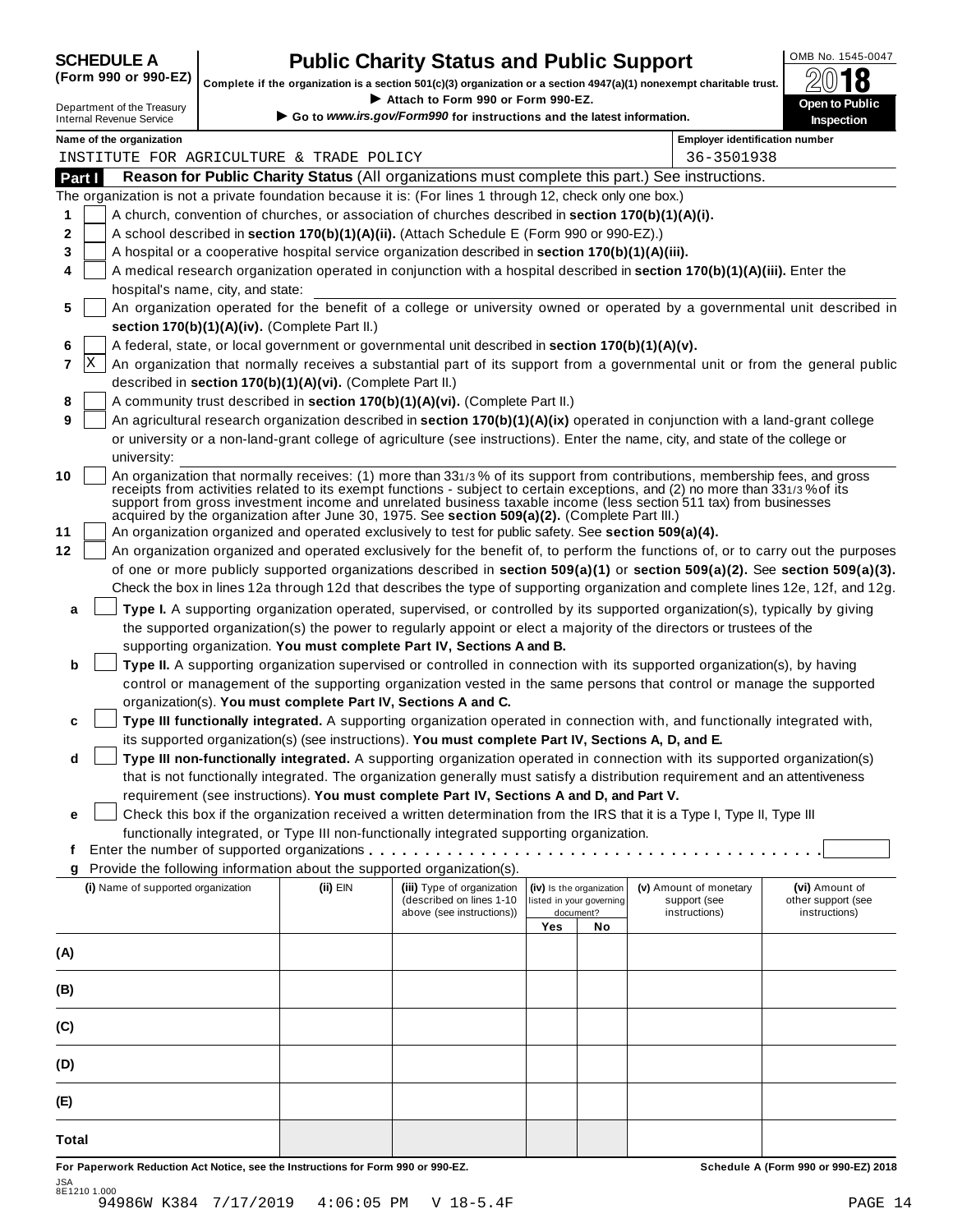**Support Schedule for Organizations Described in Sections 170(b)(1)(A)(iv) and 170(b)(1)(A)(vi)** (Complete only if you checked the box on line 5, 7, or 8 of Part I or if the organization failed to qualify under Part III. If the organization fails to qualify under the tests listed below, please complete Part III.) **Part II**

| Calendar year (or fiscal year beginning in) ▶<br>(a) $2014$<br>(b) $2015$<br>(c) 2016<br>(d) $2017$<br>(e) 2018<br>(f) Total<br>1.<br>Gifts,<br>grants,<br>contributions.<br>and<br>membership fees received. (Do not<br>1,085,472.<br>1,009,827.<br>1,179,865.<br>1,427,326.<br>910,731.<br>include any "unusual grants.")<br>$\mathbf{2}$<br>Tax<br>revenues<br>levied<br>for<br>the<br>organization's benefit and either paid<br>to or expended on its behalf<br>3<br>The value of services or facilities<br>furnished by a governmental unit to the<br>organization without charge<br>1,085,472.<br>1,009,827.<br>1,179,865.<br>1,427,326.<br>910,731.<br>Total. Add lines 1 through 3<br>4<br>5<br>The portion of total contributions by<br>each<br>person<br>(other<br>than<br>a<br>governmental<br>unit<br>publicly<br>or<br>supported organization) included on<br>line 1 that exceeds 2% of the amount<br>shown on line 11, column (f).<br>Public support. Subtract line 5 from line 4<br>6<br><b>Section B. Total Support</b><br>Calendar year (or fiscal year beginning in) ▶<br>(a) $2014$<br>(b) 2015<br>(c) 2016<br>$(d)$ 2017<br>(e) 2018<br>(f) Total<br>1,085,472.<br>1,009,827.<br>1,427,326<br>1,179,865<br>910,731<br>7<br>Amounts from line 4<br>8<br>Gross income from interest, dividends,<br>payments received on securities loans,<br>rents, royalties, and income from<br>47,060.<br>72,850.<br>72,068.<br>51,813.<br>22,134.<br>similar sources experiences<br>9<br>Net income from unrelated business<br>activities, whether or not the business<br>is regularly carried on the control of the state of the state of the state of the state of the state of the state of the state of the state of the state of the state of the state of the state of the state of the state of t<br>Other income. Do not include gain or<br>loss from the sale of capital assets<br>9,655.<br>904.<br>11,383.<br>301.<br>1,079.<br>(Explain in Part VI.) ATCH 1<br><b>Total support.</b> Add lines 7 through 10<br>12<br>First five years. If the Form 990 is for the organization's first, second, third, fourth, or fifth tax year as a section 501(c)(3)<br>organization, check this box and stop here <i>etable of the state of the state for state for state in the state of the</i><br><b>Section C. Computation of Public Support Percentage</b><br>14<br>Public support percentage for 2018 (line 6, column (f) divided by line 11, column (f)<br>15<br>16a 331/3% support test - 2018. If the organization did not check the box on line 13, and line 14 is 331/3% or more, check this<br>Χ<br>box and stop here. The organization qualifies as a publicly supported organization<br>b 331/3% support test - 2017. If the organization did not check a box on line 13 or 16a, and line 15 is 331/3% or more, check<br>17a 10%-facts-and-circumstances test - 2018. If the organization did not check a box on line 13, 16a, or 16b, and line 14 is<br>10% or more, and if the organization meets the "facts-and-circumstances" test, check this box and stop here. Explain in<br>Part VI how the organization meets the "facts-and-circumstances" test. The organization qualifies as a publicly supported<br><b>b 10%-facts-and-circumstances test - 2017.</b> If the organization did not check a box on line 13, 16a, 16b, or 17a, and line<br>15 is 10% or more, and if the organization meets the "facts-and-circumstances" test, check this box and stop here.<br>Explain in Part VI how the organization meets the "facts-and-circumstances" test. The organization qualifies as a publicly<br>Private foundation. If the organization did not check a box on line 13, 16a, 16b, 17a, or 17b, check this box and see |    | <b>Section A. Public Support</b> |  |  |                      |
|----------------------------------------------------------------------------------------------------------------------------------------------------------------------------------------------------------------------------------------------------------------------------------------------------------------------------------------------------------------------------------------------------------------------------------------------------------------------------------------------------------------------------------------------------------------------------------------------------------------------------------------------------------------------------------------------------------------------------------------------------------------------------------------------------------------------------------------------------------------------------------------------------------------------------------------------------------------------------------------------------------------------------------------------------------------------------------------------------------------------------------------------------------------------------------------------------------------------------------------------------------------------------------------------------------------------------------------------------------------------------------------------------------------------------------------------------------------------------------------------------------------------------------------------------------------------------------------------------------------------------------------------------------------------------------------------------------------------------------------------------------------------------------------------------------------------------------------------------------------------------------------------------------------------------------------------------------------------------------------------------------------------------------------------------------------------------------------------------------------------------------------------------------------------------------------------------------------------------------------------------------------------------------------------------------------------------------------------------------------------------------------------------------------------------------------------------------------------------------------------------------------------------------------------------------------------------------------------------------------------------------------------------------------------------------------------------------------------------------------------------------------------------------------------------------------------------------------------------------------------------------------------------------------------------------------------------------------------------------------------------------------------------------------------------------------------------------------------------------------------------------------------------------------------------------------------------------------------------------------------------------------------------------------------------------------------------------------------------------------------------------------------------------------------------------------------------------------------------------------------------------------------------------------------------------------------------------------------------------------------------------------------------------------------------------------------------------------------------------------------------|----|----------------------------------|--|--|----------------------|
|                                                                                                                                                                                                                                                                                                                                                                                                                                                                                                                                                                                                                                                                                                                                                                                                                                                                                                                                                                                                                                                                                                                                                                                                                                                                                                                                                                                                                                                                                                                                                                                                                                                                                                                                                                                                                                                                                                                                                                                                                                                                                                                                                                                                                                                                                                                                                                                                                                                                                                                                                                                                                                                                                                                                                                                                                                                                                                                                                                                                                                                                                                                                                                                                                                                                                                                                                                                                                                                                                                                                                                                                                                                                                                                                                    |    |                                  |  |  |                      |
|                                                                                                                                                                                                                                                                                                                                                                                                                                                                                                                                                                                                                                                                                                                                                                                                                                                                                                                                                                                                                                                                                                                                                                                                                                                                                                                                                                                                                                                                                                                                                                                                                                                                                                                                                                                                                                                                                                                                                                                                                                                                                                                                                                                                                                                                                                                                                                                                                                                                                                                                                                                                                                                                                                                                                                                                                                                                                                                                                                                                                                                                                                                                                                                                                                                                                                                                                                                                                                                                                                                                                                                                                                                                                                                                                    |    |                                  |  |  | 5,613,221.           |
|                                                                                                                                                                                                                                                                                                                                                                                                                                                                                                                                                                                                                                                                                                                                                                                                                                                                                                                                                                                                                                                                                                                                                                                                                                                                                                                                                                                                                                                                                                                                                                                                                                                                                                                                                                                                                                                                                                                                                                                                                                                                                                                                                                                                                                                                                                                                                                                                                                                                                                                                                                                                                                                                                                                                                                                                                                                                                                                                                                                                                                                                                                                                                                                                                                                                                                                                                                                                                                                                                                                                                                                                                                                                                                                                                    |    |                                  |  |  | 0.                   |
|                                                                                                                                                                                                                                                                                                                                                                                                                                                                                                                                                                                                                                                                                                                                                                                                                                                                                                                                                                                                                                                                                                                                                                                                                                                                                                                                                                                                                                                                                                                                                                                                                                                                                                                                                                                                                                                                                                                                                                                                                                                                                                                                                                                                                                                                                                                                                                                                                                                                                                                                                                                                                                                                                                                                                                                                                                                                                                                                                                                                                                                                                                                                                                                                                                                                                                                                                                                                                                                                                                                                                                                                                                                                                                                                                    |    |                                  |  |  | 0.                   |
|                                                                                                                                                                                                                                                                                                                                                                                                                                                                                                                                                                                                                                                                                                                                                                                                                                                                                                                                                                                                                                                                                                                                                                                                                                                                                                                                                                                                                                                                                                                                                                                                                                                                                                                                                                                                                                                                                                                                                                                                                                                                                                                                                                                                                                                                                                                                                                                                                                                                                                                                                                                                                                                                                                                                                                                                                                                                                                                                                                                                                                                                                                                                                                                                                                                                                                                                                                                                                                                                                                                                                                                                                                                                                                                                                    |    |                                  |  |  | 5,613,221.           |
|                                                                                                                                                                                                                                                                                                                                                                                                                                                                                                                                                                                                                                                                                                                                                                                                                                                                                                                                                                                                                                                                                                                                                                                                                                                                                                                                                                                                                                                                                                                                                                                                                                                                                                                                                                                                                                                                                                                                                                                                                                                                                                                                                                                                                                                                                                                                                                                                                                                                                                                                                                                                                                                                                                                                                                                                                                                                                                                                                                                                                                                                                                                                                                                                                                                                                                                                                                                                                                                                                                                                                                                                                                                                                                                                                    |    |                                  |  |  | 2,343,255.           |
|                                                                                                                                                                                                                                                                                                                                                                                                                                                                                                                                                                                                                                                                                                                                                                                                                                                                                                                                                                                                                                                                                                                                                                                                                                                                                                                                                                                                                                                                                                                                                                                                                                                                                                                                                                                                                                                                                                                                                                                                                                                                                                                                                                                                                                                                                                                                                                                                                                                                                                                                                                                                                                                                                                                                                                                                                                                                                                                                                                                                                                                                                                                                                                                                                                                                                                                                                                                                                                                                                                                                                                                                                                                                                                                                                    |    |                                  |  |  | 3,269,966.           |
|                                                                                                                                                                                                                                                                                                                                                                                                                                                                                                                                                                                                                                                                                                                                                                                                                                                                                                                                                                                                                                                                                                                                                                                                                                                                                                                                                                                                                                                                                                                                                                                                                                                                                                                                                                                                                                                                                                                                                                                                                                                                                                                                                                                                                                                                                                                                                                                                                                                                                                                                                                                                                                                                                                                                                                                                                                                                                                                                                                                                                                                                                                                                                                                                                                                                                                                                                                                                                                                                                                                                                                                                                                                                                                                                                    |    |                                  |  |  |                      |
|                                                                                                                                                                                                                                                                                                                                                                                                                                                                                                                                                                                                                                                                                                                                                                                                                                                                                                                                                                                                                                                                                                                                                                                                                                                                                                                                                                                                                                                                                                                                                                                                                                                                                                                                                                                                                                                                                                                                                                                                                                                                                                                                                                                                                                                                                                                                                                                                                                                                                                                                                                                                                                                                                                                                                                                                                                                                                                                                                                                                                                                                                                                                                                                                                                                                                                                                                                                                                                                                                                                                                                                                                                                                                                                                                    |    |                                  |  |  |                      |
|                                                                                                                                                                                                                                                                                                                                                                                                                                                                                                                                                                                                                                                                                                                                                                                                                                                                                                                                                                                                                                                                                                                                                                                                                                                                                                                                                                                                                                                                                                                                                                                                                                                                                                                                                                                                                                                                                                                                                                                                                                                                                                                                                                                                                                                                                                                                                                                                                                                                                                                                                                                                                                                                                                                                                                                                                                                                                                                                                                                                                                                                                                                                                                                                                                                                                                                                                                                                                                                                                                                                                                                                                                                                                                                                                    |    |                                  |  |  | 5,613,221.           |
|                                                                                                                                                                                                                                                                                                                                                                                                                                                                                                                                                                                                                                                                                                                                                                                                                                                                                                                                                                                                                                                                                                                                                                                                                                                                                                                                                                                                                                                                                                                                                                                                                                                                                                                                                                                                                                                                                                                                                                                                                                                                                                                                                                                                                                                                                                                                                                                                                                                                                                                                                                                                                                                                                                                                                                                                                                                                                                                                                                                                                                                                                                                                                                                                                                                                                                                                                                                                                                                                                                                                                                                                                                                                                                                                                    |    |                                  |  |  | 265,925.             |
|                                                                                                                                                                                                                                                                                                                                                                                                                                                                                                                                                                                                                                                                                                                                                                                                                                                                                                                                                                                                                                                                                                                                                                                                                                                                                                                                                                                                                                                                                                                                                                                                                                                                                                                                                                                                                                                                                                                                                                                                                                                                                                                                                                                                                                                                                                                                                                                                                                                                                                                                                                                                                                                                                                                                                                                                                                                                                                                                                                                                                                                                                                                                                                                                                                                                                                                                                                                                                                                                                                                                                                                                                                                                                                                                                    |    |                                  |  |  | 0.                   |
|                                                                                                                                                                                                                                                                                                                                                                                                                                                                                                                                                                                                                                                                                                                                                                                                                                                                                                                                                                                                                                                                                                                                                                                                                                                                                                                                                                                                                                                                                                                                                                                                                                                                                                                                                                                                                                                                                                                                                                                                                                                                                                                                                                                                                                                                                                                                                                                                                                                                                                                                                                                                                                                                                                                                                                                                                                                                                                                                                                                                                                                                                                                                                                                                                                                                                                                                                                                                                                                                                                                                                                                                                                                                                                                                                    | 10 |                                  |  |  | 23,322.              |
|                                                                                                                                                                                                                                                                                                                                                                                                                                                                                                                                                                                                                                                                                                                                                                                                                                                                                                                                                                                                                                                                                                                                                                                                                                                                                                                                                                                                                                                                                                                                                                                                                                                                                                                                                                                                                                                                                                                                                                                                                                                                                                                                                                                                                                                                                                                                                                                                                                                                                                                                                                                                                                                                                                                                                                                                                                                                                                                                                                                                                                                                                                                                                                                                                                                                                                                                                                                                                                                                                                                                                                                                                                                                                                                                                    | 11 |                                  |  |  | 5,902,468.           |
|                                                                                                                                                                                                                                                                                                                                                                                                                                                                                                                                                                                                                                                                                                                                                                                                                                                                                                                                                                                                                                                                                                                                                                                                                                                                                                                                                                                                                                                                                                                                                                                                                                                                                                                                                                                                                                                                                                                                                                                                                                                                                                                                                                                                                                                                                                                                                                                                                                                                                                                                                                                                                                                                                                                                                                                                                                                                                                                                                                                                                                                                                                                                                                                                                                                                                                                                                                                                                                                                                                                                                                                                                                                                                                                                                    | 12 |                                  |  |  | 1,127,826.           |
|                                                                                                                                                                                                                                                                                                                                                                                                                                                                                                                                                                                                                                                                                                                                                                                                                                                                                                                                                                                                                                                                                                                                                                                                                                                                                                                                                                                                                                                                                                                                                                                                                                                                                                                                                                                                                                                                                                                                                                                                                                                                                                                                                                                                                                                                                                                                                                                                                                                                                                                                                                                                                                                                                                                                                                                                                                                                                                                                                                                                                                                                                                                                                                                                                                                                                                                                                                                                                                                                                                                                                                                                                                                                                                                                                    | 13 |                                  |  |  |                      |
|                                                                                                                                                                                                                                                                                                                                                                                                                                                                                                                                                                                                                                                                                                                                                                                                                                                                                                                                                                                                                                                                                                                                                                                                                                                                                                                                                                                                                                                                                                                                                                                                                                                                                                                                                                                                                                                                                                                                                                                                                                                                                                                                                                                                                                                                                                                                                                                                                                                                                                                                                                                                                                                                                                                                                                                                                                                                                                                                                                                                                                                                                                                                                                                                                                                                                                                                                                                                                                                                                                                                                                                                                                                                                                                                                    |    |                                  |  |  |                      |
|                                                                                                                                                                                                                                                                                                                                                                                                                                                                                                                                                                                                                                                                                                                                                                                                                                                                                                                                                                                                                                                                                                                                                                                                                                                                                                                                                                                                                                                                                                                                                                                                                                                                                                                                                                                                                                                                                                                                                                                                                                                                                                                                                                                                                                                                                                                                                                                                                                                                                                                                                                                                                                                                                                                                                                                                                                                                                                                                                                                                                                                                                                                                                                                                                                                                                                                                                                                                                                                                                                                                                                                                                                                                                                                                                    | 14 |                                  |  |  | $\overline{55.40}$ % |
|                                                                                                                                                                                                                                                                                                                                                                                                                                                                                                                                                                                                                                                                                                                                                                                                                                                                                                                                                                                                                                                                                                                                                                                                                                                                                                                                                                                                                                                                                                                                                                                                                                                                                                                                                                                                                                                                                                                                                                                                                                                                                                                                                                                                                                                                                                                                                                                                                                                                                                                                                                                                                                                                                                                                                                                                                                                                                                                                                                                                                                                                                                                                                                                                                                                                                                                                                                                                                                                                                                                                                                                                                                                                                                                                                    | 15 |                                  |  |  | 63.45%               |
|                                                                                                                                                                                                                                                                                                                                                                                                                                                                                                                                                                                                                                                                                                                                                                                                                                                                                                                                                                                                                                                                                                                                                                                                                                                                                                                                                                                                                                                                                                                                                                                                                                                                                                                                                                                                                                                                                                                                                                                                                                                                                                                                                                                                                                                                                                                                                                                                                                                                                                                                                                                                                                                                                                                                                                                                                                                                                                                                                                                                                                                                                                                                                                                                                                                                                                                                                                                                                                                                                                                                                                                                                                                                                                                                                    |    |                                  |  |  |                      |
|                                                                                                                                                                                                                                                                                                                                                                                                                                                                                                                                                                                                                                                                                                                                                                                                                                                                                                                                                                                                                                                                                                                                                                                                                                                                                                                                                                                                                                                                                                                                                                                                                                                                                                                                                                                                                                                                                                                                                                                                                                                                                                                                                                                                                                                                                                                                                                                                                                                                                                                                                                                                                                                                                                                                                                                                                                                                                                                                                                                                                                                                                                                                                                                                                                                                                                                                                                                                                                                                                                                                                                                                                                                                                                                                                    |    |                                  |  |  |                      |
|                                                                                                                                                                                                                                                                                                                                                                                                                                                                                                                                                                                                                                                                                                                                                                                                                                                                                                                                                                                                                                                                                                                                                                                                                                                                                                                                                                                                                                                                                                                                                                                                                                                                                                                                                                                                                                                                                                                                                                                                                                                                                                                                                                                                                                                                                                                                                                                                                                                                                                                                                                                                                                                                                                                                                                                                                                                                                                                                                                                                                                                                                                                                                                                                                                                                                                                                                                                                                                                                                                                                                                                                                                                                                                                                                    |    |                                  |  |  |                      |
|                                                                                                                                                                                                                                                                                                                                                                                                                                                                                                                                                                                                                                                                                                                                                                                                                                                                                                                                                                                                                                                                                                                                                                                                                                                                                                                                                                                                                                                                                                                                                                                                                                                                                                                                                                                                                                                                                                                                                                                                                                                                                                                                                                                                                                                                                                                                                                                                                                                                                                                                                                                                                                                                                                                                                                                                                                                                                                                                                                                                                                                                                                                                                                                                                                                                                                                                                                                                                                                                                                                                                                                                                                                                                                                                                    |    |                                  |  |  |                      |
|                                                                                                                                                                                                                                                                                                                                                                                                                                                                                                                                                                                                                                                                                                                                                                                                                                                                                                                                                                                                                                                                                                                                                                                                                                                                                                                                                                                                                                                                                                                                                                                                                                                                                                                                                                                                                                                                                                                                                                                                                                                                                                                                                                                                                                                                                                                                                                                                                                                                                                                                                                                                                                                                                                                                                                                                                                                                                                                                                                                                                                                                                                                                                                                                                                                                                                                                                                                                                                                                                                                                                                                                                                                                                                                                                    |    |                                  |  |  |                      |
|                                                                                                                                                                                                                                                                                                                                                                                                                                                                                                                                                                                                                                                                                                                                                                                                                                                                                                                                                                                                                                                                                                                                                                                                                                                                                                                                                                                                                                                                                                                                                                                                                                                                                                                                                                                                                                                                                                                                                                                                                                                                                                                                                                                                                                                                                                                                                                                                                                                                                                                                                                                                                                                                                                                                                                                                                                                                                                                                                                                                                                                                                                                                                                                                                                                                                                                                                                                                                                                                                                                                                                                                                                                                                                                                                    |    |                                  |  |  |                      |
|                                                                                                                                                                                                                                                                                                                                                                                                                                                                                                                                                                                                                                                                                                                                                                                                                                                                                                                                                                                                                                                                                                                                                                                                                                                                                                                                                                                                                                                                                                                                                                                                                                                                                                                                                                                                                                                                                                                                                                                                                                                                                                                                                                                                                                                                                                                                                                                                                                                                                                                                                                                                                                                                                                                                                                                                                                                                                                                                                                                                                                                                                                                                                                                                                                                                                                                                                                                                                                                                                                                                                                                                                                                                                                                                                    |    |                                  |  |  |                      |
|                                                                                                                                                                                                                                                                                                                                                                                                                                                                                                                                                                                                                                                                                                                                                                                                                                                                                                                                                                                                                                                                                                                                                                                                                                                                                                                                                                                                                                                                                                                                                                                                                                                                                                                                                                                                                                                                                                                                                                                                                                                                                                                                                                                                                                                                                                                                                                                                                                                                                                                                                                                                                                                                                                                                                                                                                                                                                                                                                                                                                                                                                                                                                                                                                                                                                                                                                                                                                                                                                                                                                                                                                                                                                                                                                    |    |                                  |  |  |                      |
|                                                                                                                                                                                                                                                                                                                                                                                                                                                                                                                                                                                                                                                                                                                                                                                                                                                                                                                                                                                                                                                                                                                                                                                                                                                                                                                                                                                                                                                                                                                                                                                                                                                                                                                                                                                                                                                                                                                                                                                                                                                                                                                                                                                                                                                                                                                                                                                                                                                                                                                                                                                                                                                                                                                                                                                                                                                                                                                                                                                                                                                                                                                                                                                                                                                                                                                                                                                                                                                                                                                                                                                                                                                                                                                                                    |    |                                  |  |  |                      |
|                                                                                                                                                                                                                                                                                                                                                                                                                                                                                                                                                                                                                                                                                                                                                                                                                                                                                                                                                                                                                                                                                                                                                                                                                                                                                                                                                                                                                                                                                                                                                                                                                                                                                                                                                                                                                                                                                                                                                                                                                                                                                                                                                                                                                                                                                                                                                                                                                                                                                                                                                                                                                                                                                                                                                                                                                                                                                                                                                                                                                                                                                                                                                                                                                                                                                                                                                                                                                                                                                                                                                                                                                                                                                                                                                    |    |                                  |  |  |                      |
|                                                                                                                                                                                                                                                                                                                                                                                                                                                                                                                                                                                                                                                                                                                                                                                                                                                                                                                                                                                                                                                                                                                                                                                                                                                                                                                                                                                                                                                                                                                                                                                                                                                                                                                                                                                                                                                                                                                                                                                                                                                                                                                                                                                                                                                                                                                                                                                                                                                                                                                                                                                                                                                                                                                                                                                                                                                                                                                                                                                                                                                                                                                                                                                                                                                                                                                                                                                                                                                                                                                                                                                                                                                                                                                                                    |    |                                  |  |  |                      |
|                                                                                                                                                                                                                                                                                                                                                                                                                                                                                                                                                                                                                                                                                                                                                                                                                                                                                                                                                                                                                                                                                                                                                                                                                                                                                                                                                                                                                                                                                                                                                                                                                                                                                                                                                                                                                                                                                                                                                                                                                                                                                                                                                                                                                                                                                                                                                                                                                                                                                                                                                                                                                                                                                                                                                                                                                                                                                                                                                                                                                                                                                                                                                                                                                                                                                                                                                                                                                                                                                                                                                                                                                                                                                                                                                    |    |                                  |  |  |                      |
|                                                                                                                                                                                                                                                                                                                                                                                                                                                                                                                                                                                                                                                                                                                                                                                                                                                                                                                                                                                                                                                                                                                                                                                                                                                                                                                                                                                                                                                                                                                                                                                                                                                                                                                                                                                                                                                                                                                                                                                                                                                                                                                                                                                                                                                                                                                                                                                                                                                                                                                                                                                                                                                                                                                                                                                                                                                                                                                                                                                                                                                                                                                                                                                                                                                                                                                                                                                                                                                                                                                                                                                                                                                                                                                                                    | 18 |                                  |  |  |                      |
|                                                                                                                                                                                                                                                                                                                                                                                                                                                                                                                                                                                                                                                                                                                                                                                                                                                                                                                                                                                                                                                                                                                                                                                                                                                                                                                                                                                                                                                                                                                                                                                                                                                                                                                                                                                                                                                                                                                                                                                                                                                                                                                                                                                                                                                                                                                                                                                                                                                                                                                                                                                                                                                                                                                                                                                                                                                                                                                                                                                                                                                                                                                                                                                                                                                                                                                                                                                                                                                                                                                                                                                                                                                                                                                                                    |    |                                  |  |  |                      |

**Schedule A (Form 990 or 990-EZ) 2018**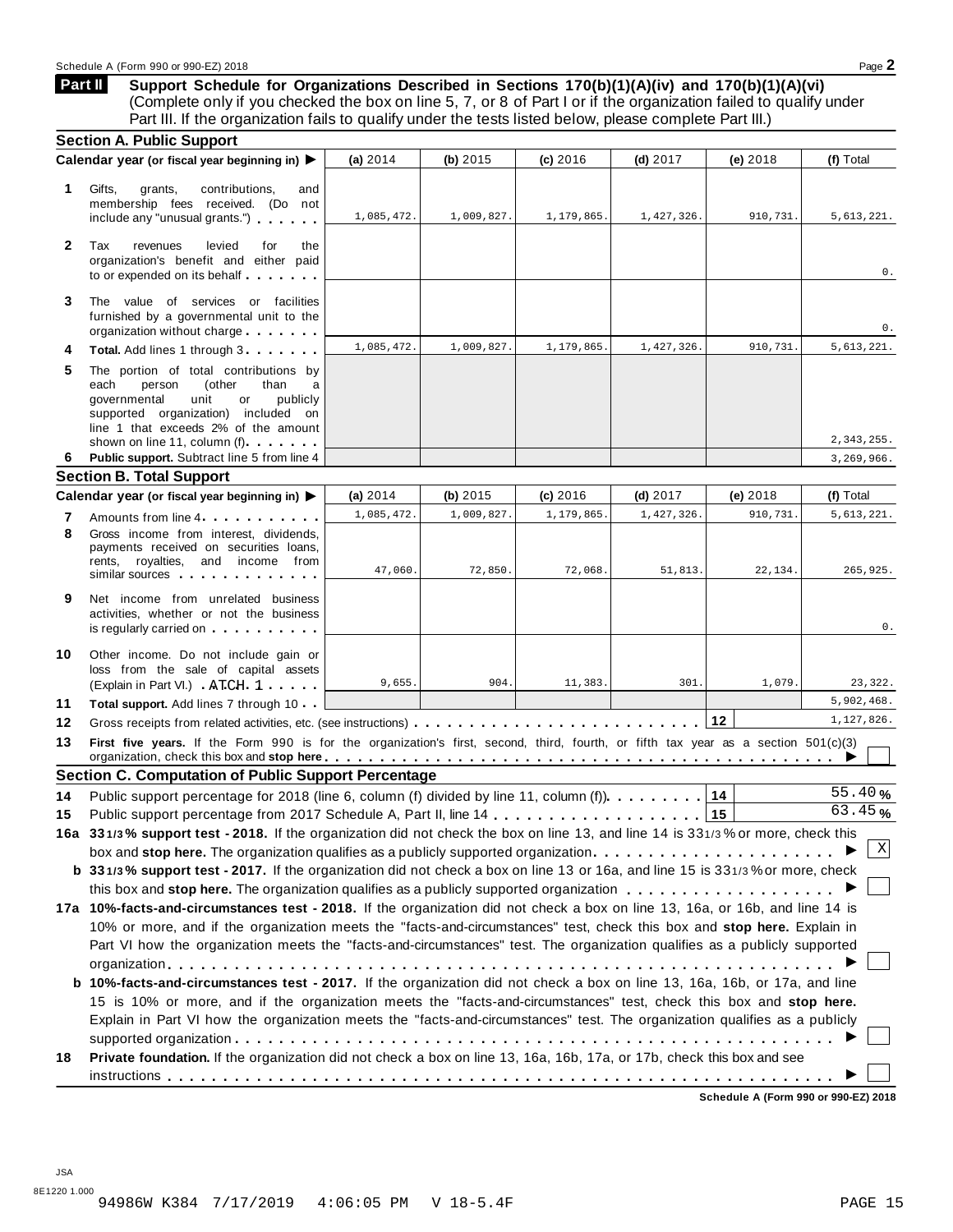### Schedule A (Form 990 or 990-EZ) 2018 Page 3

### **Support Schedule for Organizations Described in Section 509(a)(2) Part III**

(Complete only if you checked the box on line 10 of Part I or if the organization failed to qualify under Part II. If the organization fails to qualify under the tests listed below, please complete Part II.)

|                            | Calendar year (or fiscal year beginning in) $\blacktriangleright$                                                                                                                                                                                                     | (a) 2014   | (b) $2015$ | (c) 2016   | $(d)$ 2017 | $(e)$ 2018 | (f) Total        |
|----------------------------|-----------------------------------------------------------------------------------------------------------------------------------------------------------------------------------------------------------------------------------------------------------------------|------------|------------|------------|------------|------------|------------------|
|                            | 1 Gifts, grants, contributions, and membership fees                                                                                                                                                                                                                   |            |            |            |            |            |                  |
|                            | received. (Do not include any "unusual grants.")                                                                                                                                                                                                                      |            |            |            |            |            |                  |
| 2                          | Gross receipts from admissions, merchandise                                                                                                                                                                                                                           |            |            |            |            |            |                  |
|                            | sold or services performed, or facilities                                                                                                                                                                                                                             |            |            |            |            |            |                  |
|                            | furnished in any activity that is related to the                                                                                                                                                                                                                      |            |            |            |            |            |                  |
|                            | organization's tax-exempt purpose                                                                                                                                                                                                                                     |            |            |            |            |            |                  |
| 3                          | Gross receipts from activities that are not an                                                                                                                                                                                                                        |            |            |            |            |            |                  |
|                            | unrelated trade or business under section 513 -                                                                                                                                                                                                                       |            |            |            |            |            |                  |
| 4                          | Tax<br>revenues<br>levied<br>for<br>the                                                                                                                                                                                                                               |            |            |            |            |            |                  |
|                            | organization's benefit and either paid to                                                                                                                                                                                                                             |            |            |            |            |            |                  |
|                            | or expended on its behalf <b>contained</b> by the set of the set of the set of the set of the set of the set of the set of the set of the set of the set of the set of the set of the set of the set of the set of the set of the s                                   |            |            |            |            |            |                  |
| 5                          | The value of services or facilities                                                                                                                                                                                                                                   |            |            |            |            |            |                  |
|                            | furnished by a governmental unit to the                                                                                                                                                                                                                               |            |            |            |            |            |                  |
|                            | organization without charge                                                                                                                                                                                                                                           |            |            |            |            |            |                  |
| 6                          | <b>Total.</b> Add lines 1 through 5                                                                                                                                                                                                                                   |            |            |            |            |            |                  |
|                            | 7a Amounts included on lines 1, 2, and 3                                                                                                                                                                                                                              |            |            |            |            |            |                  |
|                            | received from disqualified persons                                                                                                                                                                                                                                    |            |            |            |            |            |                  |
|                            | Amounts included on lines 2 and 3                                                                                                                                                                                                                                     |            |            |            |            |            |                  |
|                            | received from other than disqualified                                                                                                                                                                                                                                 |            |            |            |            |            |                  |
|                            | persons that exceed the greater of \$5,000<br>or 1% of the amount on line 13 for the year                                                                                                                                                                             |            |            |            |            |            |                  |
|                            | c Add lines $7a$ and $7b$                                                                                                                                                                                                                                             |            |            |            |            |            |                  |
| 8                          | <b>Public support.</b> (Subtract line 7c from                                                                                                                                                                                                                         |            |            |            |            |            |                  |
|                            | $line 6.)$ $\ldots$ $\ldots$ $\ldots$ $\ldots$ $\ldots$                                                                                                                                                                                                               |            |            |            |            |            |                  |
|                            | <b>Section B. Total Support</b>                                                                                                                                                                                                                                       |            |            |            |            |            |                  |
|                            | Calendar year (or fiscal year beginning in) ▶                                                                                                                                                                                                                         | (a) $2014$ | (b) 2015   | $(c)$ 2016 | (d) $2017$ | $(e)$ 2018 | (f) Total        |
| 9                          | Amounts from line 6.                                                                                                                                                                                                                                                  |            |            |            |            |            |                  |
|                            | 10a Gross income from interest, dividends,                                                                                                                                                                                                                            |            |            |            |            |            |                  |
|                            | payments received on securities loans,                                                                                                                                                                                                                                |            |            |            |            |            |                  |
|                            | rents, royalties, and income from similar<br>$sources$                                                                                                                                                                                                                |            |            |            |            |            |                  |
|                            | <b>b</b> Unrelated business taxable income (less                                                                                                                                                                                                                      |            |            |            |            |            |                  |
|                            | section 511 taxes) from businesses                                                                                                                                                                                                                                    |            |            |            |            |            |                  |
|                            | acquired after June 30, 1975                                                                                                                                                                                                                                          |            |            |            |            |            |                  |
|                            |                                                                                                                                                                                                                                                                       |            |            |            |            |            |                  |
|                            |                                                                                                                                                                                                                                                                       |            |            |            |            |            |                  |
|                            | c Add lines 10a and 10b                                                                                                                                                                                                                                               |            |            |            |            |            |                  |
|                            | Net income from unrelated business                                                                                                                                                                                                                                    |            |            |            |            |            |                  |
|                            | activities not included in line 10b,<br>whether or not the business is regularly                                                                                                                                                                                      |            |            |            |            |            |                  |
|                            | carried on entering the entering term in the care in the case of the case of the case of the case of the case o                                                                                                                                                       |            |            |            |            |            |                  |
|                            | Other income. Do not include gain or                                                                                                                                                                                                                                  |            |            |            |            |            |                  |
|                            | loss from the sale of capital assets                                                                                                                                                                                                                                  |            |            |            |            |            |                  |
|                            | (Explain in Part VI.) <b>All Accords</b>                                                                                                                                                                                                                              |            |            |            |            |            |                  |
|                            | Total support. (Add lines 9, 10c, 11,                                                                                                                                                                                                                                 |            |            |            |            |            |                  |
| 11<br>12<br>13             | and $12.$ ) $\cdots$ $\cdots$ $\cdots$ $\cdots$ $\cdots$                                                                                                                                                                                                              |            |            |            |            |            |                  |
|                            | First five years. If the Form 990 is for the organization's first, second, third, fourth, or fifth tax year as a section 501(c)(3)                                                                                                                                    |            |            |            |            |            |                  |
|                            |                                                                                                                                                                                                                                                                       |            |            |            |            |            |                  |
|                            | <b>Section C. Computation of Public Support Percentage</b>                                                                                                                                                                                                            |            |            |            |            |            |                  |
|                            | Public support percentage for 2018 (line 8, column (f), divided by line 13, column (f) [1] [1] $\ldots$ [1] $\ldots$ [1] $\ldots$ [1] $\ldots$ [1] $\ldots$ [1] $\ldots$ [1] $\ldots$ [1] $\ldots$ [1] $\ldots$ [1] $\ldots$ [1] $\ldots$ [1] $\ldots$ [1] $\ldots$ [ |            |            |            |            | 15         |                  |
|                            | Public support percentage from 2017 Schedule A, Part III, line 15                                                                                                                                                                                                     |            |            |            |            | 16         |                  |
|                            | Section D. Computation of Investment Income Percentage                                                                                                                                                                                                                |            |            |            |            |            |                  |
|                            | Investment income percentage for 2018 (line 10c, column (f), divided by line 13, column (f)), $\ldots$ , , , , , , ,                                                                                                                                                  |            |            |            |            | 17         |                  |
| 14<br>15<br>16<br>17<br>18 |                                                                                                                                                                                                                                                                       |            |            |            |            | 18         |                  |
|                            | 19a 331/3% support tests - 2018. If the organization did not check the box on line 14, and line 15 is more than 331/3%, and line                                                                                                                                      |            |            |            |            |            |                  |
|                            | 17 is not more than 331/3%, check this box and stop here. The organization qualifies as a publicly supported organization                                                                                                                                             |            |            |            |            |            |                  |
|                            | <b>b</b> 331/3% support tests - 2017. If the organization did not check a box on line 14 or line 19a, and line 16 is more than 331/3%, and                                                                                                                            |            |            |            |            |            |                  |
|                            | line 18 is not more than 331/3%, check this box and stop here. The organization qualifies as a publicly supported organization                                                                                                                                        |            |            |            |            |            | %<br>%<br>%<br>% |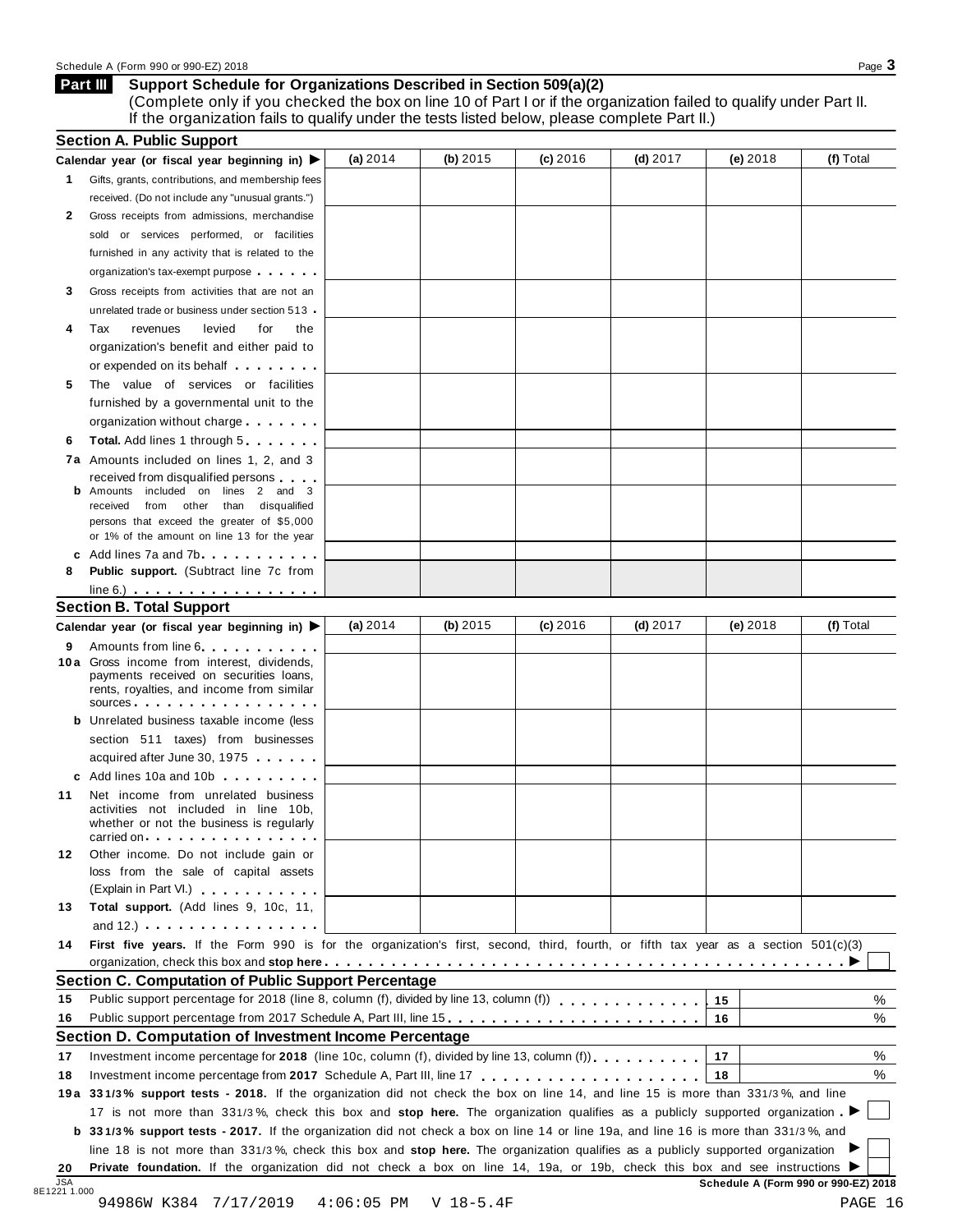**Yes No**

**2**

**3a**

**3b**

**3c**

**4a**

**4b**

**4c**

**5a**

**5b 5c**

**6**

**7**

**8**

**9a**

**9b**

**9c**

**10a**

### **Part IV Supporting Organizations**

(Complete only if you checked a box in line 12 on Part I. If you checked 12a of Part I, complete Sections A and B. If you checked 12b of Part I, complete Sections A and C. If you checked 12c of Part I, complete Sections A, D, and E. If you checked 12d of Part I, complete Sections A and D, and complete Part V.)

### **Section A. All Supporting Organizations**

- **1** Are all of the organization's supported organizations listed by name in the organization's governing documents? *If "No," describe in Part VI how the supported organizations are designated. If designated by class or purpose, describe the designation. If historic and continuing relationship, explain.* **1**
- **2** Did the organization have any supported organization that does not have an IRS determination of status under section 509(a)(1) or (2)? *If"Yes," explain in Part VI how the organization determined that the supported organization was described in section 509(a)(1) or (2).*
- **3 a** Did the organization have a supported organization described in section 501(c)(4), (5), or (6)? *If "Yes," answer (b) and (c) below.*
- **b** Did the organization confirm that each supported organization qualified under section 501(c)(4), (5), or (6) and | satisfied the public support tests under section 509(a)(2)? *If "Yes," describe in Part VI when and how the organization made the determination.*
- **c** Did the organization ensure that all support to such organizations was used exclusively for section 170(c)(2)(B) purposes? *If"Yes," explain in Part VI what controls the organization put in place to ensure such use.*
- **4 a** Was any supported organization not organized in the United States ("foreign supported organization")? *If "Yes," and if you checked 12a or 12b in Part I, answer (b) and (c) below.*
- **b** Did the organization have ultimate control and discretion in deciding whether to make grants to the foreign | supported organization? *If "Yes," describe in Part VI how the organization had such control and discretion despite being controlled or supervised by or in connection with its supported organizations.*
- **c** Did the organization support any foreign supported organization that does not have an IRS determination under sections 501(c)(3) and 509(a)(1) or (2)? *If "Yes," explain in Part VI what controls the organization used to ensure that all support to the foreign supported organization was used exclusively for section 170(c)(2)(B) purposes.*
- **5 a** Did the organization add, substitute, or remove any supported organizations during the tax year? *If "Yes,"* answer (b) and (c) below (if applicable). Also, provide detail in Part VI, including (i) the names and EIN *numbers of the supported organizations added, substituted, or removed; (ii) the reasons for each such action;* (iii) the authority under the organization's organizing document authorizing such action; and (iv) how the action *was accomplished (such as by amendment to the organizing document).*
- **b Type I or Type II only.** Was any added or substituted supported organization part of a class already designated in the organization's organizing document?
- **c Substitutions only.** Was the substitution the result of an event beyond the organization's control?
- **6** Did the organization provide support (whether in the form of grants or the provision of services or facilities) to anyone other than (i) its supported organizations, (ii) individuals that are part of the charitable class benefited by one or more of its supported organizations, or (iii) other supporting organizations that also support or benefit one or more of the filing organization's supported organizations? *If"Yes," provide detail in Part VI.*
- **7** Did the organization provide a grant, loan, compensation, or other similar payment to a substantial contributor (as defined in section 4958(c)(3)(C)), a family member of a substantial contributor, or a 35% controlled entity with regard to a substantial contributor? *If"Yes," complete Part I of Schedule L (Form 990 or 990-EZ).*
- **8** Did the organization make a loan to a disqualified person (as defined in section 4958) not described in line 7? *If "Yes," complete Part I of Schedule L (Form 990 or 990-EZ).*
- **9a** Was the organization controlled directly or indirectly at any time during the tax year by one or more | disqualified persons as defined in section 4946 (other than foundation managers and organizations described in section 509(a)(1) or (2))? *If"Yes," provide detail in Part VI.*
- **b** Did one or more disqualified persons (as defined in line 9a) hold a controlling interest in any entity in which | the supporting organization had an interest? *If"Yes," provide detail in Part VI.*
- **c** Did a disqualified person (as defined in line 9a) have an ownership interest in, or derive any personal benefit from, assets in which the supporting organization also had an interest? *If"Yes," provide detail in Part VI.*
- **10a** Was the organization subject to the excess business holdings rules of section 4943 because of section | 4943(f) (regarding certain Type II supporting organizations, and all Type III non-functionally integrated supporting organizations)? *If"Yes," answer 10b below.*
	- **b** Did the organization have any excess business holdings in the tax year? *(Use Schedule C, Form 4720, to determine whether the organization had excess business holdings.)*

**10b Schedule A (Form 990 or 990-EZ) 2018**

JSA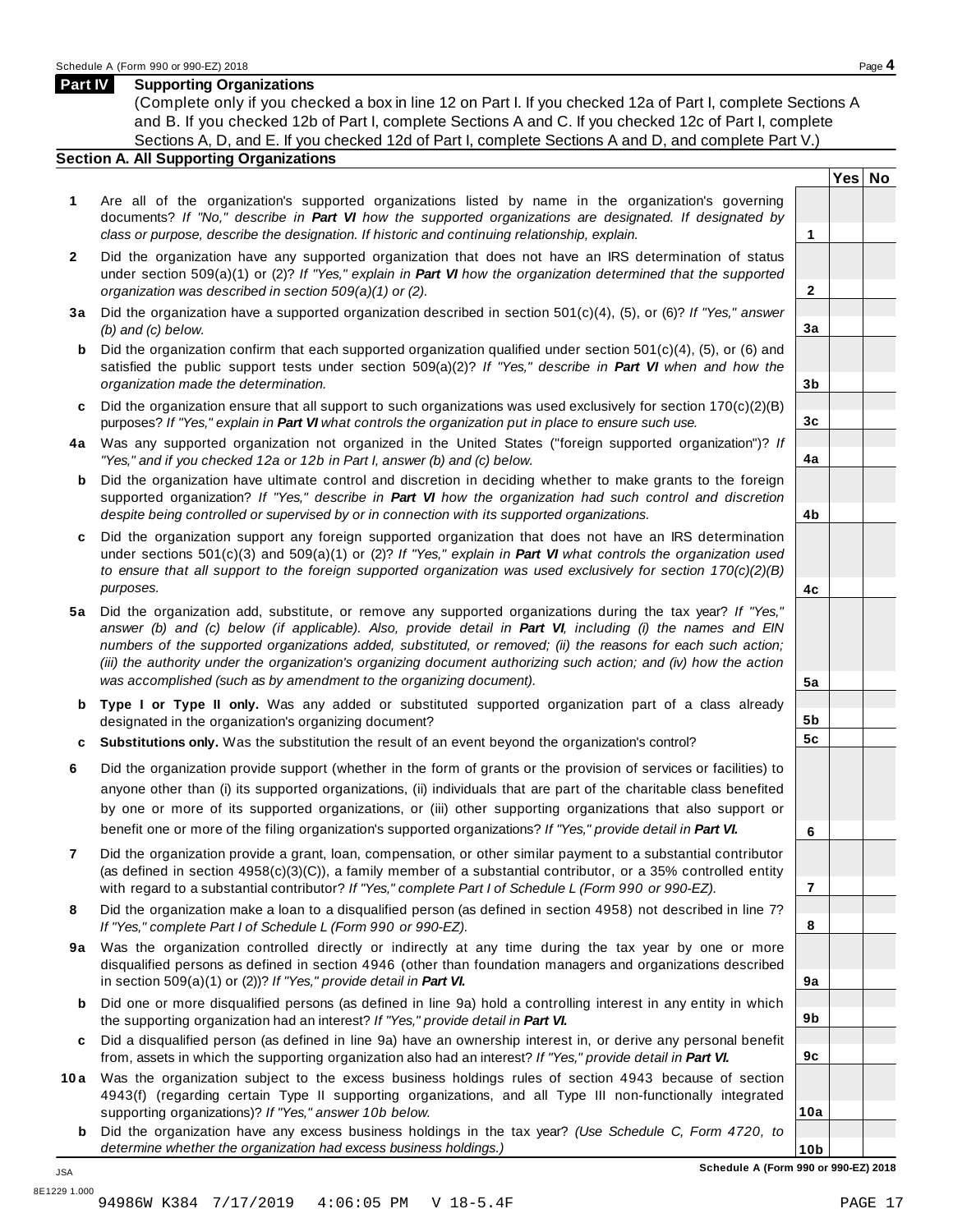|             | a A person who directly or indirectly controls, either alone or together with persons described in (b) and (c)                                                                                                                                                                                                                                                                                                                                                                                                                                                                                                                                                               |                      |        |  |
|-------------|------------------------------------------------------------------------------------------------------------------------------------------------------------------------------------------------------------------------------------------------------------------------------------------------------------------------------------------------------------------------------------------------------------------------------------------------------------------------------------------------------------------------------------------------------------------------------------------------------------------------------------------------------------------------------|----------------------|--------|--|
|             | below, the governing body of a supported organization?                                                                                                                                                                                                                                                                                                                                                                                                                                                                                                                                                                                                                       | 11a                  |        |  |
|             | <b>b</b> A family member of a person described in (a) above?                                                                                                                                                                                                                                                                                                                                                                                                                                                                                                                                                                                                                 | 11 <sub>b</sub>      |        |  |
|             | c A 35% controlled entity of a person described in (a) or (b) above? If "Yes" to a, b, or c, provide detail in Part VI.                                                                                                                                                                                                                                                                                                                                                                                                                                                                                                                                                      | 11c                  |        |  |
|             | <b>Section B. Type I Supporting Organizations</b>                                                                                                                                                                                                                                                                                                                                                                                                                                                                                                                                                                                                                            |                      |        |  |
|             |                                                                                                                                                                                                                                                                                                                                                                                                                                                                                                                                                                                                                                                                              |                      | Yes No |  |
| 1           | Did the directors, trustees, or membership of one or more supported organizations have the power to<br>regularly appoint or elect at least a majority of the organization's directors or trustees at all times during the<br>tax year? If "No," describe in Part VI how the supported organization(s) effectively operated, supervised, or<br>controlled the organization's activities. If the organization had more than one supported organization,<br>describe how the powers to appoint and/or remove directors or trustees were allocated among the supported<br>organizations and what conditions or restrictions, if any, applied to such powers during the tax year. | 1                    |        |  |
| 2           | Did the organization operate for the benefit of any supported organization other than the supported<br>organization(s) that operated, supervised, or controlled the supporting organization? If "Yes," explain in Part<br>VI how providing such benefit carried out the purposes of the supported organization(s) that operated,<br>supervised, or controlled the supporting organization.                                                                                                                                                                                                                                                                                   | $\mathbf{2}$         |        |  |
|             | <b>Section C. Type II Supporting Organizations</b>                                                                                                                                                                                                                                                                                                                                                                                                                                                                                                                                                                                                                           |                      |        |  |
|             |                                                                                                                                                                                                                                                                                                                                                                                                                                                                                                                                                                                                                                                                              |                      | Yes No |  |
| 1           | Were a majority of the organization's directors or trustees during the tax year also a majority of the directors<br>or trustees of each of the organization's supported organization(s)? If "No," describe in Part VI how control<br>or management of the supporting organization was vested in the same persons that controlled or managed<br>the supported organization(s).                                                                                                                                                                                                                                                                                                | 1                    |        |  |
|             | <b>Section D. All Type III Supporting Organizations</b>                                                                                                                                                                                                                                                                                                                                                                                                                                                                                                                                                                                                                      |                      |        |  |
| 1           | Did the organization provide to each of its supported organizations, by the last day of the fifth month of the<br>organization's tax year, (i) a written notice describing the type and amount of support provided during the prior                                                                                                                                                                                                                                                                                                                                                                                                                                          |                      | Yes No |  |
|             | tax year, (ii) a copy of the Form 990 that was most recently filed as of the date of notification, and (iii) copies of<br>the organization's governing documents in effect on the date of notification, to the extent not previously<br>provided?                                                                                                                                                                                                                                                                                                                                                                                                                            | 1                    |        |  |
| 2           | Were any of the organization's officers, directors, or trustees either (i) appointed or elected by the supported<br>organization(s) or (ii) serving on the governing body of a supported organization? If "No," explain in Part VI how<br>the organization maintained a close and continuous working relationship with the supported organization(s).                                                                                                                                                                                                                                                                                                                        | $\mathbf{2}$         |        |  |
| 3           | By reason of the relationship described in (2), did the organization's supported organizations have a<br>significant voice in the organization's investment policies and in directing the use of the organization's<br>income or assets at all times during the tax year? If "Yes," describe in Part VI the role the organization's<br>supported organizations played in this regard.                                                                                                                                                                                                                                                                                        | 3                    |        |  |
|             | Section E. Type III Functionally Integrated Supporting Organizations                                                                                                                                                                                                                                                                                                                                                                                                                                                                                                                                                                                                         |                      |        |  |
| 1<br>b<br>c | Check the box next to the method that the organization used to satisfy the Integral Part Test during the year (see instructions).<br>The organization satisfied the Activities Test. Complete line 2 below.<br>The organization is the parent of each of its supported organizations. Complete line 3 below.<br>The organization supported a governmental entity. Describe in Part VI how you supported a government entity (see instructions).                                                                                                                                                                                                                              |                      | Yes No |  |
| 2<br>a      | Activities Test. Answer (a) and (b) below.<br>Did substantially all of the organization's activities during the tax year directly further the exempt purposes of                                                                                                                                                                                                                                                                                                                                                                                                                                                                                                             |                      |        |  |
|             | the supported organization(s) to which the organization was responsive? If "Yes," then in Part VI identify<br>those supported organizations and explain how these activities directly furthered their exempt purposes,<br>how the organization was responsive to those supported organizations, and how the organization determined<br>that these activities constituted substantially all of its activities.                                                                                                                                                                                                                                                                | 2a                   |        |  |
| b           | Did the activities described in (a) constitute activities that, but for the organization's involvement, one or more<br>of the organization's supported organization(s) would have been engaged in? If "Yes," explain in Part VI the<br>reasons for the organization's position that its supported organization(s) would have engaged in these                                                                                                                                                                                                                                                                                                                                |                      |        |  |
| 3<br>a      | activities but for the organization's involvement.<br>Parent of Supported Organizations. Answer (a) and (b) below.<br>Did the organization have the power to regularly appoint or elect a majority of the officers, directors, or                                                                                                                                                                                                                                                                                                                                                                                                                                            | 2b                   |        |  |
| b           | trustees of each of the supported organizations? Provide details in Part VI.<br>Did the organization exercise a substantial degree of direction over the policies, programs, and activities of each<br>of its supported organizations? If "Yes," describe in Part VI the role played by the organization in this regard.                                                                                                                                                                                                                                                                                                                                                     | 3a<br>3 <sub>b</sub> |        |  |

**Part IV Supporting Organizations** *(continued)*

**11** Has the organization accepted a gift or contribution from any of the following persons?

**Yes No**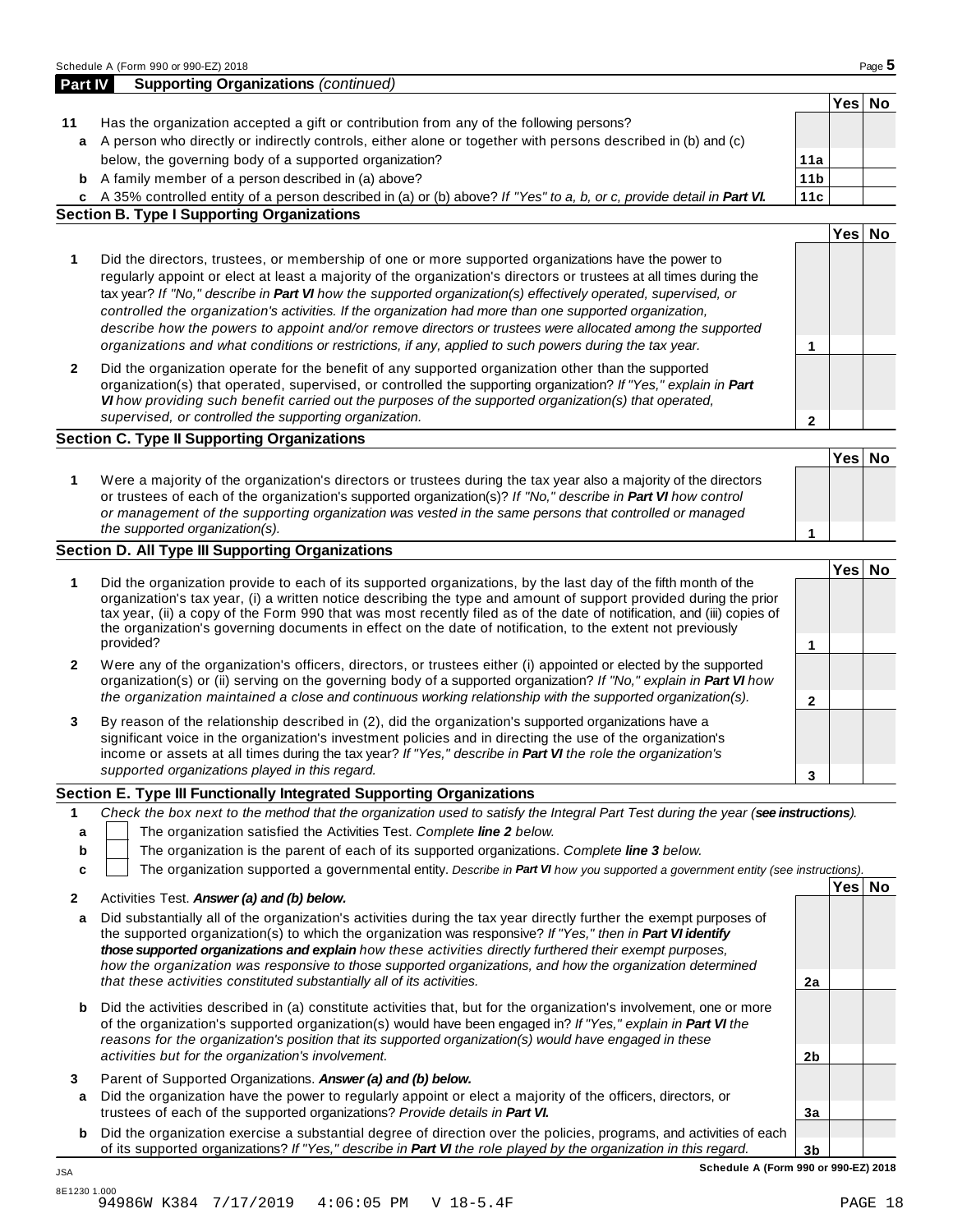| Schedule A (Form 990 or 990-EZ) 2018                                                                                                  |                         |                | Page $6$                       |
|---------------------------------------------------------------------------------------------------------------------------------------|-------------------------|----------------|--------------------------------|
| Part V<br>Type III Non-Functionally Integrated 509(a)(3) Supporting Organizations                                                     |                         |                |                                |
| Check here if the organization satisfied the Integral Part Test as a qualifying trust on Nov. 20, 1970 (explain in Part VI). See<br>1 |                         |                |                                |
| instructions. All other Type III non-functionally integrated supporting organizations must complete Sections A through E.             |                         |                |                                |
| <b>Section A - Adjusted Net Income</b>                                                                                                |                         | (A) Prior Year | (B) Current Year               |
|                                                                                                                                       |                         |                | (optional)                     |
| 1 Net short-term capital gain                                                                                                         | 1                       |                |                                |
| 2 Recoveries of prior-year distributions                                                                                              | $\overline{\mathbf{2}}$ |                |                                |
| 3 Other gross income (see instructions)                                                                                               | 3                       |                |                                |
| 4 Add lines 1 through 3.                                                                                                              | 4                       |                |                                |
| 5 Depreciation and depletion                                                                                                          | 5                       |                |                                |
| 6 Portion of operating expenses paid or incurred for production or                                                                    |                         |                |                                |
| collection of gross income or for management, conservation, or                                                                        |                         |                |                                |
| maintenance of property held for production of income (see instructions)                                                              | 6                       |                |                                |
| 7 Other expenses (see instructions)                                                                                                   | $\overline{7}$          |                |                                |
| 8 Adjusted Net Income (subtract lines 5, 6, and 7 from line 4)                                                                        | 8                       |                |                                |
| <b>Section B - Minimum Asset Amount</b>                                                                                               |                         | (A) Prior Year | (B) Current Year<br>(optional) |
| 1 Aggregate fair market value of all non-exempt-use assets (see                                                                       |                         |                |                                |
| instructions for short tax year or assets held for part of year):                                                                     |                         |                |                                |
| a Average monthly value of securities                                                                                                 | 1a                      |                |                                |
| <b>b</b> Average monthly cash balances                                                                                                | 1b                      |                |                                |
| c Fair market value of other non-exempt-use assets                                                                                    | 1 <sub>c</sub>          |                |                                |
| d Total (add lines 1a, 1b, and 1c)                                                                                                    | 1 <sub>d</sub>          |                |                                |
| e Discount claimed for blockage or other                                                                                              |                         |                |                                |
| factors (explain in detail in Part VI):                                                                                               |                         |                |                                |
| 2 Acquisition indebtedness applicable to non-exempt-use assets                                                                        | $\mathbf{2}$            |                |                                |
| 3 Subtract line 2 from line 1d.                                                                                                       | 3                       |                |                                |
| 4 Cash deemed held for exempt use. Enter 1-1/2% of line 3 (for greater amount,<br>see instructions).                                  | 4                       |                |                                |
| 5 Net value of non-exempt-use assets (subtract line 4 from line 3)                                                                    | 5                       |                |                                |
| 6 Multiply line 5 by .035.                                                                                                            | 6                       |                |                                |
| 7 Recoveries of prior-year distributions                                                                                              | $\overline{7}$          |                |                                |
| 8 Minimum Asset Amount (add line 7 to line 6)                                                                                         | 8                       |                |                                |
| <b>Section C - Distributable Amount</b>                                                                                               |                         |                | <b>Current Year</b>            |
| 1 Adjusted net income for prior year (from Section A, line 8, Column A)                                                               | 1                       |                |                                |
| 2 Enter 85% of line 1.                                                                                                                | $\mathbf 2$             |                |                                |
| 3 Minimum asset amount for prior year (from Section B, line 8, Column A)                                                              | 3                       |                |                                |
| 4 Enter greater of line 2 or line 3.                                                                                                  | 4                       |                |                                |
| 5 Income tax imposed in prior year                                                                                                    | 5                       |                |                                |
| 6 Distributable Amount. Subtract line 5 from line 4, unless subject to                                                                |                         |                |                                |
| emergency temporary reduction (see instructions).                                                                                     | 6                       |                |                                |

**7** Check here if the current year is the organization's first as a non-functionally integrated Type III supporting organization (see instructions).

**Schedule A (Form 990 or 990-EZ) 2018**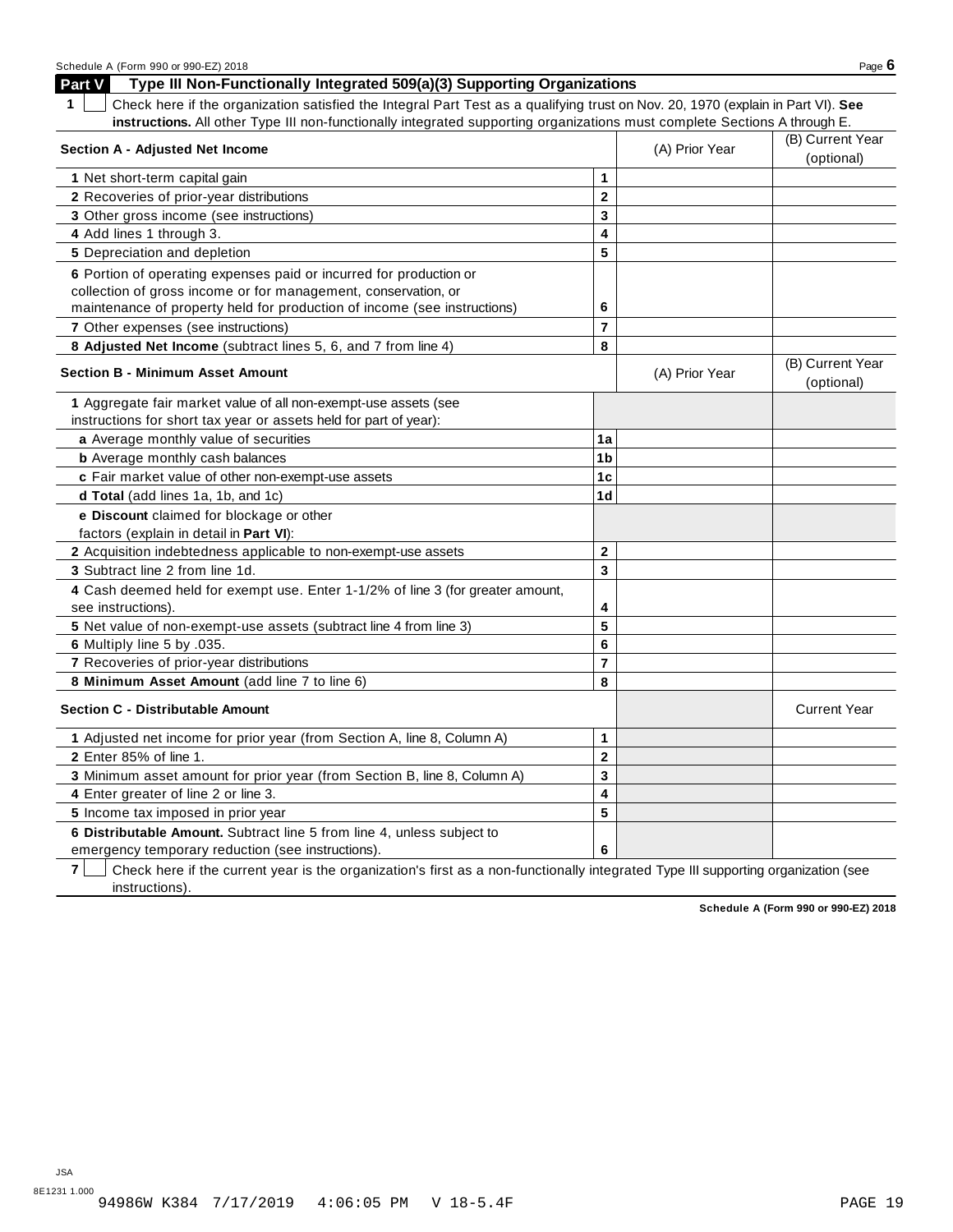|                | Schedule A (Form 990 or 990-EZ) 2018                                                       |                                    |                                               | Page 7                                           |  |  |  |  |
|----------------|--------------------------------------------------------------------------------------------|------------------------------------|-----------------------------------------------|--------------------------------------------------|--|--|--|--|
| Part V         | Type III Non-Functionally Integrated 509(a)(3) Supporting Organizations (continued)        |                                    |                                               |                                                  |  |  |  |  |
|                | <b>Section D - Distributions</b>                                                           |                                    |                                               | <b>Current Year</b>                              |  |  |  |  |
| 1              | Amounts paid to supported organizations to accomplish exempt purposes                      |                                    |                                               |                                                  |  |  |  |  |
| $\mathbf{2}$   | Amounts paid to perform activity that directly furthers exempt purposes of supported       |                                    |                                               |                                                  |  |  |  |  |
|                | organizations, in excess of income from activity                                           |                                    |                                               |                                                  |  |  |  |  |
| 3              | Administrative expenses paid to accomplish exempt purposes of supported organizations      |                                    |                                               |                                                  |  |  |  |  |
| 4              | Amounts paid to acquire exempt-use assets                                                  |                                    |                                               |                                                  |  |  |  |  |
| 5              | Qualified set-aside amounts (prior IRS approval required)                                  |                                    |                                               |                                                  |  |  |  |  |
| 6              | Other distributions (describe in Part VI). See instructions.                               |                                    |                                               |                                                  |  |  |  |  |
| 7              | Total annual distributions. Add lines 1 through 6.                                         |                                    |                                               |                                                  |  |  |  |  |
| 8              | Distributions to attentive supported organizations to which the organization is responsive |                                    |                                               |                                                  |  |  |  |  |
|                | (provide details in Part VI). See instructions.                                            |                                    |                                               |                                                  |  |  |  |  |
| 9              | Distributable amount for 2018 from Section C, line 6                                       |                                    |                                               |                                                  |  |  |  |  |
| 10             | Line 8 amount divided by line 9 amount                                                     |                                    |                                               |                                                  |  |  |  |  |
|                | Section E - Distribution Allocations (see instructions)                                    | (i)<br><b>Excess Distributions</b> | (ii)<br><b>Underdistributions</b><br>Pre-2018 | (iii)<br><b>Distributable</b><br>Amount for 2018 |  |  |  |  |
| 1              | Distributable amount for 2018 from Section C, line 6                                       |                                    |                                               |                                                  |  |  |  |  |
| $\mathbf{2}$   | Underdistributions, if any, for years prior to 2018                                        |                                    |                                               |                                                  |  |  |  |  |
|                | (reasonable cause required - explain in Part VI). See                                      |                                    |                                               |                                                  |  |  |  |  |
|                | instructions.                                                                              |                                    |                                               |                                                  |  |  |  |  |
| 3              | Excess distributions carryover, if any, to 2018                                            |                                    |                                               |                                                  |  |  |  |  |
| a              |                                                                                            |                                    |                                               |                                                  |  |  |  |  |
| b              |                                                                                            |                                    |                                               |                                                  |  |  |  |  |
| c              | From 2015                                                                                  |                                    |                                               |                                                  |  |  |  |  |
| d              | $From 2016$                                                                                |                                    |                                               |                                                  |  |  |  |  |
| е              | From 2017                                                                                  |                                    |                                               |                                                  |  |  |  |  |
| f              | Total of lines 3a through e                                                                |                                    |                                               |                                                  |  |  |  |  |
| g              | Applied to underdistributions of prior years                                               |                                    |                                               |                                                  |  |  |  |  |
| h              | Applied to 2018 distributable amount                                                       |                                    |                                               |                                                  |  |  |  |  |
| j.             | Carryover from 2013 not applied (see instructions)                                         |                                    |                                               |                                                  |  |  |  |  |
|                | Remainder. Subtract lines 3g, 3h, and 3i from 3f.                                          |                                    |                                               |                                                  |  |  |  |  |
| 4              | Distributions for 2018 from                                                                |                                    |                                               |                                                  |  |  |  |  |
|                | Section D, line 7:<br>\$                                                                   |                                    |                                               |                                                  |  |  |  |  |
| а              | Applied to underdistributions of prior years                                               |                                    |                                               |                                                  |  |  |  |  |
| b              | Applied to 2018 distributable amount                                                       |                                    |                                               |                                                  |  |  |  |  |
|                | Remainder. Subtract lines 4a and 4b from 4.                                                |                                    |                                               |                                                  |  |  |  |  |
| 5              | Remaining underdistributions for years prior to 2018, if                                   |                                    |                                               |                                                  |  |  |  |  |
|                | any. Subtract lines 3g and 4a from line 2. For result                                      |                                    |                                               |                                                  |  |  |  |  |
|                | greater than zero, explain in Part VI. See instructions.                                   |                                    |                                               |                                                  |  |  |  |  |
| 6              | Remaining underdistributions for 2018. Subtract lines 3h                                   |                                    |                                               |                                                  |  |  |  |  |
|                | and 4b from line 1. For result greater than zero, explain in                               |                                    |                                               |                                                  |  |  |  |  |
|                | Part VI. See instructions.                                                                 |                                    |                                               |                                                  |  |  |  |  |
| $\overline{7}$ | Excess distributions carryover to 2019. Add lines 3j                                       |                                    |                                               |                                                  |  |  |  |  |
|                | and 4c.                                                                                    |                                    |                                               |                                                  |  |  |  |  |
| 8              | Breakdown of line 7:                                                                       |                                    |                                               |                                                  |  |  |  |  |
| a              | Excess from 2014                                                                           |                                    |                                               |                                                  |  |  |  |  |
| b              | Excess from 2015                                                                           |                                    |                                               |                                                  |  |  |  |  |
| c              | Excess from 2016                                                                           |                                    |                                               |                                                  |  |  |  |  |
| d              | Excess from 2017                                                                           |                                    |                                               |                                                  |  |  |  |  |
| е              | Excess from 2018                                                                           |                                    |                                               |                                                  |  |  |  |  |

**Schedule A (Form 990 or 990-EZ) 2018**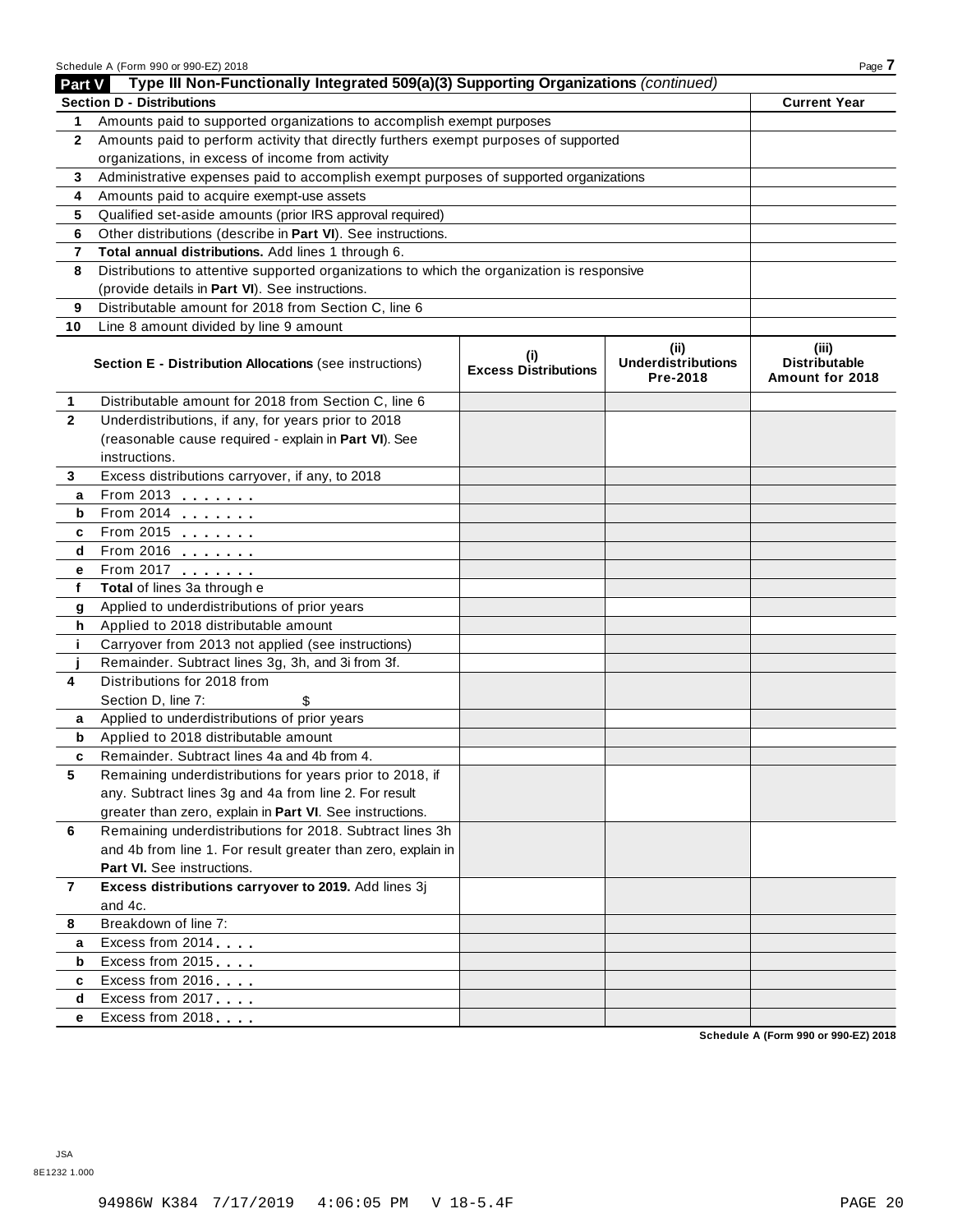<span id="page-19-0"></span>**Supplemental Information.** Provide the explanations required by Part II, line 10; Part II, line 17a or 17b; Part **Part VI** III, line 12; Part IV, Section A, lines 1, 2, 3b, 3c, 4b, 4c, 5a, 6, 9a, 9b, 9c, 11a, 11b, and 11c; Part IV, Section B, lines 1 and 2; Part IV, Section C, line 1; Part IV, Section D, lines 2 and 3; Part IV, Section E, lines 1c, 2a, 2b, 3a and 3b; Part V, line 1; Part V, Section B, line 1e; Part V, Section D, lines 5, 6, and 8; and Part V, Section E, lines 2, 5, and 6. Also complete this part for any additional information. (See instructions.)

|                                    |        |      |         |      | ATTACHMENT |         |
|------------------------------------|--------|------|---------|------|------------|---------|
| SCHEDULE A, PART II - OTHER INCOME |        |      |         |      |            |         |
|                                    |        |      |         |      |            |         |
| DESCRIPTION                        | 2014   | 2015 | 2016    | 2017 | 2018       | TOTAL   |
|                                    |        |      |         |      |            |         |
| OTHER PROGRAM AND MISC INCOME      | 9,655. | 904. | 11,383. | 301. | 1,079.     | 23,322. |
|                                    |        |      |         |      |            |         |
| TOTALS                             | 9,655. | 904. | 11,383. | 301. | 1,079.     | 23,322. |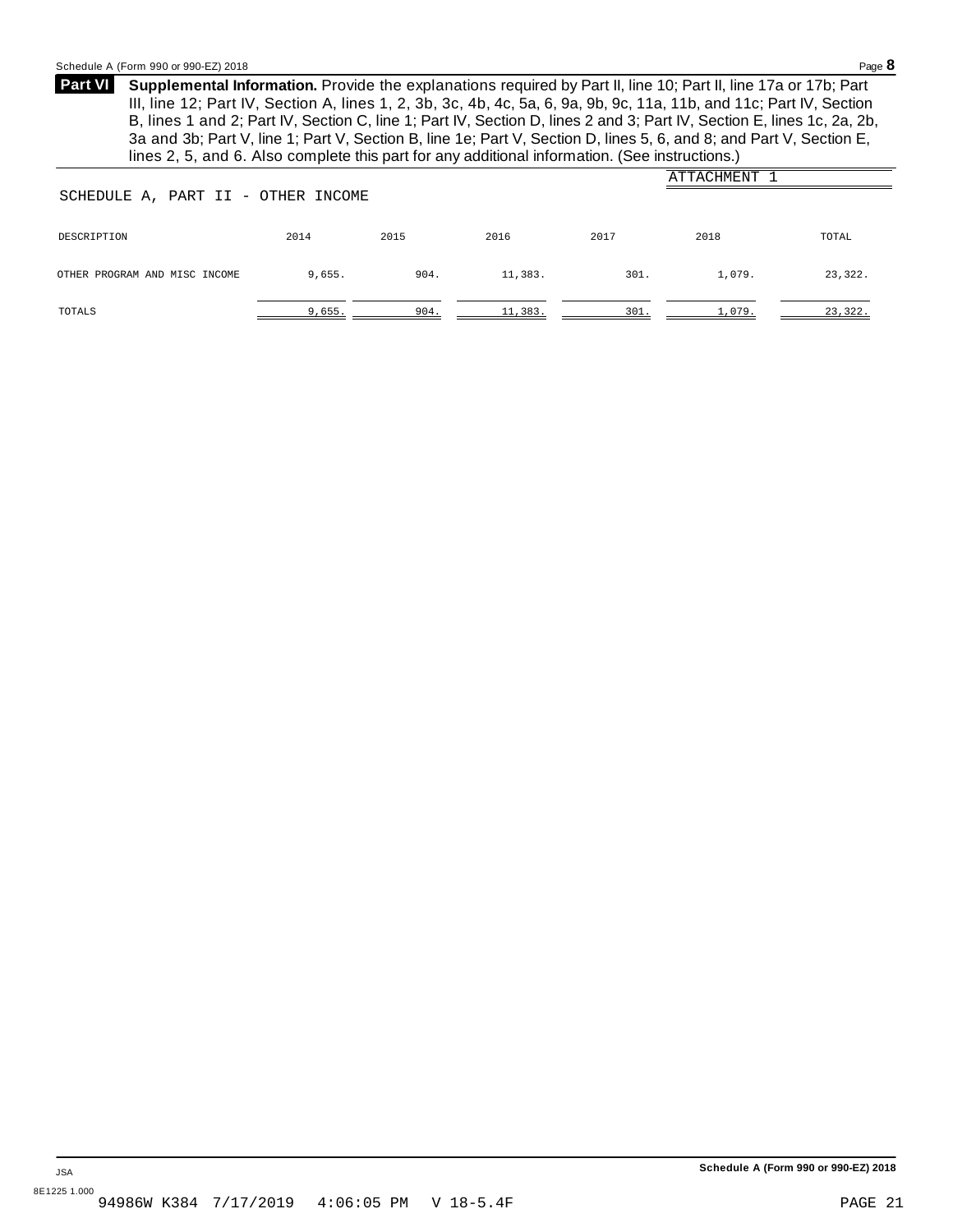**(Form 990, 990-EZ, or 990-PF)** Department of the Treasury<br>Internal Revenue Service

# **Schedule B chedule of Contributors**

(Porm 990, Form 990, Form 990-EZ, or Form 990-PF.<br>Department of the Treasury → Attach to Form 990, Form 990-EZ, or Form 990-PF.<br>Internal Revenue Service → → Go to www.irs.gov/Form990 for the latest information.<br>Name of th

**2018** 

INSTITUTE FOR AGRICULTURE & TRADE POLICY

36-3501938

### **Organization type** (check one):

| Section:                                                                  |
|---------------------------------------------------------------------------|
| $\lfloor \frac{X}{2} \rfloor$ 501(c)(3) (enter number) organization       |
| 4947(a)(1) nonexempt charitable trust not treated as a private foundation |
| 527 political organization                                                |
| 501(c)(3) exempt private foundation                                       |
| 4947(a)(1) nonexempt charitable trust treated as a private foundation     |
| 501(c)(3) taxable private foundation                                      |
|                                                                           |

Check if your organization is covered by the **General Rule** or a **Special Rule.**

**Note:** Only a section 501(c)(7), (8), or (10) organization can check boxes for both the General Rule and a Special Rule. See instructions.

### **General Rule**

 $\overline{X}$  For an organization filing Form 990, 990-EZ, or 990-PF that received, during the year, contributions totaling \$5,000 or more (in money or property) from any one contributor. Complete Parts I and II. See instructions for determining a contributor's total contributions.

### **Special Rules**

For an organization described in section 501(c)(3) filing Form 990 or 990-EZ that met the 33 1/3% support test of the regulations under sections 509(a)(1) and 170(b)(1)(A)(vi), that checked Schedule A (Form 990 or 990-EZ), Part II, line 13, 16a, or 16b, and that received from any one contributor, during the year, total contributions of the greater of **(1)** \$5,000; or **(2)** 2% of the amount on (i) Form 990, Part VIII, line 1h; or (ii) Form 990-EZ, line 1. Complete Parts I and II.

For an organization described in section 501(c)(7), (8), or (10) filing Form 990 or 990-EZ that received from any one contributor, during the year, total contributions of more than \$1,000 *exclusively* for religious, charitable, scientific, literary, or educational purposes, or for the prevention of cruelty to children or animals. Complete Parts I (entering "N/A" in column (b) instead of the contributor name and address), II, and III.

For an organization described in section  $501(c)(7)$ , (8), or (10) filing Form 990 or 990-EZ that received from any one contributor, during the year, contributions *exclusively* for religious, charitable, etc., purposes, but no such contributions totaled more than \$1,000. If this box is checked, enter here the total contributions that were received during the year for an *exclusively* religious, charitable, etc., purpose. Don't complete any of the parts unless the **General Rule** applies to this organization because it received *nonexclusively* religious, charitable, etc., contributions totaling \$5,000 or more during the year  $\ldots \ldots \ldots \ldots \ldots \ldots \ldots \ldots \ldots \vdots$ 

**Caution:** An organization that isn't covered by the General Rule and/or the Special Rules doesn't file Schedule B (Form 990, 990-EZ, or 990-PF), but it **must** answer "No" on Part IV, line 2, of its Form 990; or check the box on line H of its Form 990-EZ or on its Form 990-PF, Part I, line 2, to certify that it doesn't meet the filing requirements of Schedule B (Form 990, 990-EZ, or 990-PF).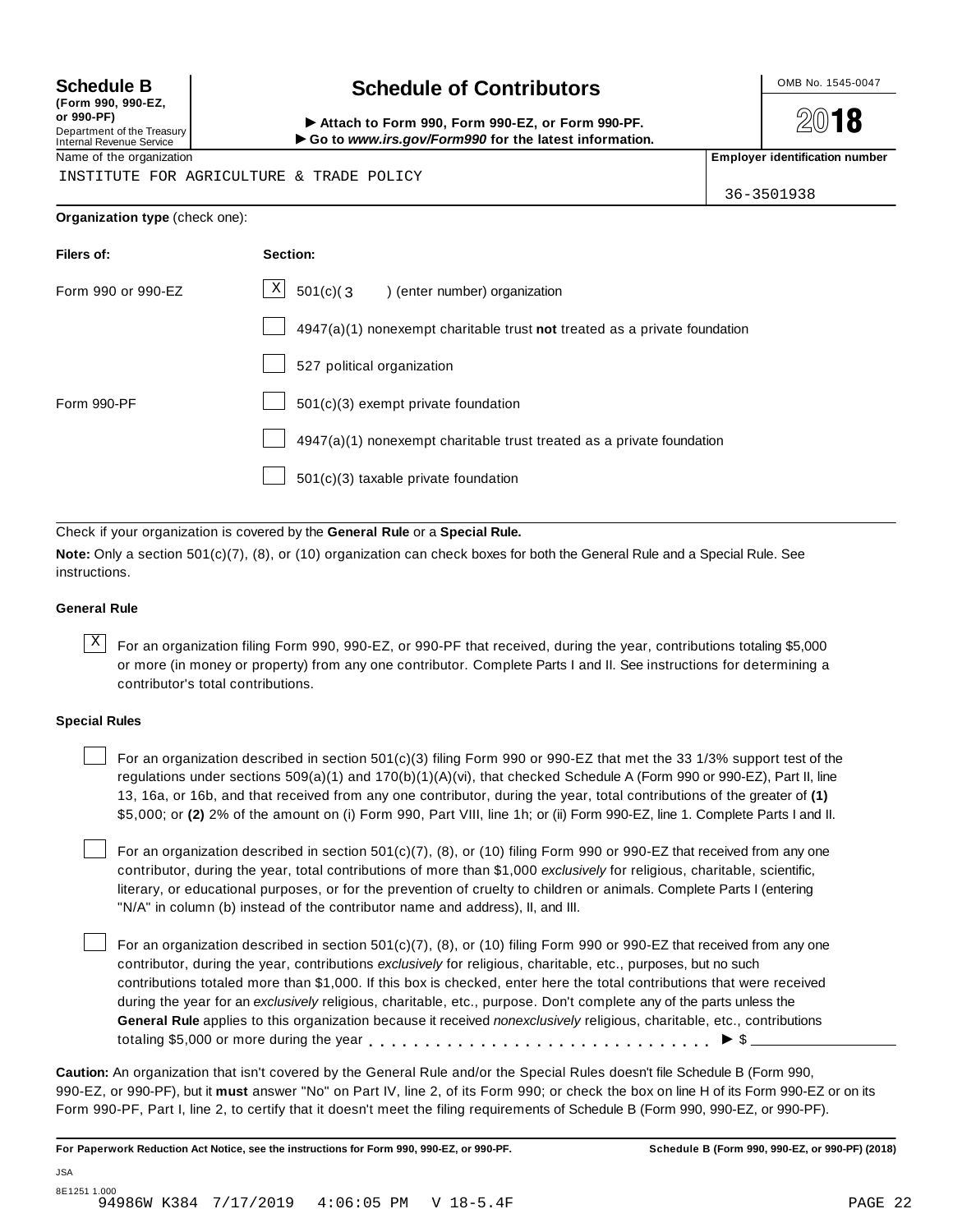| (a) | (b)                        | (c)                        | (d)                                                                                   |
|-----|----------------------------|----------------------------|---------------------------------------------------------------------------------------|
| No. | Name, address, and ZIP + 4 | <b>Total contributions</b> | Type of contribution                                                                  |
| 1   |                            | 40,000.<br>\$              | Χ<br>Person<br>Payroll<br>Noncash<br>(Complete Part II for<br>noncash contributions.) |
| (a) | (b)                        | (c)                        | (d)                                                                                   |
| No. | Name, address, and ZIP + 4 | <b>Total contributions</b> | Type of contribution                                                                  |
| 2   |                            | 180,000.<br>\$             | Χ<br>Person<br>Payroll<br>Noncash<br>(Complete Part II for<br>noncash contributions.) |
| (a) | (b)                        | (c)                        | (d)                                                                                   |
| No. | Name, address, and ZIP + 4 | <b>Total contributions</b> | Type of contribution                                                                  |
| 3   |                            | 5,000.<br>\$               | Χ<br>Person<br>Payroll<br>Noncash<br>(Complete Part II for<br>noncash contributions.) |
| (a) | (b)                        | (c)                        | (d)                                                                                   |
| No. | Name, address, and ZIP + 4 | <b>Total contributions</b> | Type of contribution                                                                  |
| 4   |                            | 75,000.<br>\$              | Χ<br>Person<br>Payroll<br>Noncash<br>(Complete Part II for<br>noncash contributions.) |
| (a) | (b)                        | (c)                        | (d)                                                                                   |
| No. | Name, address, and ZIP + 4 | <b>Total contributions</b> | <b>Type of contribution</b>                                                           |
| 5   |                            | 7,000.<br>\$               | Χ<br>Person<br>Payroll<br>Noncash<br>(Complete Part II for<br>noncash contributions.) |
| (a) | (b)                        | (c)                        | (d)                                                                                   |
| No. | Name, address, and ZIP + 4 | <b>Total contributions</b> | Type of contribution                                                                  |
| 6   |                            | 5,000.<br>\$               | Χ<br>Person<br>Payroll<br>Noncash<br>(Complete Part II for<br>noncash contributions.) |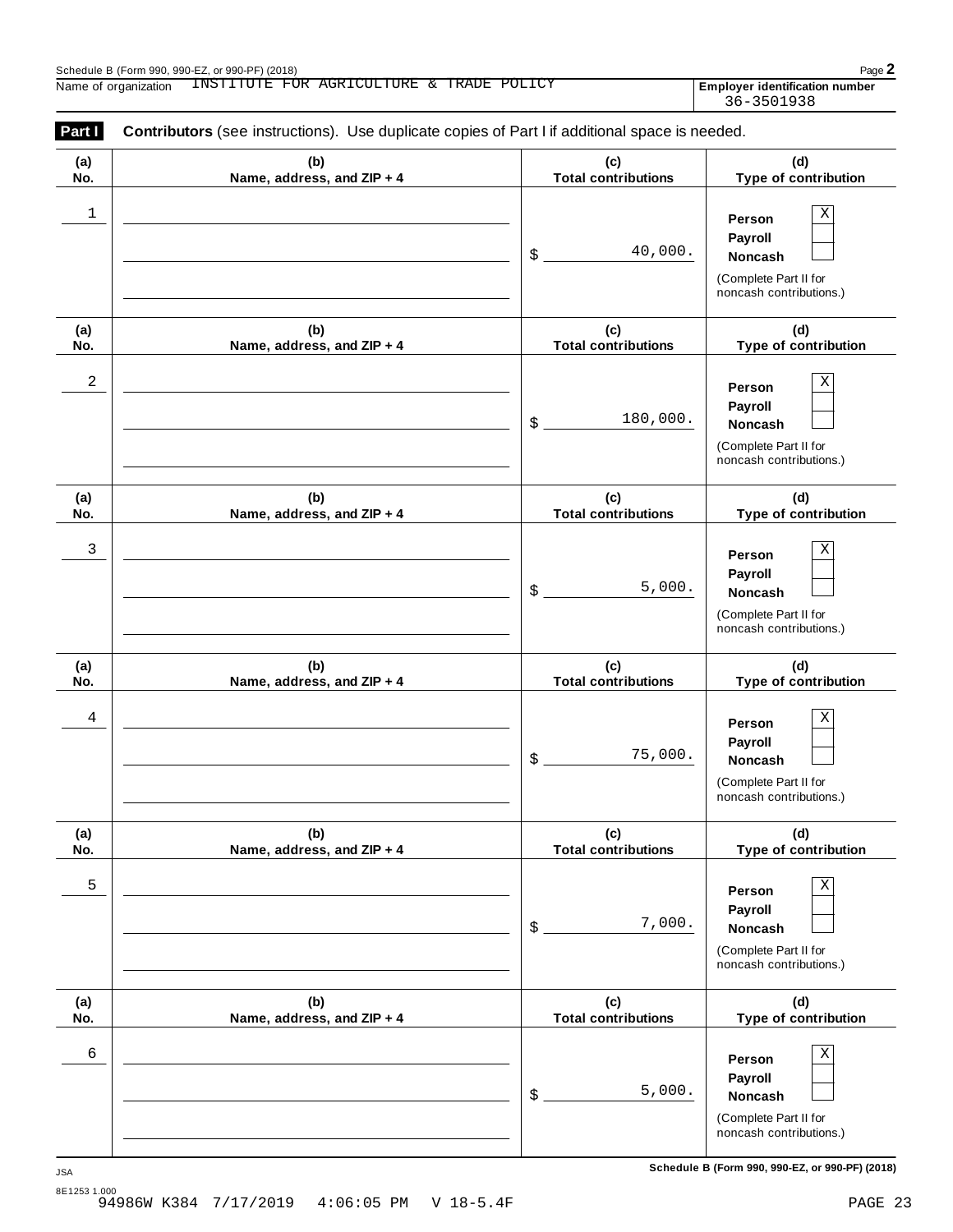| Part I     | Contributors (see instructions). Use duplicate copies of Part I if additional space is needed. |                                   |                                                                                       |
|------------|------------------------------------------------------------------------------------------------|-----------------------------------|---------------------------------------------------------------------------------------|
| (a)<br>No. | (b)<br>Name, address, and ZIP + 4                                                              | (c)<br><b>Total contributions</b> | (d)<br>Type of contribution                                                           |
| $\sqrt{ }$ |                                                                                                | 85,192.<br>\$                     | X<br>Person<br>Payroll<br>Noncash<br>(Complete Part II for<br>noncash contributions.) |
| (a)<br>No. | (b)<br>Name, address, and ZIP + 4                                                              | (c)<br><b>Total contributions</b> | (d)<br>Type of contribution                                                           |
| 8          |                                                                                                | 20,000.<br>\$                     | X<br>Person<br>Payroll<br>Noncash<br>(Complete Part II for<br>noncash contributions.) |
| (a)<br>No. | (b)<br>Name, address, and ZIP + 4                                                              | (c)<br><b>Total contributions</b> | (d)<br>Type of contribution                                                           |
| 9          |                                                                                                | 150,000.<br>\$                    | Χ<br>Person<br>Payroll<br>Noncash<br>(Complete Part II for<br>noncash contributions.) |
| (a)<br>No. | (b)<br>Name, address, and ZIP + 4                                                              | (c)<br><b>Total contributions</b> | (d)<br>Type of contribution                                                           |
| 10         |                                                                                                | 10,000.<br>\$                     | Χ<br>Person<br>Payroll<br>Noncash<br>(Complete Part II for<br>noncash contributions.) |
| (a)<br>No. | (b)<br>Name, address, and ZIP + 4                                                              | (c)<br><b>Total contributions</b> | (d)<br>Type of contribution                                                           |
| $11$       |                                                                                                | 39,000.<br>\$                     | X<br>Person<br>Payroll<br>Noncash<br>(Complete Part II for<br>noncash contributions.) |
| (a)<br>No. | (b)<br>Name, address, and ZIP + 4                                                              | (c)<br><b>Total contributions</b> | (d)<br>Type of contribution                                                           |
| $12$       |                                                                                                | 25,000.<br>\$                     | X<br>Person<br>Payroll<br>Noncash<br>(Complete Part II for<br>noncash contributions.) |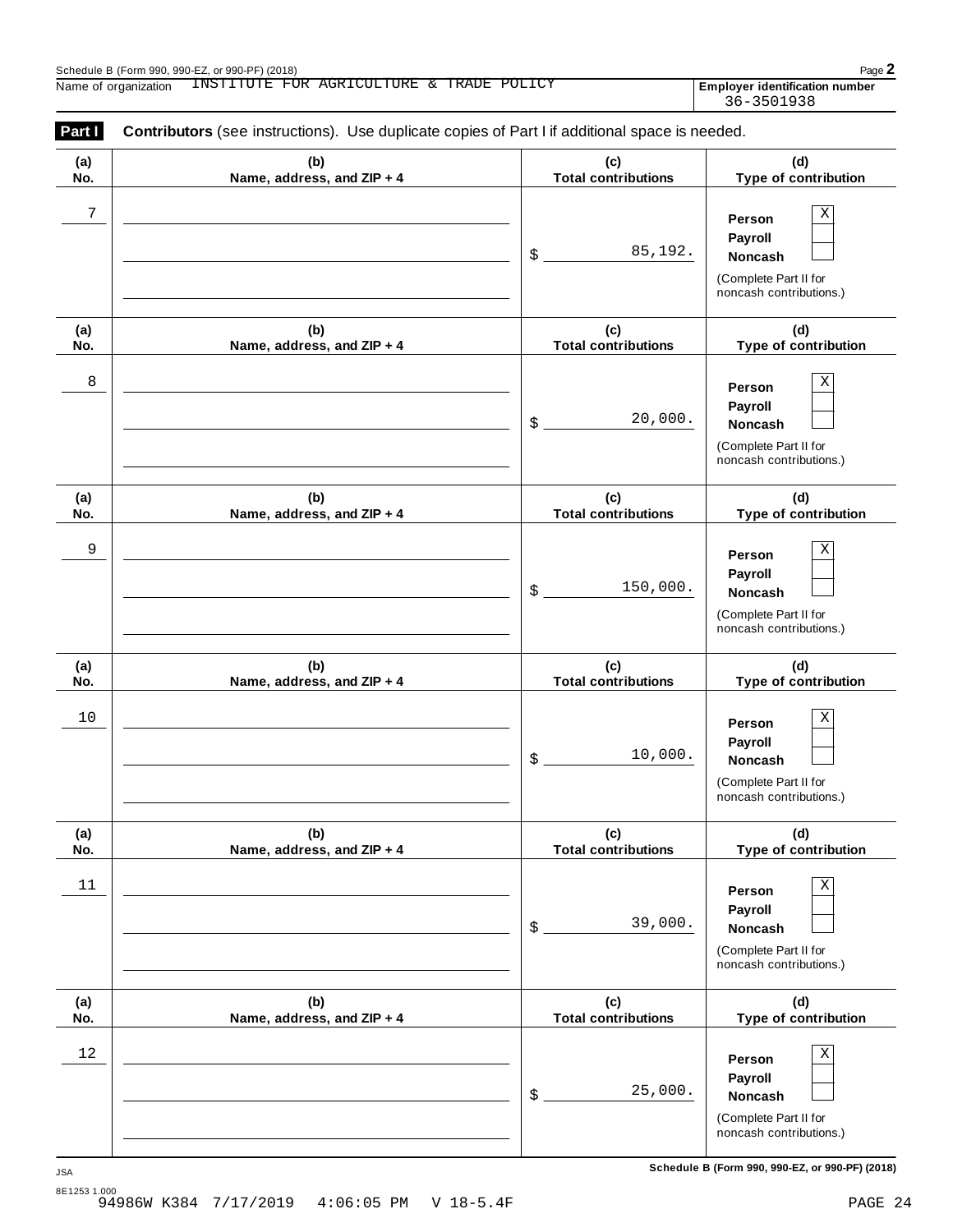Employer identification number<br>36-3501938

| Part I     | Contributors (see instructions). Use duplicate copies of Part I if additional space is needed. |                                   |                                                                                              |
|------------|------------------------------------------------------------------------------------------------|-----------------------------------|----------------------------------------------------------------------------------------------|
| (a)<br>No. | (b)<br>Name, address, and ZIP + 4                                                              | (c)<br><b>Total contributions</b> | (d)<br>Type of contribution                                                                  |
| 13         |                                                                                                | 7,950.<br>\$                      | Χ<br>Person<br>Payroll<br>Noncash<br>(Complete Part II for<br>noncash contributions.)        |
| (a)<br>No. | (b)<br>Name, address, and ZIP + 4                                                              | (c)<br><b>Total contributions</b> | (d)<br>Type of contribution                                                                  |
| 14         |                                                                                                | 10,333.<br>\$                     | Χ<br>Person<br>Payroll<br>Noncash<br>(Complete Part II for<br>noncash contributions.)        |
| (a)<br>No. | (b)<br>Name, address, and ZIP + 4                                                              | (c)<br><b>Total contributions</b> | (d)<br>Type of contribution                                                                  |
| 15         |                                                                                                | 5,000.<br>\$                      | Χ<br>Person<br>Payroll<br>Noncash<br>(Complete Part II for<br>noncash contributions.)        |
| (a)<br>No. | (b)<br>Name, address, and ZIP + 4                                                              | (c)<br><b>Total contributions</b> | (d)<br>Type of contribution                                                                  |
| 16         |                                                                                                | 40,000.<br>\$                     | Χ<br>Person<br>Payroll<br>Noncash<br>(Complete Part II for<br>noncash contributions.)        |
| (a)<br>No. | (b)<br>Name, address, and ZIP + 4                                                              | (c)<br><b>Total contributions</b> | (d)<br>Type of contribution                                                                  |
| 17         |                                                                                                | 200,000.<br>\$                    | Χ<br>Person<br>Payroll<br><b>Noncash</b><br>(Complete Part II for<br>noncash contributions.) |
| (a)<br>No. | (b)<br>Name, address, and ZIP + 4                                                              | (c)<br><b>Total contributions</b> | (d)<br>Type of contribution                                                                  |
|            |                                                                                                | \$                                | Person<br>Payroll<br>Noncash<br>(Complete Part II for<br>noncash contributions.)             |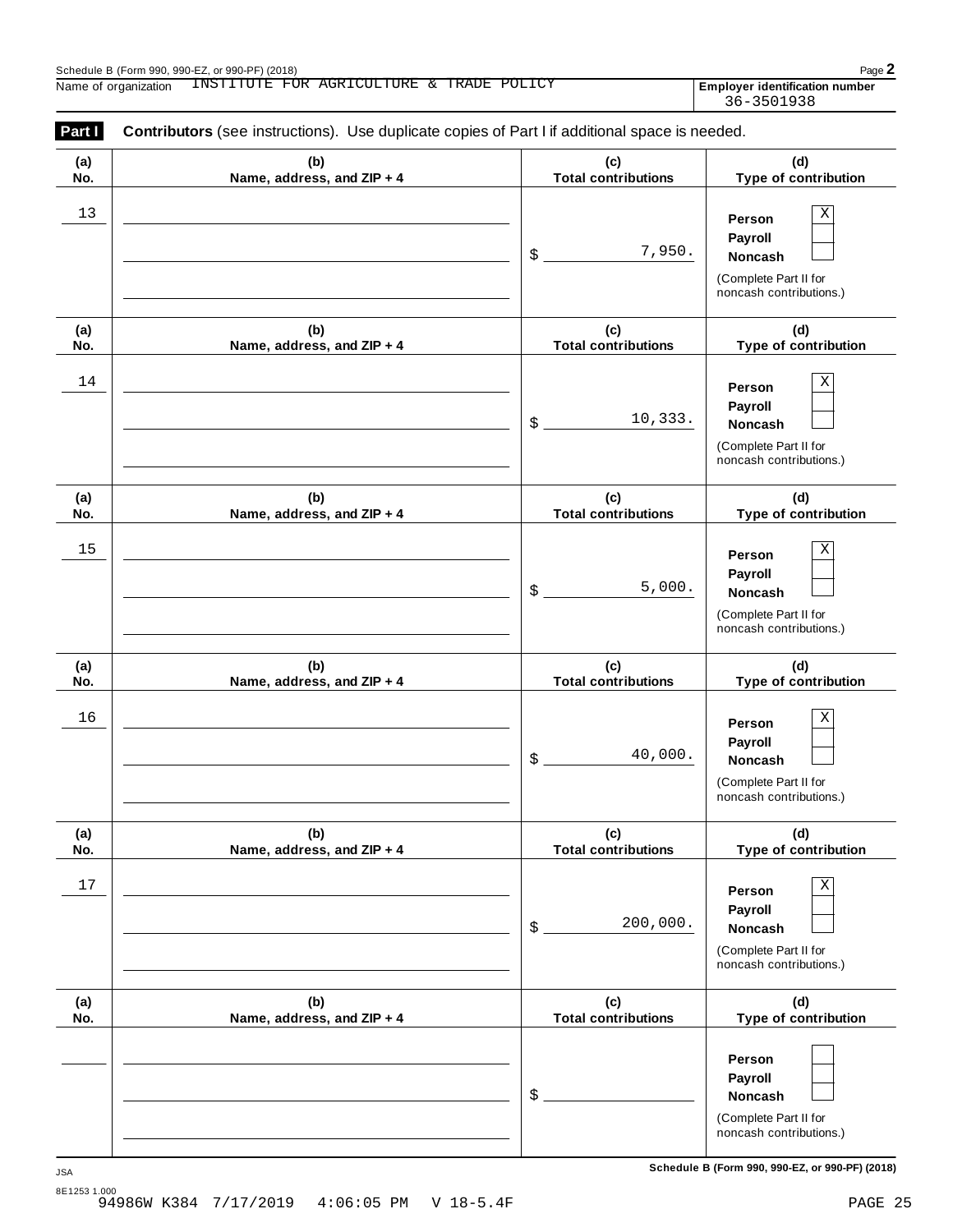Schedule B (Form 990, 990-EZ, or 990-PF) (2018)<br>Name of organization INSTITUTE FOR AGRICULTURE & TRADE POLICY **Proper interval and Page 3** Name of organization INSTITUTE FOR AGRICULTURE & TRADE POLICY **Final Propic identification number** 

36-3501938

| Part II                   | Noncash Property (see instructions). Use duplicate copies of Part II if additional space is needed. |                                                 |                      |
|---------------------------|-----------------------------------------------------------------------------------------------------|-------------------------------------------------|----------------------|
| (a) No.<br>from<br>Part I | (b)<br>Description of noncash property given                                                        | (c)<br>FMV (or estimate)<br>(See instructions.) | (d)<br>Date received |
|                           |                                                                                                     | $\mathcal{S}_{-}$                               |                      |
| (a) No.<br>from<br>Part I | (b)<br>Description of noncash property given                                                        | (c)<br>FMV (or estimate)<br>(See instructions.) | (d)<br>Date received |
|                           |                                                                                                     | $s_{-}$                                         |                      |
| (a) No.<br>from<br>Part I | (b)<br>Description of noncash property given                                                        | (c)<br>FMV (or estimate)<br>(See instructions.) | (d)<br>Date received |
|                           |                                                                                                     | $\frac{1}{2}$                                   |                      |
| (a) No.<br>from<br>Part I | (b)<br>Description of noncash property given                                                        | (c)<br>FMV (or estimate)<br>(See instructions.) | (d)<br>Date received |
|                           |                                                                                                     | $\mathcal{S}$ .                                 |                      |
| (a) No.<br>from<br>Part I | (b)<br>Description of noncash property given                                                        | (c)<br>FMV (or estimate)<br>(See instructions.) | (d)<br>Date received |
|                           |                                                                                                     | $$^{\circ}$                                     |                      |
| (a) No.<br>from<br>Part I | (b)<br>Description of noncash property given                                                        | (c)<br>FMV (or estimate)<br>(See instructions.) | (d)<br>Date received |
|                           |                                                                                                     | \$                                              |                      |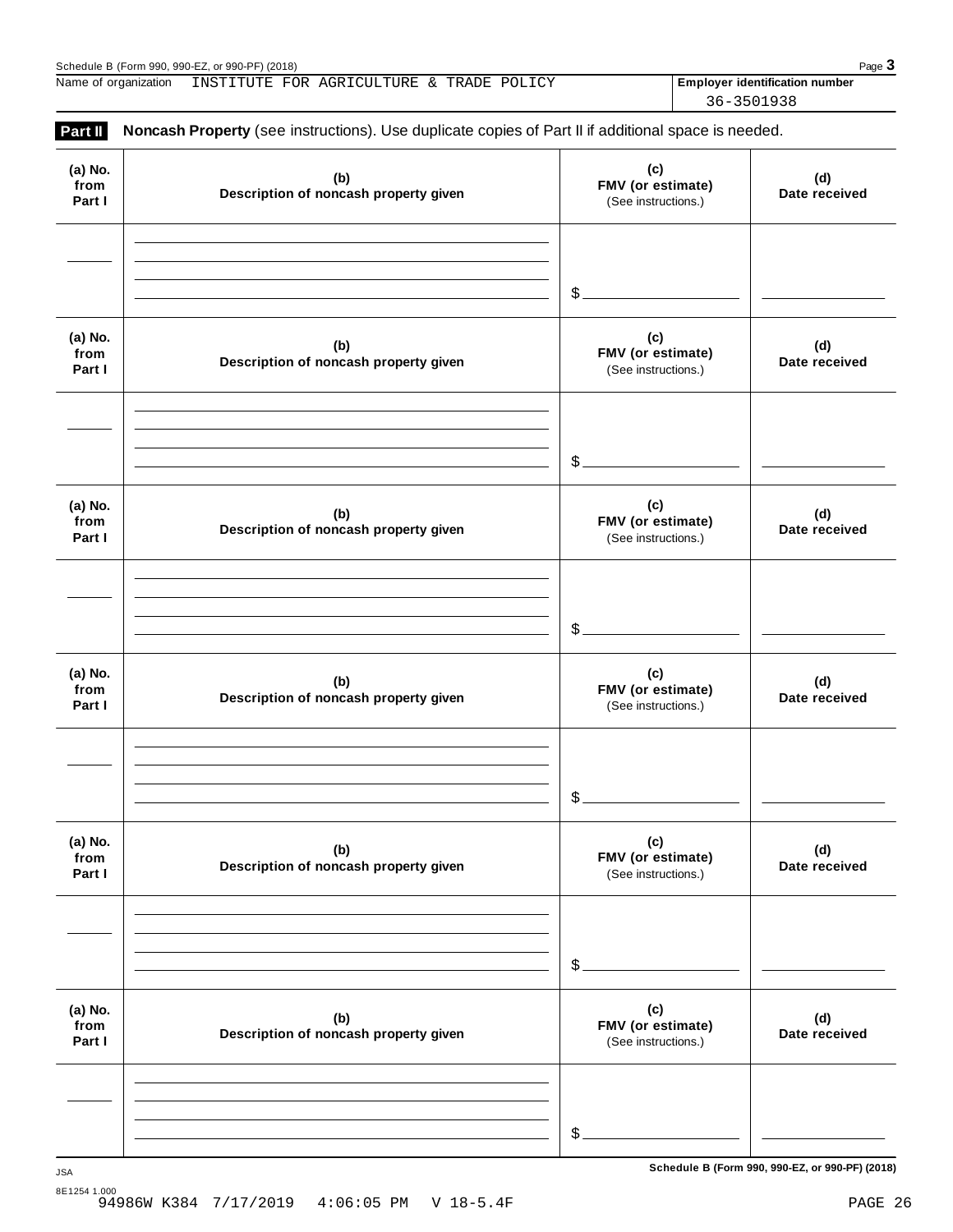|                 | Name of organization INSTITUTE FOR AGRICULTURE & TRADE POLICY                                                                                                                                                                                                                                                                                                                                                                           |  | <b>Employer identification number</b> |
|-----------------|-----------------------------------------------------------------------------------------------------------------------------------------------------------------------------------------------------------------------------------------------------------------------------------------------------------------------------------------------------------------------------------------------------------------------------------------|--|---------------------------------------|
|                 |                                                                                                                                                                                                                                                                                                                                                                                                                                         |  | 36-3501938                            |
| <b>Part III</b> | <i>Exclusively</i> religious, charitable, etc., contributions to organizations described in section 501(c)(7), (8), or                                                                                                                                                                                                                                                                                                                  |  |                                       |
|                 | (10) that total more than \$1,000 for the year from any one contributor. Complete columns (a) through (e) and<br>the following line entry. For organizations completing Part III, enter the total of exclusively religious, charitable, etc.,<br>contributions of \$1,000 or less for the year. (Enter this information once. See instructions.) $\triangleright$ \$<br>Use duplicate copies of Part III if additional space is needed. |  |                                       |

|                             |                                         | (e) Transfer of gift |  |                                          |  |
|-----------------------------|-----------------------------------------|----------------------|--|------------------------------------------|--|
|                             | Transferee's name, address, and ZIP + 4 |                      |  | Relationship of transferor to transferee |  |
|                             |                                         |                      |  |                                          |  |
|                             |                                         |                      |  |                                          |  |
| $(a)$ No.<br>from<br>Part I | (b) Purpose of gift                     | (c) Use of gift      |  | (d) Description of how gift is held      |  |
|                             |                                         |                      |  |                                          |  |
|                             |                                         | (e) Transfer of gift |  |                                          |  |
|                             | Transferee's name, address, and ZIP + 4 |                      |  | Relationship of transferor to transferee |  |
|                             |                                         |                      |  |                                          |  |
|                             |                                         |                      |  |                                          |  |
| $(a)$ No.<br>from<br>Part I | (b) Purpose of gift                     | (c) Use of gift      |  | (d) Description of how gift is held      |  |
|                             |                                         |                      |  |                                          |  |
|                             |                                         |                      |  |                                          |  |
|                             |                                         | (e) Transfer of gift |  |                                          |  |
|                             | Transferee's name, address, and ZIP + 4 |                      |  | Relationship of transferor to transferee |  |
|                             |                                         |                      |  |                                          |  |
|                             |                                         |                      |  |                                          |  |
| $(a)$ No.<br>from<br>Part I | (b) Purpose of gift                     | (c) Use of gift      |  | (d) Description of how gift is held      |  |
|                             |                                         |                      |  |                                          |  |
|                             |                                         |                      |  |                                          |  |

**(e) Transfer of gift**

**Transferee's name, address, and ZIP + 4 Relationship of transferor to transferee**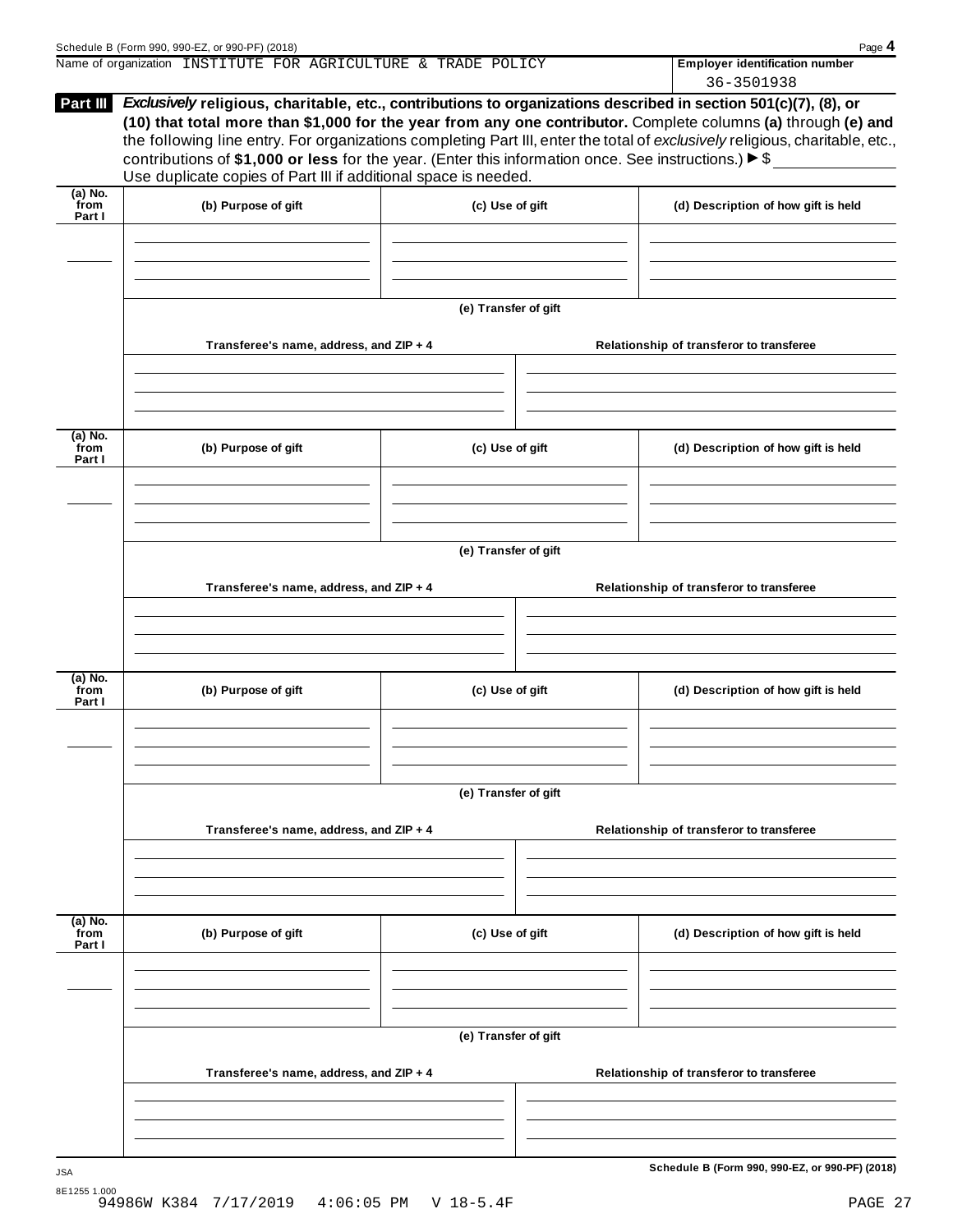| Department of the Treasury<br><b>Internal Revenue Service</b> | $\triangleright$ Complete if the organization is described below.                                                                                                                                                                                                                                                                                                                                                                                                                                                                                    |                                                                        | Attach to Form 990 or Form 990-EZ.                                          |                                                                                                                                                             |
|---------------------------------------------------------------|------------------------------------------------------------------------------------------------------------------------------------------------------------------------------------------------------------------------------------------------------------------------------------------------------------------------------------------------------------------------------------------------------------------------------------------------------------------------------------------------------------------------------------------------------|------------------------------------------------------------------------|-----------------------------------------------------------------------------|-------------------------------------------------------------------------------------------------------------------------------------------------------------|
|                                                               |                                                                                                                                                                                                                                                                                                                                                                                                                                                                                                                                                      |                                                                        |                                                                             | <b>Open to Public</b>                                                                                                                                       |
|                                                               |                                                                                                                                                                                                                                                                                                                                                                                                                                                                                                                                                      | Go to www.irs.gov/Form990 for instructions and the latest information. |                                                                             | Inspection                                                                                                                                                  |
|                                                               | If the organization answered "Yes," on Form 990, Part IV, line 3, or Form 990-EZ, Part V, line 46 (Political Campaign Activities), then<br>• Section 501(c)(3) organizations: Complete Parts I-A and B. Do not complete Part I-C.                                                                                                                                                                                                                                                                                                                    |                                                                        |                                                                             |                                                                                                                                                             |
|                                                               | • Section 501(c) (other than section 501(c)(3)) organizations: Complete Parts I-A and C below. Do not complete Part I-B.                                                                                                                                                                                                                                                                                                                                                                                                                             |                                                                        |                                                                             |                                                                                                                                                             |
|                                                               | • Section 527 organizations: Complete Part I-A only.                                                                                                                                                                                                                                                                                                                                                                                                                                                                                                 |                                                                        |                                                                             |                                                                                                                                                             |
|                                                               | If the organization answered "Yes," on Form 990, Part IV, line 4, or Form 990-EZ, Part VI, line 47 (Lobbying Activities), then                                                                                                                                                                                                                                                                                                                                                                                                                       |                                                                        |                                                                             |                                                                                                                                                             |
|                                                               | • Section 501(c)(3) organizations that have filed Form 5768 (election under section 501(h)): Complete Part II-A. Do not complete Part II-B.                                                                                                                                                                                                                                                                                                                                                                                                          |                                                                        |                                                                             |                                                                                                                                                             |
| Tax) (see separate instructions), then                        | • Section 501(c)(3) organizations that have NOT filed Form 5768 (election under section 501(h)): Complete Part II-B. Do not complete Part II-A.<br>If the organization answered "Yes," on Form 990, Part IV, line 5 (Proxy Tax) (see separate instructions) or Form 990-EZ, Part V, line 35c (Proxy                                                                                                                                                                                                                                                  |                                                                        |                                                                             |                                                                                                                                                             |
|                                                               | • Section 501(c)(4), (5), or (6) organizations: Complete Part III.                                                                                                                                                                                                                                                                                                                                                                                                                                                                                   |                                                                        |                                                                             |                                                                                                                                                             |
| Name of organization                                          |                                                                                                                                                                                                                                                                                                                                                                                                                                                                                                                                                      |                                                                        |                                                                             | <b>Employer identification number</b>                                                                                                                       |
|                                                               | INSTITUTE FOR AGRICULTURE & TRADE POLICY                                                                                                                                                                                                                                                                                                                                                                                                                                                                                                             |                                                                        | 36-3501938                                                                  |                                                                                                                                                             |
| <b>Part I-A</b>                                               | Complete if the organization is exempt under section 501(c) or is a section 527 organization.                                                                                                                                                                                                                                                                                                                                                                                                                                                        |                                                                        |                                                                             |                                                                                                                                                             |
| 1                                                             | Provide a description of the organization's direct and indirect political campaign activities in Part IV. (see instructions for                                                                                                                                                                                                                                                                                                                                                                                                                      |                                                                        |                                                                             |                                                                                                                                                             |
|                                                               | definition of "political campaign activities")                                                                                                                                                                                                                                                                                                                                                                                                                                                                                                       |                                                                        |                                                                             |                                                                                                                                                             |
| 2                                                             |                                                                                                                                                                                                                                                                                                                                                                                                                                                                                                                                                      |                                                                        |                                                                             |                                                                                                                                                             |
| 3                                                             |                                                                                                                                                                                                                                                                                                                                                                                                                                                                                                                                                      |                                                                        |                                                                             |                                                                                                                                                             |
| Part I-B                                                      | Complete if the organization is exempt under section 501(c)(3).                                                                                                                                                                                                                                                                                                                                                                                                                                                                                      |                                                                        |                                                                             |                                                                                                                                                             |
| 1                                                             | Enter the amount of any excise tax incurred by the organization under section 4955. $\triangleright$ \$                                                                                                                                                                                                                                                                                                                                                                                                                                              |                                                                        |                                                                             |                                                                                                                                                             |
| 2                                                             | Enter the amount of any excise tax incurred by organization managers under section 4955 $\bullet$ \$                                                                                                                                                                                                                                                                                                                                                                                                                                                 |                                                                        |                                                                             |                                                                                                                                                             |
| 3                                                             | If the organization incurred a section 4955 tax, did it file Form 4720 for this year?                                                                                                                                                                                                                                                                                                                                                                                                                                                                |                                                                        |                                                                             | Yes<br><b>No</b>                                                                                                                                            |
|                                                               |                                                                                                                                                                                                                                                                                                                                                                                                                                                                                                                                                      |                                                                        |                                                                             | Yes<br>No                                                                                                                                                   |
| <b>b</b> If "Yes," describe in Part IV.                       |                                                                                                                                                                                                                                                                                                                                                                                                                                                                                                                                                      |                                                                        |                                                                             |                                                                                                                                                             |
| Part I-C                                                      | Complete if the organization is exempt under section 501(c), except section 501(c)(3).                                                                                                                                                                                                                                                                                                                                                                                                                                                               |                                                                        |                                                                             |                                                                                                                                                             |
| 1                                                             | Enter the amount directly expended by the filing organization for section 527 exempt function                                                                                                                                                                                                                                                                                                                                                                                                                                                        |                                                                        |                                                                             |                                                                                                                                                             |
| $\mathbf{2}$                                                  | Enter the amount of the filing organization's funds contributed to other organizations for section<br>527 exempt function activities $\ldots \ldots \ldots \ldots \ldots \ldots \ldots \ldots \ldots \ldots \ldots$ $\blacktriangleright$ \$                                                                                                                                                                                                                                                                                                         |                                                                        |                                                                             |                                                                                                                                                             |
| 3                                                             | Total exempt function expenditures. Add lines 1 and 2. Enter here and on Form 1120-POL,                                                                                                                                                                                                                                                                                                                                                                                                                                                              |                                                                        |                                                                             |                                                                                                                                                             |
| 4                                                             |                                                                                                                                                                                                                                                                                                                                                                                                                                                                                                                                                      |                                                                        |                                                                             | Yes<br><b>No</b>                                                                                                                                            |
| 5                                                             | Enter the names, addresses and employer identification number (EIN) of all section 527 political organizations to which the filing<br>organization made payments. For each organization listed, enter the amount paid from the filing organization's funds. Also enter<br>the amount of political contributions received that were promptly and directly delivered to a separate political organization, such<br>as a separate segregated fund or a political action committee (PAC). If additional space is needed, provide information in Part IV. |                                                                        |                                                                             |                                                                                                                                                             |
| (a) Name                                                      | (b) Address                                                                                                                                                                                                                                                                                                                                                                                                                                                                                                                                          | $(c)$ EIN                                                              | (d) Amount paid from<br>filing organization's<br>funds. If none, enter -0-. | (e) Amount of political<br>contributions received and<br>promptly and directly<br>delivered to a separate<br>political organization. If<br>none, enter -0-. |
| (1)                                                           |                                                                                                                                                                                                                                                                                                                                                                                                                                                                                                                                                      |                                                                        |                                                                             |                                                                                                                                                             |
| (2)                                                           |                                                                                                                                                                                                                                                                                                                                                                                                                                                                                                                                                      |                                                                        |                                                                             |                                                                                                                                                             |
| (3)                                                           |                                                                                                                                                                                                                                                                                                                                                                                                                                                                                                                                                      |                                                                        |                                                                             |                                                                                                                                                             |
| (4)                                                           |                                                                                                                                                                                                                                                                                                                                                                                                                                                                                                                                                      |                                                                        |                                                                             |                                                                                                                                                             |
| (5)                                                           |                                                                                                                                                                                                                                                                                                                                                                                                                                                                                                                                                      |                                                                        |                                                                             |                                                                                                                                                             |
|                                                               |                                                                                                                                                                                                                                                                                                                                                                                                                                                                                                                                                      |                                                                        |                                                                             |                                                                                                                                                             |

JSA

| <b>Political Campaign and Lobbying Activities</b> | OMB No. 1545-0047 |
|---------------------------------------------------|-------------------|
|                                                   |                   |

**(Form 990 or 990-EZ)**

8E1264 1.000 94986W K384 7/17/2019 4:06:05 PM V 18-5.4F PAGE 28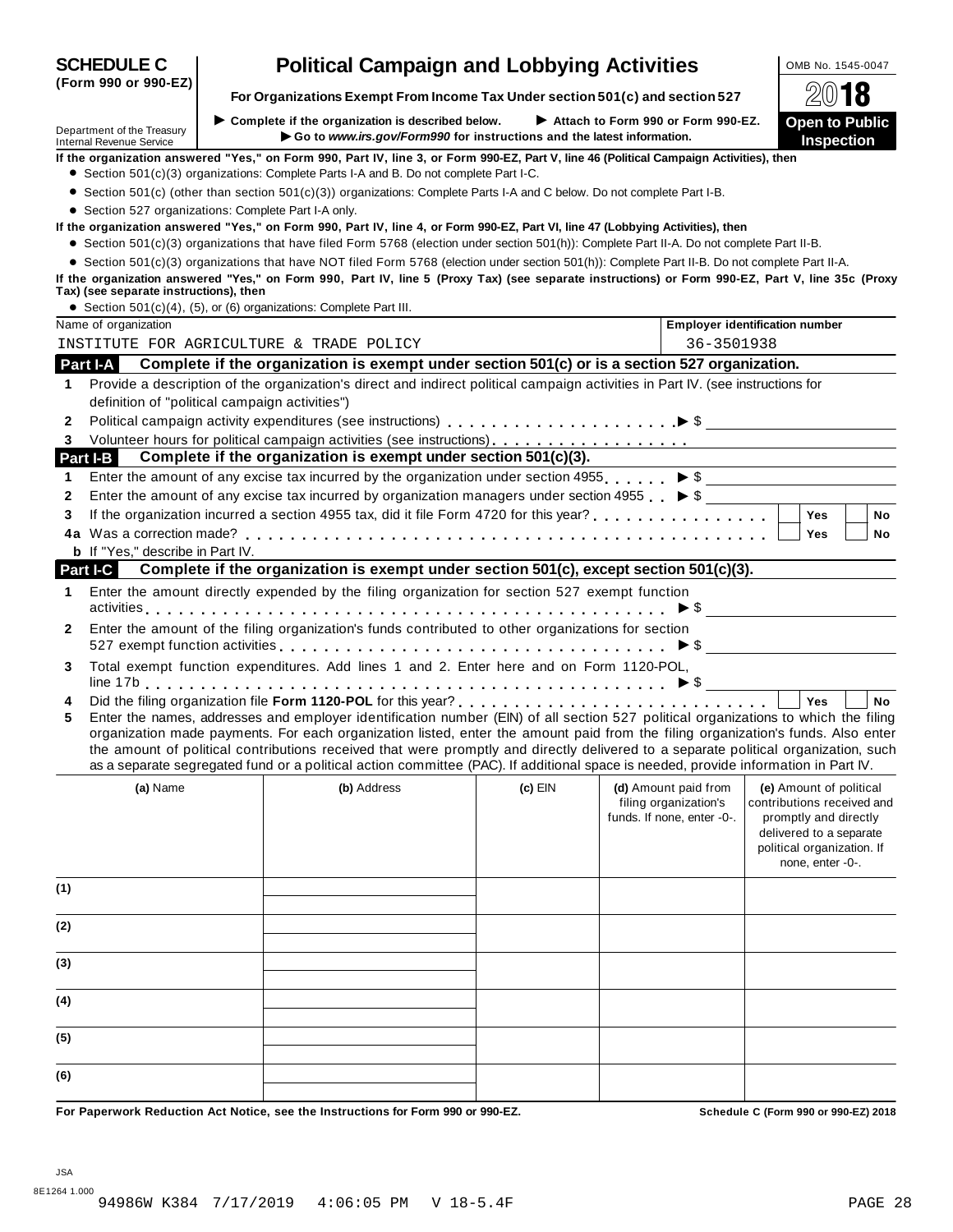| Part II-A<br>section 501(h)).                                                                                                                                                                                               | Complete if the organization is exempt under section 501(c)(3) and filed Form 5768 (election under      |                                     |                                |  |  |
|-----------------------------------------------------------------------------------------------------------------------------------------------------------------------------------------------------------------------------|---------------------------------------------------------------------------------------------------------|-------------------------------------|--------------------------------|--|--|
| A Check $\blacktriangleright$<br>if the filing organization belongs to an affiliated group (and list in Part IV each affiliated group member's name,<br>address, EIN, expenses, and share of excess lobbying expenditures). |                                                                                                         |                                     |                                |  |  |
| Check $\blacktriangleright$<br>в                                                                                                                                                                                            | if the filing organization checked box A and "limited control" provisions apply.                        |                                     |                                |  |  |
|                                                                                                                                                                                                                             | <b>Limits on Lobbying Expenditures</b><br>(The term "expenditures" means amounts paid or incurred.)     | (a) Filing<br>organization's totals | (b) Affiliated<br>group totals |  |  |
|                                                                                                                                                                                                                             | 1a Total lobbying expenditures to influence public opinion (grass roots lobbying)                       |                                     |                                |  |  |
|                                                                                                                                                                                                                             | <b>b</b> Total lobbying expenditures to influence a legislative body (direct lobbying)                  | 1,324.                              |                                |  |  |
|                                                                                                                                                                                                                             | c Total lobbying expenditures (add lines 1a and 1b)                                                     | 1,324.                              |                                |  |  |
|                                                                                                                                                                                                                             |                                                                                                         | 1,503,414.                          |                                |  |  |
|                                                                                                                                                                                                                             | <b>e</b> Total exempt purpose expenditures (add lines 1c and 1d) $\ldots$ ,,,,,,,,,,,,,,,               | 1,504,738.                          |                                |  |  |
| columns.                                                                                                                                                                                                                    | Lobbying nontaxable amount. Enter the amount from the following table in both                           | 225, 237.                           |                                |  |  |
| If the amount on line 1e, column (a) or (b) is: The lobbying nontaxable amount is:                                                                                                                                          |                                                                                                         |                                     |                                |  |  |
| Not over \$500,000                                                                                                                                                                                                          | 20% of the amount on line 1e.                                                                           |                                     |                                |  |  |
| Over \$500,000 but not over \$1,000,000                                                                                                                                                                                     | \$100,000 plus 15% of the excess over \$500,000.                                                        |                                     |                                |  |  |
| Over \$1,000,000 but not over \$1,500,000                                                                                                                                                                                   | \$175,000 plus 10% of the excess over \$1,000,000.                                                      |                                     |                                |  |  |
| Over \$1,500,000 but not over \$17,000,000                                                                                                                                                                                  | \$225,000 plus 5% of the excess over \$1,500,000.                                                       |                                     |                                |  |  |
| Over \$17,000,000                                                                                                                                                                                                           | \$1,000,000.                                                                                            |                                     |                                |  |  |
|                                                                                                                                                                                                                             |                                                                                                         | 56,309.                             |                                |  |  |
|                                                                                                                                                                                                                             |                                                                                                         | 0.                                  | $0$ .                          |  |  |
|                                                                                                                                                                                                                             | i Subtract line 1f from line 1c. If zero or less, enter -0-                                             | 0.                                  | 0.                             |  |  |
|                                                                                                                                                                                                                             | If there is an amount other than zero on either line 1h or line 1i, did the organization file Form 4720 |                                     |                                |  |  |

reporting section <sup>4911</sup> tax for this year? m m m m m m m m m m m m m m m m m m m m m m m m m m m m m m m m m m m m m m m **Yes No**

**4-Year Averaging Period Under Section 501(h)**

(Some organizations that made a section 501(h) election do not have to complete all of the five columns below.

**See the separate instructions for lines 2a through 2f.)**

| Lobbying Expenditures During 4-Year Averaging Period              |          |          |            |            |            |  |  |
|-------------------------------------------------------------------|----------|----------|------------|------------|------------|--|--|
| Calendar year (or fiscal year<br>beginning in)                    | (a) 2015 | (b) 2016 | $(c)$ 2017 | $(d)$ 2018 | (e) Total  |  |  |
| 2a Lobbying nontaxable amount                                     | 249,741. | 240,748. | 214,210.   | 225, 237.  | 929,936.   |  |  |
| <b>b</b> Lobbying ceiling amount<br>(150% of line 2a, column (e)) |          |          |            |            | 1,394,904. |  |  |
| <b>c</b> Total lobbying expenditures                              | 5,441.   | 1,297.   | 29,086.    | 1,324.     | 37,148.    |  |  |
| <b>d</b> Grassroots nontaxable amount                             | 62,435.  | 60,187.  | 53,553.    | 56,309.    | 232,484.   |  |  |
| e Grassroots ceiling amount<br>(150% of line 2d, column (e))      |          |          |            |            | 348,726.   |  |  |
| Grassroots lobbying expenditures                                  |          | 116.     | 292.       |            | 408.       |  |  |

**Schedule C (Form 990 or 990-EZ) 2018**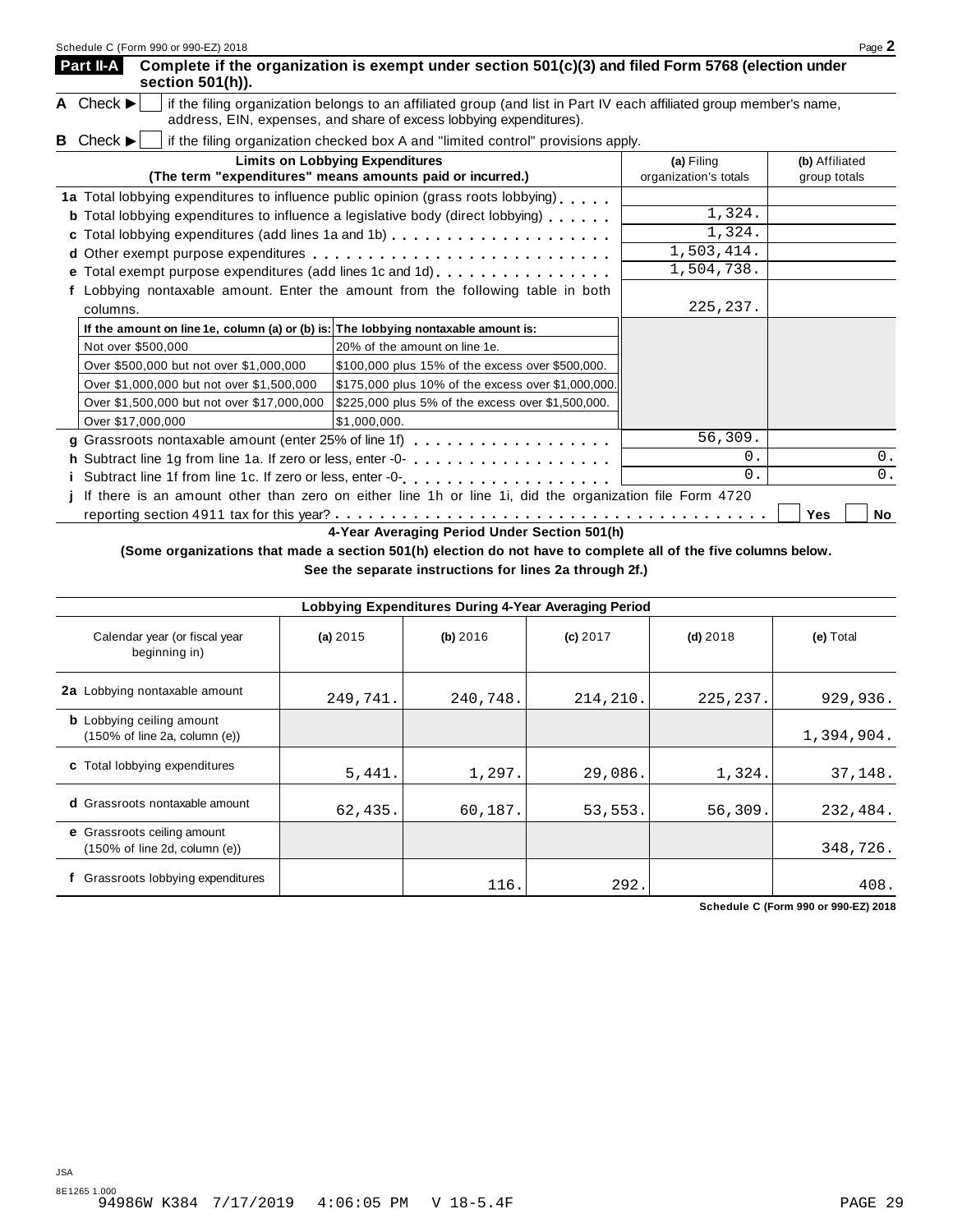| Schedule C (Form 990 or 990-EZ) 2018 | Page $\mathbf{\dot{5}}$ |
|--------------------------------------|-------------------------|
|                                      |                         |

### **Complete if the organization is exempt under section 501(c)(3) and has NOT filed Form 5768 (Part II-B** Complete if the organization is (election under section 501(h)).

|    |                                                                                                                               | (a)        |    | (b)    |
|----|-------------------------------------------------------------------------------------------------------------------------------|------------|----|--------|
|    | For each "Yes," response on lines 1a through 1i below, provide in Part IV a detailed<br>description of the lobbying activity. | <b>Yes</b> | No | Amount |
| 1  | During the year, did the filing organization attempt to influence foreign, national, state, or local                          |            |    |        |
|    | legislation, including any attempt to influence public opinion on a legislative matter or<br>referendum, through the use of:  |            |    |        |
| a  |                                                                                                                               |            |    |        |
| b  | Paid staff or management (include compensation in expenses reported on lines 1c through 1i)?                                  |            |    |        |
| c  |                                                                                                                               |            |    |        |
| d  | Mailings to members, legislators, or the public?                                                                              |            |    |        |
| е  |                                                                                                                               |            |    |        |
|    |                                                                                                                               |            |    |        |
| a  | Direct contact with legislators, their staffs, government officials, or a legislative body?                                   |            |    |        |
| h  | Rallies, demonstrations, seminars, conventions, speeches, lectures, or any similar means?                                     |            |    |        |
|    | Other activities?                                                                                                             |            |    |        |
|    |                                                                                                                               |            |    |        |
| 2a | Did the activities in line 1 cause the organization to be not described in section $501(c)(3)$ ?                              |            |    |        |
| b  | If "Yes," enter the amount of any tax incurred under section $4912$                                                           |            |    |        |
|    | If "Yes," enter the amount of any tax incurred by organization managers under section 4912                                    |            |    |        |
| d  | If the filing organization incurred a section 4912 tax, did it file Form 4720 for this year?                                  |            |    |        |
|    | Part III-A<br>Complete if the organization is exempt under section $501(c)(4)$ , section $501(c)(5)$ , or section             |            |    |        |
|    | $501(c)(6)$ .                                                                                                                 |            |    |        |

| .                                                                                                                     | Yes | No |
|-----------------------------------------------------------------------------------------------------------------------|-----|----|
|                                                                                                                       |     |    |
| Were substantially all (90% or more) dues received nondeductible by members?                                          |     |    |
| Did the organization make only in-house lobbying expenditures of \$2,000 or less?                                     |     |    |
| Did the organization agree to carry over lobbying and political campaign activity expenditures from the prior year? 3 |     |    |

| Complete if the organization is exempt under section $501(c)(4)$ , section $501(c)(5)$ , or section<br>Part III-B<br>501(c)(6) and if either (a) BOTH Part III-A, lines 1 and 2, are answered "No," OR (b) Part III-A, line 3, is<br>answered "Yes." |  |
|------------------------------------------------------------------------------------------------------------------------------------------------------------------------------------------------------------------------------------------------------|--|
| Dues, assessments and similar amounts from members $\ldots$ , $\ldots$ , $\ldots$ , $\ldots$ , $\ldots$ , $\ldots$ , $\ldots$ , $\ldots$                                                                                                             |  |
|                                                                                                                                                                                                                                                      |  |

|                | Dues, assessments and similar amounts from members $\ldots$ , $\ldots$ , $\ldots$ , $\ldots$ , $\ldots$ , $\ldots$ , $\ldots$ , $\vdots$ |   |  |
|----------------|------------------------------------------------------------------------------------------------------------------------------------------|---|--|
| $\mathbf{2}$   | Section 162(e) nondeductible lobbying and political expenditures (do not include amounts of                                              |   |  |
|                | political expenses for which the section 527(f) tax was paid).                                                                           |   |  |
|                |                                                                                                                                          |   |  |
|                |                                                                                                                                          |   |  |
|                |                                                                                                                                          |   |  |
| 3              | Aggregate amount reported in section 6033(e)(1)(A) notices of nondeductible section 162(e) dues                                          |   |  |
| $\overline{4}$ | If notices were sent and the amount on line 2c exceeds the amount on line 3, what portion of the                                         |   |  |
|                | excess does the organization agree to carryover to the reasonable estimate of nondeductible lobbying                                     |   |  |
|                | and political expenditure next year? $\dots \dots \dots \dots \dots \dots \dots \dots \dots \dots \dots \dots \dots \dots \dots$         | 4 |  |
| 5.             | Taxable amount of lobbying and political expenditures (see instructions) $\ldots \ldots \ldots \ldots$                                   |   |  |
|                |                                                                                                                                          |   |  |

### **Part IV Supplemental Information**

Provide the descriptions required for Part I-A, line 1; Part I-B, line 4; Part I-C, line 5; Part II-A (affiliated group list); Part II-A, lines 1 and 2 (see instructions); and Part II-B, line 1. Also, complete this part for any additional information.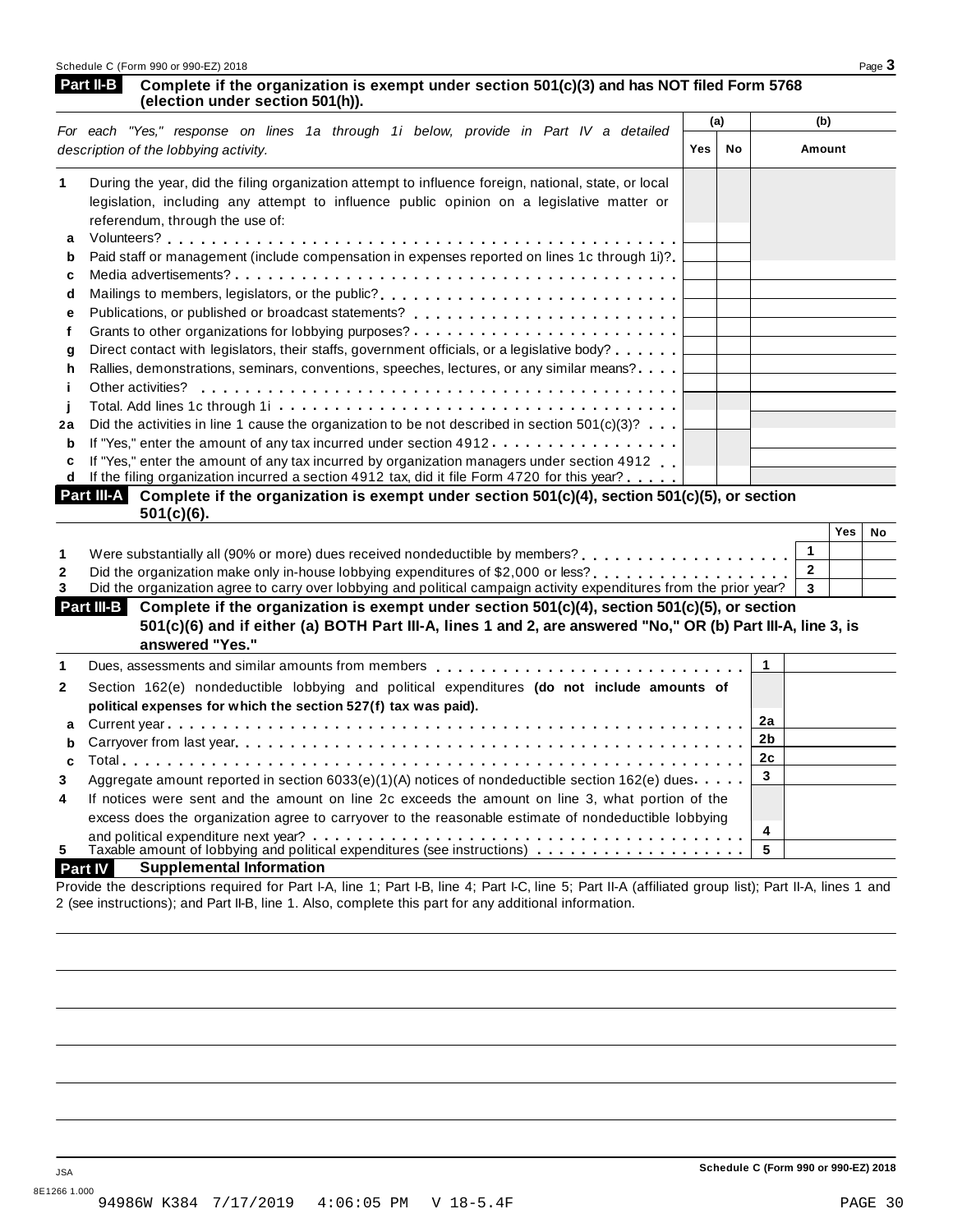| <b>SCHEDULE D</b> |  |
|-------------------|--|
| (Form 990)        |  |

# SCHEDULE D<br>
Supplemental Financial Statements<br>
Form 990)<br>
Part IV, line 6, 7, 8, 9, 10, 11a, 11b, 11c, 11d, 11e, 11f, 12a, or 12b.<br>
Part IV, line 6, 7, 8, 9, 10, 11a, 11b, 11c, 11d, 11e, 11f, 12a, or 12b.

Department of the Treasury **I Attach 1990.** The S. 7, 8, 9, 10, 11a, 11b, 11c, 11d, 11e, 11f, 12a, or 12b.<br> **Department of the Treasury Inches Containery Containery Containery Containery Containery Containery** 

| Department of the Treasury |                                                             |                                                                                                   | Attach to Form 990.<br>Go to www.irs.gov/Form990 for instructions and the latest information.                                                                                                                                                                                                                                                             |                                                    | <b>Open to Public</b><br><b>Inspection</b> |
|----------------------------|-------------------------------------------------------------|---------------------------------------------------------------------------------------------------|-----------------------------------------------------------------------------------------------------------------------------------------------------------------------------------------------------------------------------------------------------------------------------------------------------------------------------------------------------------|----------------------------------------------------|--------------------------------------------|
|                            | <b>Internal Revenue Service</b><br>Name of the organization |                                                                                                   |                                                                                                                                                                                                                                                                                                                                                           | <b>Employer identification number</b>              |                                            |
|                            |                                                             | INSTITUTE FOR AGRICULTURE & TRADE POLICY                                                          |                                                                                                                                                                                                                                                                                                                                                           | 36-3501938                                         |                                            |
|                            | Part I                                                      |                                                                                                   | Organizations Maintaining Donor Advised Funds or Other Similar Funds or Accounts.                                                                                                                                                                                                                                                                         |                                                    |                                            |
|                            |                                                             |                                                                                                   | Complete if the organization answered "Yes" on Form 990, Part IV, line 6.                                                                                                                                                                                                                                                                                 |                                                    |                                            |
|                            |                                                             |                                                                                                   | (a) Donor advised funds                                                                                                                                                                                                                                                                                                                                   |                                                    | (b) Funds and other accounts               |
|                            |                                                             |                                                                                                   |                                                                                                                                                                                                                                                                                                                                                           |                                                    |                                            |
| 1                          |                                                             | Total number at end of year                                                                       |                                                                                                                                                                                                                                                                                                                                                           |                                                    |                                            |
| $\mathbf{2}$<br>3          |                                                             | Aggregate value of contributions to (during year)<br>Aggregate value of grants from (during year) |                                                                                                                                                                                                                                                                                                                                                           |                                                    |                                            |
| 4                          |                                                             | Aggregate value at end of year                                                                    |                                                                                                                                                                                                                                                                                                                                                           |                                                    |                                            |
| 5                          |                                                             |                                                                                                   | Did the organization inform all donors and donor advisors in writing that the assets held in donor advised                                                                                                                                                                                                                                                |                                                    |                                            |
|                            |                                                             |                                                                                                   | funds are the organization's property, subject to the organization's exclusive legal control?                                                                                                                                                                                                                                                             |                                                    | <b>Yes</b><br>No                           |
| 6                          |                                                             |                                                                                                   | Did the organization inform all grantees, donors, and donor advisors in writing that grant funds can be used                                                                                                                                                                                                                                              |                                                    |                                            |
|                            |                                                             |                                                                                                   | only for charitable purposes and not for the benefit of the donor or donor advisor, or for any other purpose                                                                                                                                                                                                                                              |                                                    |                                            |
|                            |                                                             |                                                                                                   |                                                                                                                                                                                                                                                                                                                                                           |                                                    | <b>Yes</b><br><b>No</b>                    |
|                            | <b>Part II</b>                                              | <b>Conservation Easements.</b>                                                                    |                                                                                                                                                                                                                                                                                                                                                           |                                                    |                                            |
|                            |                                                             |                                                                                                   | Complete if the organization answered "Yes" on Form 990, Part IV, line 7.                                                                                                                                                                                                                                                                                 |                                                    |                                            |
| 1                          |                                                             |                                                                                                   | Purpose(s) of conservation easements held by the organization (check all that apply).                                                                                                                                                                                                                                                                     |                                                    |                                            |
|                            |                                                             | Preservation of land for public use (e.g., recreation or education)                               |                                                                                                                                                                                                                                                                                                                                                           | Preservation of a historically important land area |                                            |
|                            |                                                             | Protection of natural habitat                                                                     |                                                                                                                                                                                                                                                                                                                                                           | Preservation of a certified historic structure     |                                            |
|                            |                                                             | Preservation of open space                                                                        |                                                                                                                                                                                                                                                                                                                                                           |                                                    |                                            |
| $\mathbf{2}$               |                                                             |                                                                                                   | Complete lines 2a through 2d if the organization held a qualified conservation contribution in the form of a conservation                                                                                                                                                                                                                                 |                                                    |                                            |
|                            |                                                             | easement on the last day of the tax year.                                                         |                                                                                                                                                                                                                                                                                                                                                           |                                                    | Held at the End of the Tax Year            |
| a                          |                                                             |                                                                                                   |                                                                                                                                                                                                                                                                                                                                                           | 2a                                                 |                                            |
| b                          |                                                             |                                                                                                   | Total acreage restricted by conservation easements                                                                                                                                                                                                                                                                                                        | 2 <sub>b</sub>                                     |                                            |
| c                          |                                                             |                                                                                                   | Number of conservation easements on a certified historic structure included in (a)                                                                                                                                                                                                                                                                        | 2c                                                 |                                            |
| d                          |                                                             |                                                                                                   | Number of conservation easements included in (c) acquired after 7/25/06, and not on a                                                                                                                                                                                                                                                                     |                                                    |                                            |
|                            |                                                             |                                                                                                   |                                                                                                                                                                                                                                                                                                                                                           | 2d                                                 |                                            |
| 3                          |                                                             |                                                                                                   | Number of conservation easements modified, transferred, released, extinguished, or terminated by the organization during the                                                                                                                                                                                                                              |                                                    |                                            |
|                            | tax year $\blacktriangleright$                              |                                                                                                   |                                                                                                                                                                                                                                                                                                                                                           |                                                    |                                            |
| 4                          |                                                             |                                                                                                   | Number of states where property subject to conservation easement is located $\blacktriangleright$ _____                                                                                                                                                                                                                                                   |                                                    |                                            |
| 5                          |                                                             |                                                                                                   | Does the organization have a written policy regarding the periodic monitoring, inspection, handling of                                                                                                                                                                                                                                                    |                                                    |                                            |
|                            |                                                             |                                                                                                   | violations, and enforcement of the conservation easements it holds? $\ldots$ , , , , ,                                                                                                                                                                                                                                                                    |                                                    | Yes<br>No                                  |
| 6                          |                                                             |                                                                                                   | Staff and volunteer hours devoted to monitoring, inspecting, handling of violations, and enforcing conservation easements during the year                                                                                                                                                                                                                 |                                                    |                                            |
| 7                          | $\triangleright$ \$                                         |                                                                                                   | Amount of expenses incurred in monitoring, inspecting, handling of violations, and enforcing conservation easements during the year                                                                                                                                                                                                                       |                                                    |                                            |
| 8                          |                                                             |                                                                                                   | Does each conservation easement reported on line 2(d) above satisfy the requirements of section 170(h)(4)(B)(i)                                                                                                                                                                                                                                           |                                                    |                                            |
|                            |                                                             |                                                                                                   |                                                                                                                                                                                                                                                                                                                                                           |                                                    | Yes<br><b>No</b>                           |
| 9                          |                                                             |                                                                                                   | In Part XIII, describe how the organization reports conservation easements in its revenue and expense statement, and                                                                                                                                                                                                                                      |                                                    |                                            |
|                            |                                                             |                                                                                                   | balance sheet, and include, if applicable, the text of the footnote to the organization's financial statements that describes the                                                                                                                                                                                                                         |                                                    |                                            |
|                            |                                                             | organization's accounting for conservation easements.                                             |                                                                                                                                                                                                                                                                                                                                                           |                                                    |                                            |
|                            | Part III                                                    |                                                                                                   | Organizations Maintaining Collections of Art, Historical Treasures, or Other Similar Assets.<br>Complete if the organization answered "Yes" on Form 990, Part IV, line 8.                                                                                                                                                                                 |                                                    |                                            |
| 1a                         |                                                             |                                                                                                   | If the organization elected, as permitted under SFAS 116 (ASC 958), not to report in its revenue statement and balance sheet works of art, historical treasures, or other similar assets held for public exhibition, education<br>public service, provide, in Part XIII, the text of the footnote to its financial statements that describes these items. |                                                    |                                            |
| b                          |                                                             | public service, provide the following amounts relating to these items:                            | If the organization elected, as permitted under SFAS 116 (ASC 958), to report in its revenue statement and balance sheet<br>works of art, historical treasures, or other similar assets held for public exhibition, education, or research in furtherance of                                                                                              |                                                    |                                            |
|                            |                                                             |                                                                                                   |                                                                                                                                                                                                                                                                                                                                                           |                                                    |                                            |
|                            |                                                             |                                                                                                   |                                                                                                                                                                                                                                                                                                                                                           |                                                    |                                            |
| $\mathbf{2}$               |                                                             |                                                                                                   | If the organization received or held works of art, historical treasures, or other similar assets for financial gain, provide the                                                                                                                                                                                                                          |                                                    |                                            |
|                            |                                                             |                                                                                                   | following amounts required to be reported under SFAS 116 (ASC 958) relating to these items:                                                                                                                                                                                                                                                               |                                                    |                                            |
| а                          |                                                             |                                                                                                   |                                                                                                                                                                                                                                                                                                                                                           |                                                    |                                            |
| b                          |                                                             |                                                                                                   |                                                                                                                                                                                                                                                                                                                                                           |                                                    |                                            |

**For Paperwork Reduction Act Notice, see the Instructions for Form 990. Schedule D (Form 990) 2018**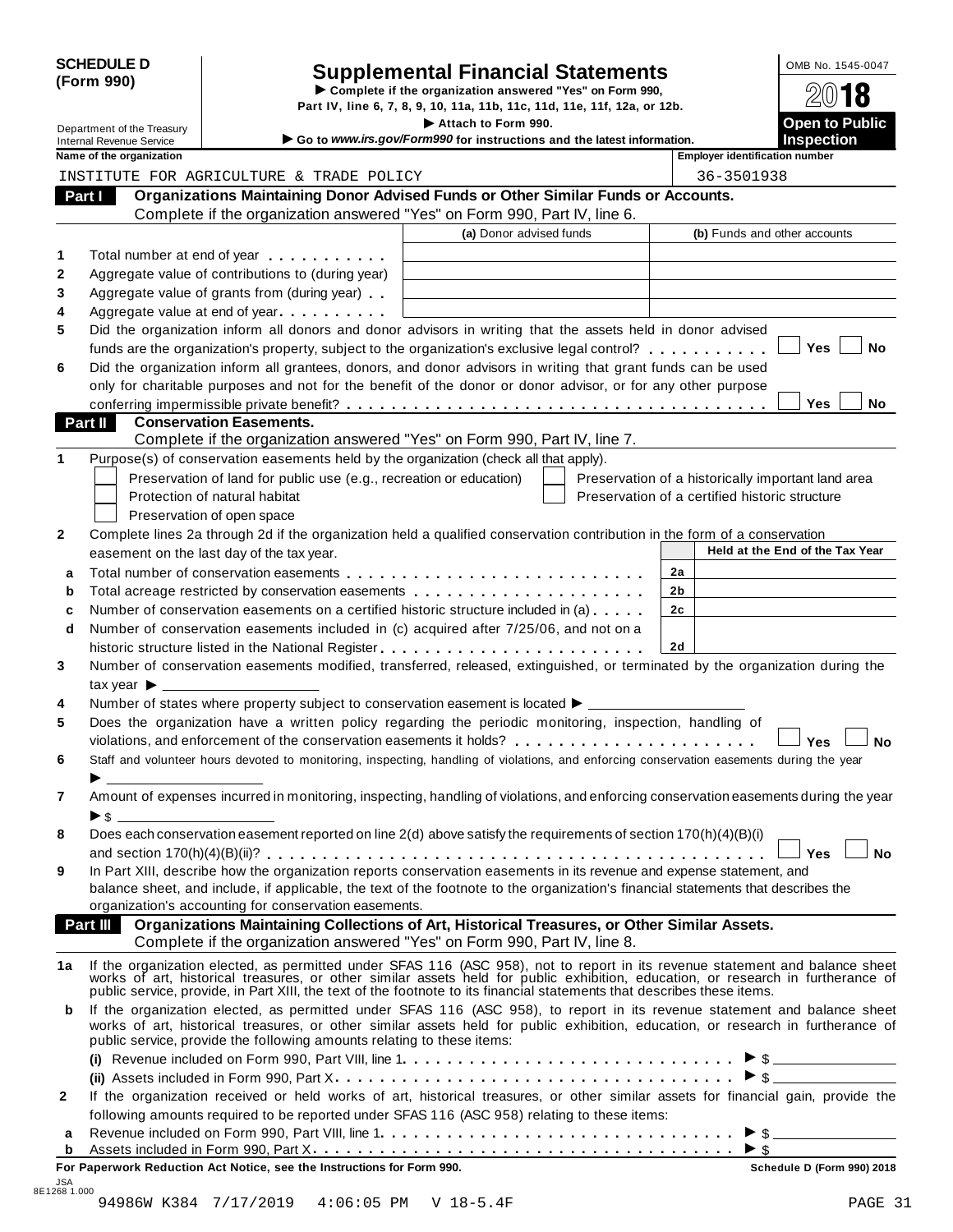|        | Schedule D (Form 990) 2018                                                                                                                                      |                         |   |                |                           |            |                      |                     |           | Page 2     |
|--------|-----------------------------------------------------------------------------------------------------------------------------------------------------------------|-------------------------|---|----------------|---------------------------|------------|----------------------|---------------------|-----------|------------|
|        | Organizations Maintaining Collections of Art, Historical Treasures, or Other Similar Assets (continued)<br><b>Part III</b>                                      |                         |   |                |                           |            |                      |                     |           |            |
| 3      | Using the organization's acquisition, accession, and other records, check any of the following that are a significant use of its                                |                         |   |                |                           |            |                      |                     |           |            |
|        | collection items (check all that apply):                                                                                                                        |                         |   |                |                           |            |                      |                     |           |            |
| a      | Public exhibition                                                                                                                                               |                         | d |                | Loan or exchange programs |            |                      |                     |           |            |
| b      | Scholarly research                                                                                                                                              |                         | e | Other          |                           |            |                      |                     |           |            |
| c      | Preservation for future generations                                                                                                                             |                         |   |                |                           |            |                      |                     |           |            |
| 4      | Provide a description of the organization's collections and explain how they further the organization's exempt purpose in Part                                  |                         |   |                |                           |            |                      |                     |           |            |
|        | XIII.                                                                                                                                                           |                         |   |                |                           |            |                      |                     |           |            |
| 5      | During the year, did the organization solicit or receive donations of art, historical treasures, or other similar                                               |                         |   |                |                           |            |                      |                     |           |            |
|        | assets to be sold to raise funds rather than to be maintained as part of the organization's collection?                                                         |                         |   |                |                           |            |                      | Yes                 |           | No         |
|        | <b>Escrow and Custodial Arrangements.</b><br><b>Part IV</b>                                                                                                     |                         |   |                |                           |            |                      |                     |           |            |
|        | Complete if the organization answered "Yes" on Form 990, Part IV, line 9, or reported an amount on Form                                                         |                         |   |                |                           |            |                      |                     |           |            |
|        | 990, Part X, line 21.                                                                                                                                           |                         |   |                |                           |            |                      |                     |           |            |
|        | 1a Is the organization an agent, trustee, custodian or other intermediary for contributions or other assets not                                                 |                         |   |                |                           |            |                      |                     |           |            |
|        |                                                                                                                                                                 |                         |   |                |                           |            |                      | Yes                 |           | No         |
| b      | If "Yes," explain the arrangement in Part XIII and complete the following table:                                                                                |                         |   |                |                           |            |                      |                     |           |            |
|        |                                                                                                                                                                 |                         |   |                |                           |            | Amount               |                     |           |            |
| c      |                                                                                                                                                                 |                         |   |                | 1c                        |            |                      |                     |           |            |
|        |                                                                                                                                                                 |                         |   |                | 1d                        |            |                      |                     |           |            |
| e      |                                                                                                                                                                 |                         |   |                | 1e                        |            |                      |                     |           |            |
| f      |                                                                                                                                                                 |                         |   |                | 1f                        |            |                      |                     |           |            |
| 2a     | Did the organization include an amount on Form 990, Part X, line 21, for escrow or custodial account liability?                                                 |                         |   |                |                           |            |                      | <b>Yes</b>          |           | <b>No</b>  |
|        | b If "Yes," explain the arrangement in Part XIII. Check here if the explanation has been provided on Part XIII                                                  |                         |   |                |                           |            |                      |                     |           |            |
|        | <b>Endowment Funds.</b><br><b>Part V</b>                                                                                                                        |                         |   |                |                           |            |                      |                     |           |            |
|        | Complete if the organization answered "Yes" on Form 990, Part IV, line 10.                                                                                      |                         |   |                |                           |            |                      |                     |           |            |
|        |                                                                                                                                                                 | (a) Current year        |   | (b) Prior year | (c) Two years back        |            | (d) Three years back | (e) Four years back |           |            |
|        |                                                                                                                                                                 | 1,206,467.              |   | 1,240,845.     |                           | 1,818,705. | 2,532,482.           |                     |           | 2,756,111. |
| 1a     | Beginning of year balance                                                                                                                                       |                         |   |                |                           |            |                      |                     |           |            |
| b      |                                                                                                                                                                 |                         |   |                |                           |            |                      |                     |           |            |
|        | Net investment earnings, gains,                                                                                                                                 | $-20,943.$              |   | 76,922.        |                           | 116,312.   | 2,823.               |                     |           | 180,510.   |
|        | and losses                                                                                                                                                      |                         |   |                |                           |            |                      |                     |           |            |
|        | Grants or scholarships <b>State of State State</b>                                                                                                              |                         |   |                |                           |            |                      |                     |           |            |
|        | Other expenditures for facilities                                                                                                                               | 87,694.                 |   | 111,300.       |                           | 694,172.   | 716,600.             |                     |           | 404,139.   |
|        | and programs                                                                                                                                                    |                         |   |                |                           |            |                      |                     |           |            |
| f      | Administrative expenses                                                                                                                                         | 1,097,830.              |   | 1,206,467.     |                           | 1,240,845. | 1,818,705.           |                     |           | 2,532,482. |
| g      | End of year balance expansion of year balance                                                                                                                   |                         |   |                |                           |            |                      |                     |           |            |
| 2<br>a | Provide the estimated percentage of the current year end balance (line 1g, column (a)) held as:<br>Board designated or quasi-endowment >                        |                         | % |                |                           |            |                      |                     |           |            |
| b      | Permanent endowment ▶ 90.3300 %                                                                                                                                 |                         |   |                |                           |            |                      |                     |           |            |
| c      | Temporarily restricted endowment ▶                                                                                                                              | 9.6700 $\%$             |   |                |                           |            |                      |                     |           |            |
|        | The percentages on lines 2a, 2b, and 2c should equal 100%.                                                                                                      |                         |   |                |                           |            |                      |                     |           |            |
|        | 3a Are there endowment funds not in the possession of the organization that are held and administered for the                                                   |                         |   |                |                           |            |                      |                     |           |            |
|        | organization by:                                                                                                                                                |                         |   |                |                           |            |                      |                     | Yes       | No         |
|        |                                                                                                                                                                 |                         |   |                |                           |            |                      | 3a(i)               |           | Χ          |
|        |                                                                                                                                                                 |                         |   |                |                           |            |                      | 3a(ii)              |           | Χ          |
|        | If "Yes" on line 3a(ii), are the related organizations listed as required on Schedule R?                                                                        |                         |   |                |                           |            |                      | 3b                  |           |            |
|        |                                                                                                                                                                 |                         |   |                |                           |            |                      |                     |           |            |
| 4      | Describe in Part XIII the intended uses of the organization's endowment funds.                                                                                  |                         |   |                |                           |            |                      |                     |           |            |
|        | Land, Buildings, and Equipment.<br>Complete if the organization answered "Yes" on Form 990, Part IV, line 11a. See Form 990, Part X, line 10.<br><b>Part VI</b> |                         |   |                |                           |            |                      |                     |           |            |
|        | Description of property                                                                                                                                         | (a) Cost or other basis |   |                | (b) Cost or other basis   |            | (c) Accumulated      | (d) Book value      |           |            |
|        |                                                                                                                                                                 | (investment)            |   |                | (other)                   |            | depreciation         |                     |           |            |
| 1a     | $Land.$                                                                                                                                                         |                         |   |                | 272,999.                  |            | 151,600.             |                     | 121,399.  |            |
| b      |                                                                                                                                                                 |                         |   |                | 147,906.                  |            | 135, 311.            |                     | 12,595.   |            |
| c      | Leasehold improvements [19]                                                                                                                                     |                         |   |                | $\frac{1}{99,405}$ .      |            | 81,207.              |                     | 18,198.   |            |
| d      | Equipment                                                                                                                                                       |                         |   |                |                           |            |                      |                     |           |            |
| е      | Total. Add lines 1a through 1e. (Column (d) must equal Form 990, Part X, column (B), line 10c.)                                                                 |                         |   |                |                           |            |                      |                     | 152, 192. |            |
|        |                                                                                                                                                                 |                         |   |                |                           |            |                      |                     |           |            |

**Schedule D (Form 990) 2018**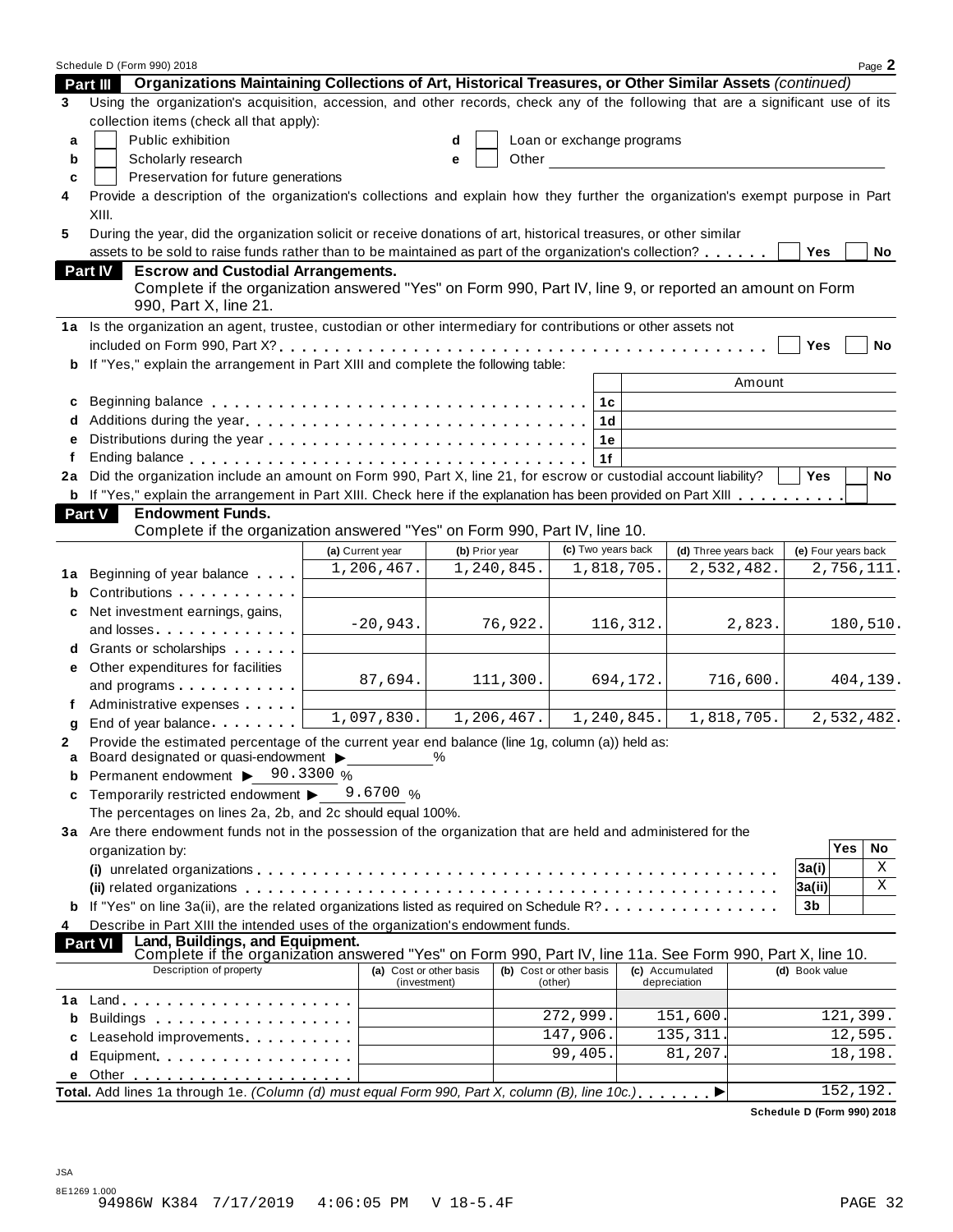| <b>Part VII</b>  | <b>Investments - Other Securities.</b>                                                                                                              |                 |                                                              |                |
|------------------|-----------------------------------------------------------------------------------------------------------------------------------------------------|-----------------|--------------------------------------------------------------|----------------|
|                  | Complete if the organization answered "Yes" on Form 990, Part IV, line 11b. See Form 990, Part X, line 12.                                          |                 |                                                              |                |
|                  | (a) Description of security or category<br>(including name of security)                                                                             | (b) Book value  | (c) Method of valuation:<br>Cost or end-of-year market value |                |
|                  | (1) Financial derivatives                                                                                                                           |                 |                                                              |                |
|                  | (2) Closely-held equity interests                                                                                                                   | 803,988.        | ATTACHMENT 1                                                 |                |
|                  | $(3)$ Other $\overline{\phantom{a}}$                                                                                                                |                 |                                                              |                |
| (A)              |                                                                                                                                                     |                 |                                                              |                |
| (B)              |                                                                                                                                                     |                 |                                                              |                |
| (C)              |                                                                                                                                                     |                 |                                                              |                |
| (D)              |                                                                                                                                                     |                 |                                                              |                |
| (E)              |                                                                                                                                                     |                 |                                                              |                |
| (F)              |                                                                                                                                                     |                 |                                                              |                |
| (G)              |                                                                                                                                                     |                 |                                                              |                |
| (H)              |                                                                                                                                                     |                 |                                                              |                |
|                  | Total. (Column (b) must equal Form 990, Part X, col. (B) line 12.) $\blacktriangleright$                                                            | 803,988.        |                                                              |                |
| <b>Part VIII</b> | <b>Investments - Program Related.</b><br>Complete if the organization answered "Yes" on Form 990, Part IV, line 11c. See Form 990, Part X, line 13. |                 |                                                              |                |
|                  | (a) Description of investment                                                                                                                       | (b) Book value  | (c) Method of valuation:<br>Cost or end-of-year market value |                |
| (1)              |                                                                                                                                                     |                 |                                                              |                |
| (2)              |                                                                                                                                                     |                 |                                                              |                |
| (3)              |                                                                                                                                                     |                 |                                                              |                |
| (4)              |                                                                                                                                                     |                 |                                                              |                |
| (5)              |                                                                                                                                                     |                 |                                                              |                |
| (6)              |                                                                                                                                                     |                 |                                                              |                |
| (7)              |                                                                                                                                                     |                 |                                                              |                |
| (8)              |                                                                                                                                                     |                 |                                                              |                |
| (9)              |                                                                                                                                                     |                 |                                                              |                |
|                  | Total. (Column (b) must equal Form 990, Part X, col. (B) line 13.) $\blacktriangleright$                                                            |                 |                                                              |                |
| Part IX          | <b>Other Assets.</b>                                                                                                                                |                 |                                                              |                |
|                  | Complete if the organization answered "Yes" on Form 990, Part IV, line 11d. See Form 990, Part X, line 15.                                          |                 |                                                              |                |
|                  |                                                                                                                                                     | (a) Description |                                                              | (b) Book value |
|                  | (1) OTHER GRANT RECEIVABLES                                                                                                                         |                 |                                                              | 270,244.       |
|                  | (2) DUE FROM RELATED PARTY                                                                                                                          |                 |                                                              | 1,303.         |
| (3)              |                                                                                                                                                     |                 |                                                              |                |
| (4)              |                                                                                                                                                     |                 |                                                              |                |
| (5)              |                                                                                                                                                     |                 |                                                              |                |
| (6)              |                                                                                                                                                     |                 |                                                              |                |
| (7)              |                                                                                                                                                     |                 |                                                              |                |
| (8)              |                                                                                                                                                     |                 |                                                              |                |
| (9)              |                                                                                                                                                     |                 |                                                              |                |
|                  |                                                                                                                                                     |                 |                                                              | 271,547.       |
| Part X           | <b>Other Liabilities.</b><br>Complete if the organization answered "Yes" on Form 990, Part IV, line 11e or 11f. See Form 990, Part X,<br>line 25.   |                 |                                                              |                |
| 1.               | (a) Description of liability                                                                                                                        | (b) Book value  |                                                              |                |
|                  | (1) Federal income taxes                                                                                                                            |                 |                                                              |                |
| (2)              |                                                                                                                                                     |                 |                                                              |                |
| (3)              |                                                                                                                                                     |                 |                                                              |                |
| (4)              |                                                                                                                                                     |                 |                                                              |                |
| (5)              |                                                                                                                                                     |                 |                                                              |                |
| (6)              |                                                                                                                                                     |                 |                                                              |                |
| (7)              |                                                                                                                                                     |                 |                                                              |                |
| (8)              |                                                                                                                                                     |                 |                                                              |                |
|                  |                                                                                                                                                     |                 |                                                              |                |
| (9)              |                                                                                                                                                     |                 |                                                              |                |

**Total.** *(Column (b) must equal Form 990, Part X, col. (B) line 25.)* I **2.** Liability for uncertain tax positions. In Part XIII, provide the text of the footnote to the organization's financial statements that reports the

organization's liability for uncertain tax positions under FIN 48 (ASC 740). Check here ifthe text of the footnote has been provided in Part XIII 8E1270 1.000

X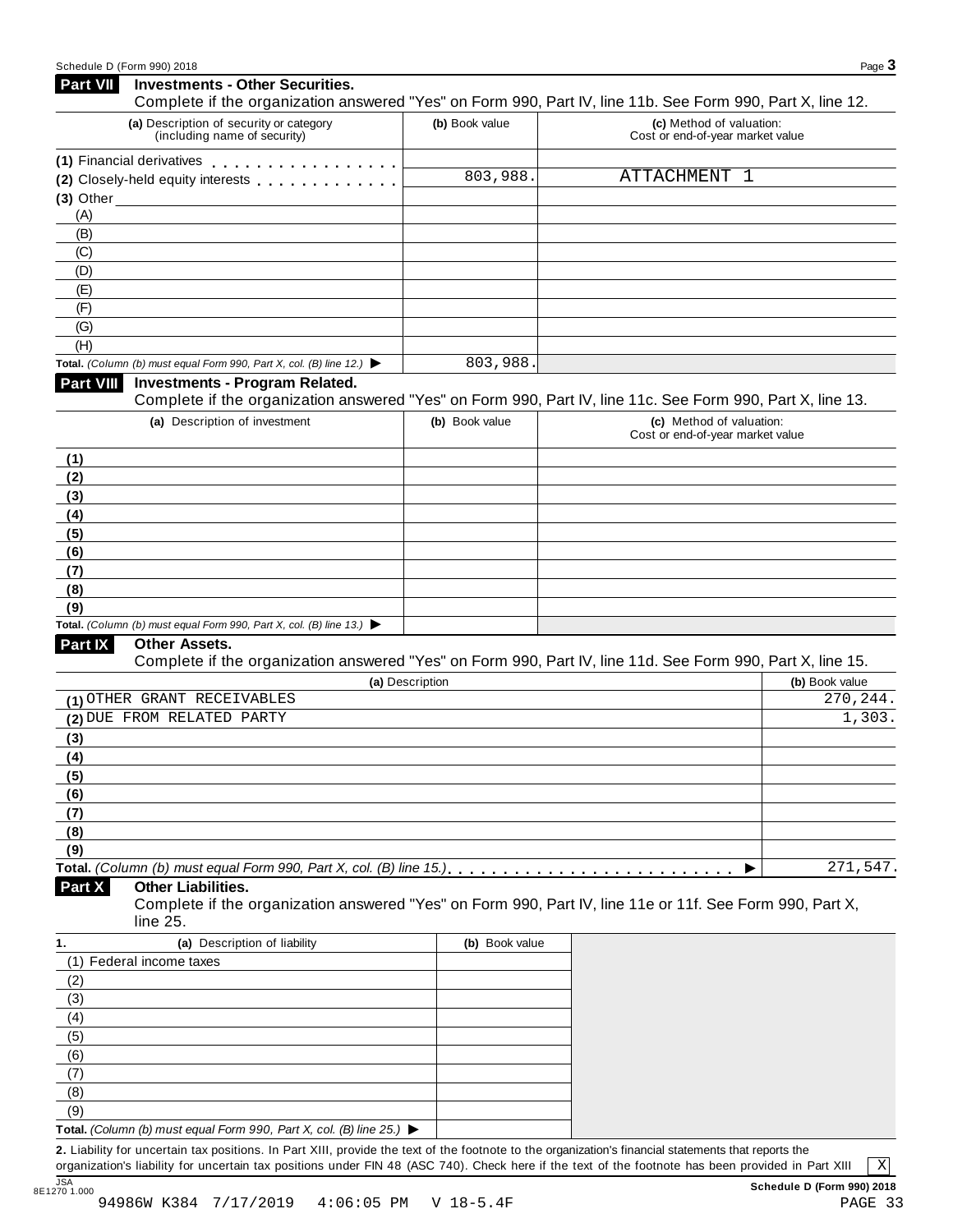|              | Schedule D (Form 990) 2018                                                                                                                                         |              | Page 4     |
|--------------|--------------------------------------------------------------------------------------------------------------------------------------------------------------------|--------------|------------|
| Part XI      | Reconciliation of Revenue per Audited Financial Statements With Revenue per Return.<br>Complete if the organization answered "Yes" on Form 990, Part IV, line 12a. |              |            |
| 1            | Total revenue, gains, and other support per audited financial statements                                                                                           | $\mathbf{1}$ | 1,089,569. |
| $\mathbf{2}$ | Amounts included on line 1 but not on Form 990, Part VIII, line 12:                                                                                                |              |            |
| a            | $-30,783.$<br>2a                                                                                                                                                   |              |            |
| b            | 2 <sub>b</sub>                                                                                                                                                     |              |            |
| c            | 2c                                                                                                                                                                 |              |            |
| d            | 307.<br>2d                                                                                                                                                         |              |            |
| e            |                                                                                                                                                                    | 2e           | $-30,476.$ |
| 3            |                                                                                                                                                                    | 3            | 1,120,045. |
| 4            | Amounts included on Form 990, Part VIII, line 12, but not on line 1:                                                                                               |              |            |
| a            | 4a<br>Investment expenses not included on Form 990, Part VIII, line 7b                                                                                             |              |            |
| b            | 4b                                                                                                                                                                 |              |            |
| c            |                                                                                                                                                                    | 4c           |            |
| 5            | Total revenue. Add lines 3 and 4c. (This must equal Form 990, Part I, line 12.) $\dots \dots \dots \dots$                                                          | 5            | 1,120,045. |
| Part XII     | Reconciliation of Expenses per Audited Financial Statements With Expenses per Return.                                                                              |              |            |
|              | Complete if the organization answered "Yes" on Form 990, Part IV, line 12a.                                                                                        |              |            |
| 1            |                                                                                                                                                                    | $\mathbf{1}$ | 1,915,685. |
| 2            | Amounts included on line 1 but not on Form 990, Part IX, line 25:                                                                                                  |              |            |
| a            | 2a                                                                                                                                                                 |              |            |
| b            | 2 <sub>b</sub>                                                                                                                                                     |              |            |
| C            | 2c                                                                                                                                                                 |              |            |
| d            | $\overline{1}$ , 329.                                                                                                                                              |              |            |
| е            |                                                                                                                                                                    | 2e           | 1,329.     |
| 3            |                                                                                                                                                                    | 3            | 1,914,356. |
| 4            | Amounts included on Form 990, Part IX, line 25, but not on line 1:                                                                                                 |              |            |
| a            | 4a<br>Investment expenses not included on Form 990, Part VIII, line 7b                                                                                             |              |            |
| b            | 4b                                                                                                                                                                 |              |            |
| C.           |                                                                                                                                                                    | 4с           |            |
| 5.           | Total expenses. Add lines 3 and 4c. (This must equal Form 990, Part I, line 18.)                                                                                   | 5            | 1,914,356. |
|              | Part XIII Supplemental Information.                                                                                                                                |              |            |
|              | Provide the descriptions required for Part II, lines 3, 5, and 9; Part III, lines 1a and 4; Part IV, lines 1b and 2b; Part V, line 4; Part X, line                 |              |            |
|              | 2; Part XI, lines 2d and 4b; and Part XII, lines 2d and 4b. Also complete this part to provide any additional information.                                         |              |            |

SEE PAGE 5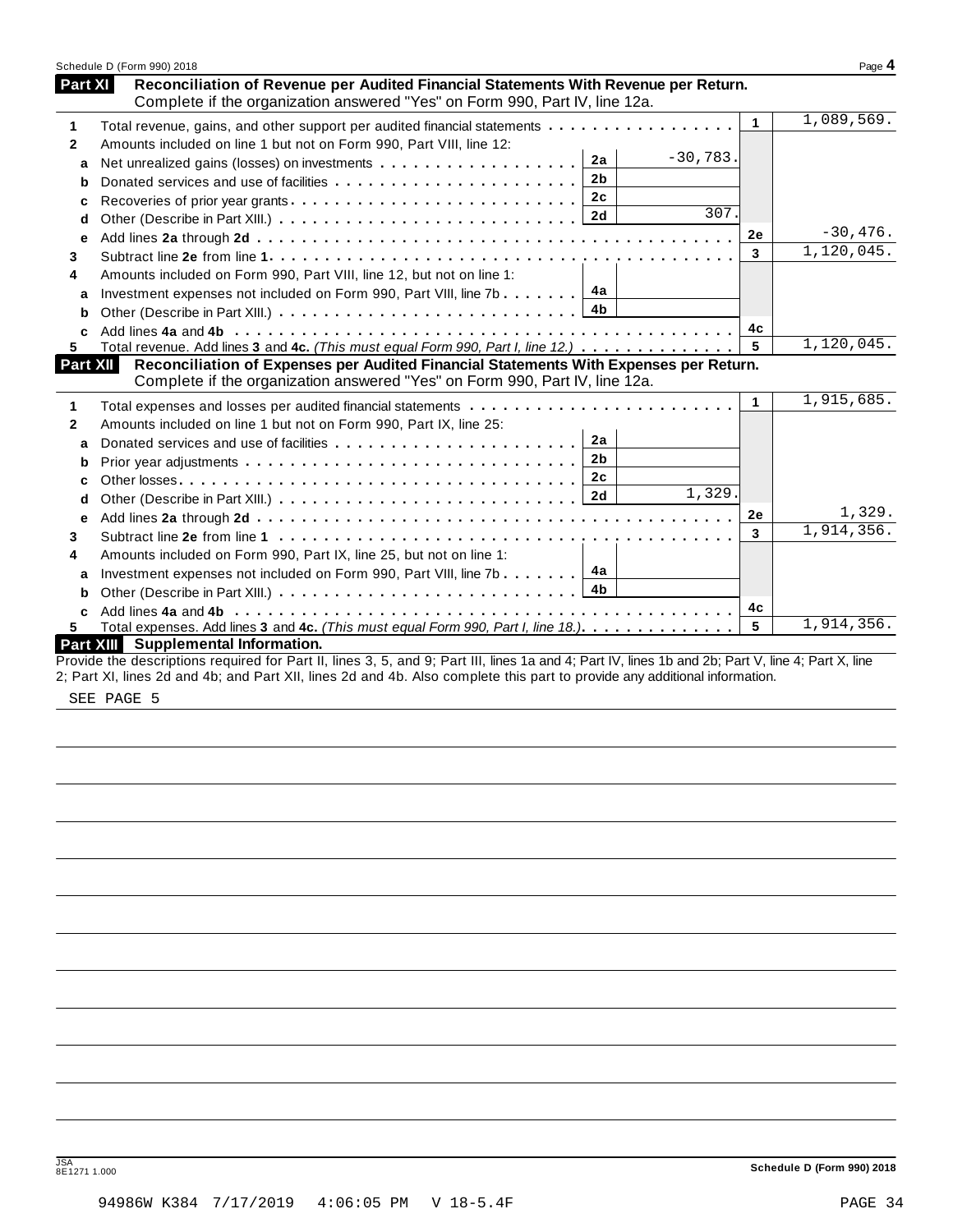### <span id="page-33-0"></span>**Part XIII Supplemental Information** *(continued)*

PART V, LINE 4

IATP INTENDS TO USE THE ENDOWMENT FUND EARNINGS TO PROVIDE REASONABLY STABLE AND PREDICTABLE FUNDS FOR IATP'S OPERATING BUDGET.

PART X, LINE 2

MANAGEMENT EVALUATED THE ORGANIZATION'S TAX POSITIONS AND CONCLUDED THAT THE ORGANIZATION HAD TAKEN NO UNCERTAIN TAX POSITIONS THAT REQUIRE ADJUSTMENT TO THE FINANCIAL STATEMENTS.

PART XI, LINE 2D

REVENUE OF \$307 FOR IATP ACTION WHICH FILES A SEPARATE 990N

PART XII, LINE 2D

JSA

EXPENSES OF \$1,329 FOR IATPACTION WHICH FILES A SEPARATE 990N

|                                                                    | ATTACHMENT 1 |          |                |
|--------------------------------------------------------------------|--------------|----------|----------------|
| SCHEDULE D, PART VII - INVESTMENTS - CLOSELY HELD EQUITY INTERESTS |              |          |                |
| DESCRIPTION                                                        | BOOK VALUE   |          | COST<br>OR FMV |
| INVESTMENT IN WINTER COFFEE                                        |              | 803,988. | COST           |
| TOTALS                                                             |              | 803,988. |                |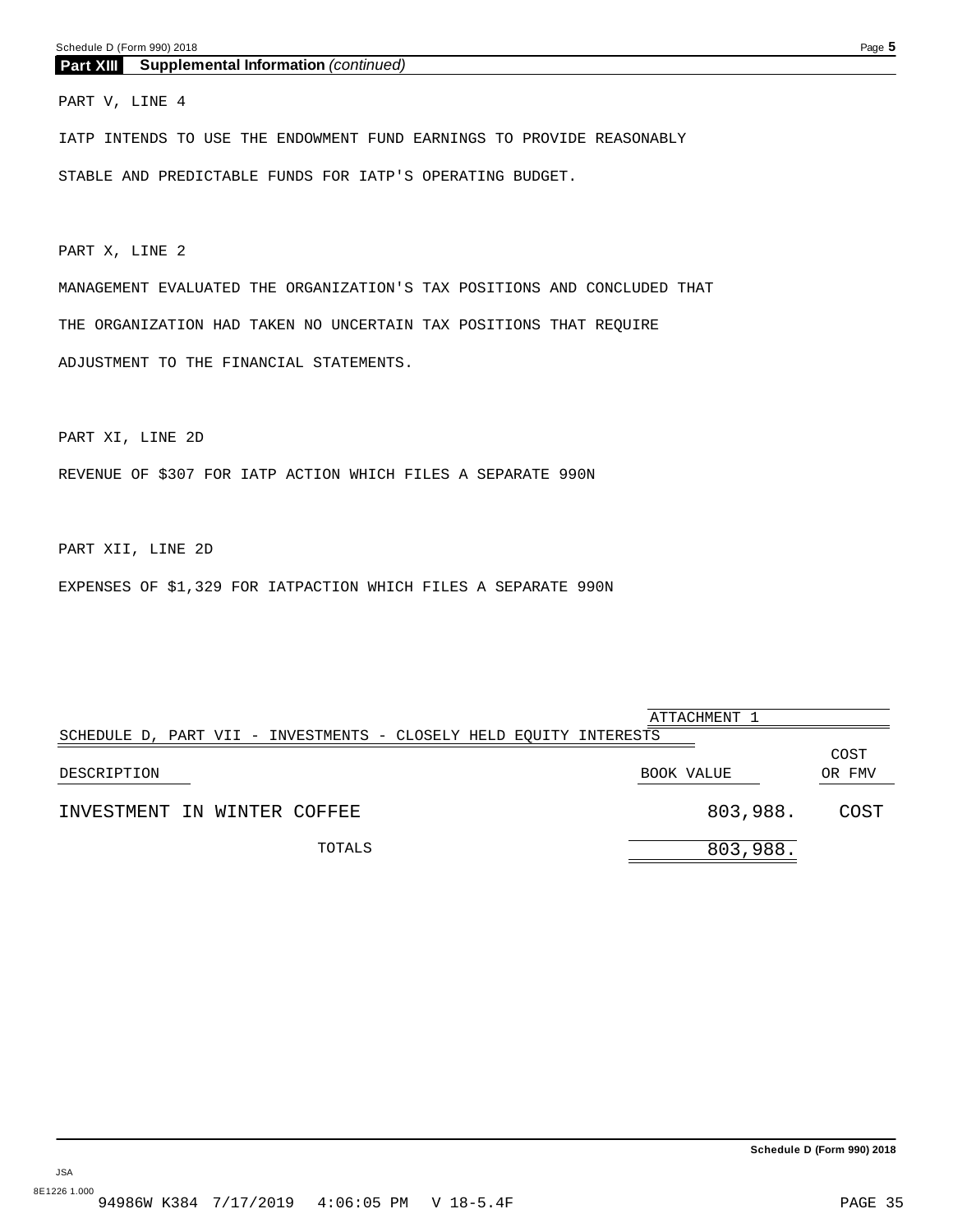### **SCHEDULE O** Supplemental Information to Form 990 or 990-EZ DMB No. 1545-0047

**(Form 990 or 990-EZ) Complete to provide information for responses to specific questions on** plete to provide information for responses to specific questions on  $\mathbb{Z}^{0}$  **18 EV I O**<br>
■ Attach to Form 990 or 990-EZ. Depen to Public<br>
■ Public Corporation of the Security of the Security of the Security of the Security of the Security of the Security of the Security of the Security of the Securi Department of the Treasury <br>Depen to Public<br>Name of the organization<br>Name of the organization<br>Name of the organization<br>Name of the organization<br>Inspection



Department of the Treasury<br>Internal Revenue Service

INSTITUTE FOR AGRICULTURE & TRADE POLICY **1998** 36-3501938

PART III, LINE 4A

TRADE AND GLOBAL GOVERNANCE:

TRADE:

IN 2018, TRADE NEGOTIATIONS AND DISRUPTIONS WERE A KEY FOCUS FOR IATP. DURING THE RENEGOTIATIONS OF NAFTA, RESULTING IN THE USMCA, IATP WORKED ON ISSUES SUCH AS FOOD LABELING, INVESTOR-STATE DISPUTE SETTLEMENT MECHANISMS, DAIRY MARKETS AND CLIMATE CONSIDERATIONS THAT AFFECT CITIZENS OF ALL THREE NORTH AMERICAN NATIONS. GLOBALLY, IATP CONTINUED TO MONITOR CHANGES AND CHALLENGES AT THE WORLD TRADE ORGANIZATION AND THE IMPACTS OF BREXIT BOTH IN THE UNITED STATES AND ACROSS THE ATLANTIC. THROUGH OUR EMERGING INITIATIVES WORK, IATP IS ABLE TO BRING OUR EXPERTISE TO NEW AREAS OF STUDY AND ADVOCACY DOMESTICALLY AND INTERNATIONALLY.

### GLOBAL GOVERNANCE:

IATP ALSO IS INVOLVED WITH NEW, GLOBAL DEVELOPMENTS IN AGRICULTURAL TECHNOLOGY AND NANOTECHNOLOGY. IN 2018, WE PARTNERED WITH EUROPEAN ORGANIZATION ARC 2020 TO CREATE AND POST AN 'AGTECHTAKEBACK' SERIES, EXAMINING DIFFERENT WAYS FARMERS ARE WORKING TO REGAIN CONTROL FROM CORPORATE AGRIBUSINESS. IN 2018, IATP USED ITS NANOTECHNOLOGY EXPERTISE TO WRITE ARTICLES AND COMMENTS TO GOVERNMENT AGENCIES REGARDING NEW GENETIC ENGINEERING TECHNIQUES AND BIOENGINEERED FOOD. THIS WORK HAS LED US TO EXAMINING NANOMATERIALS IN WASTEWATER AND ITS IMPACTS.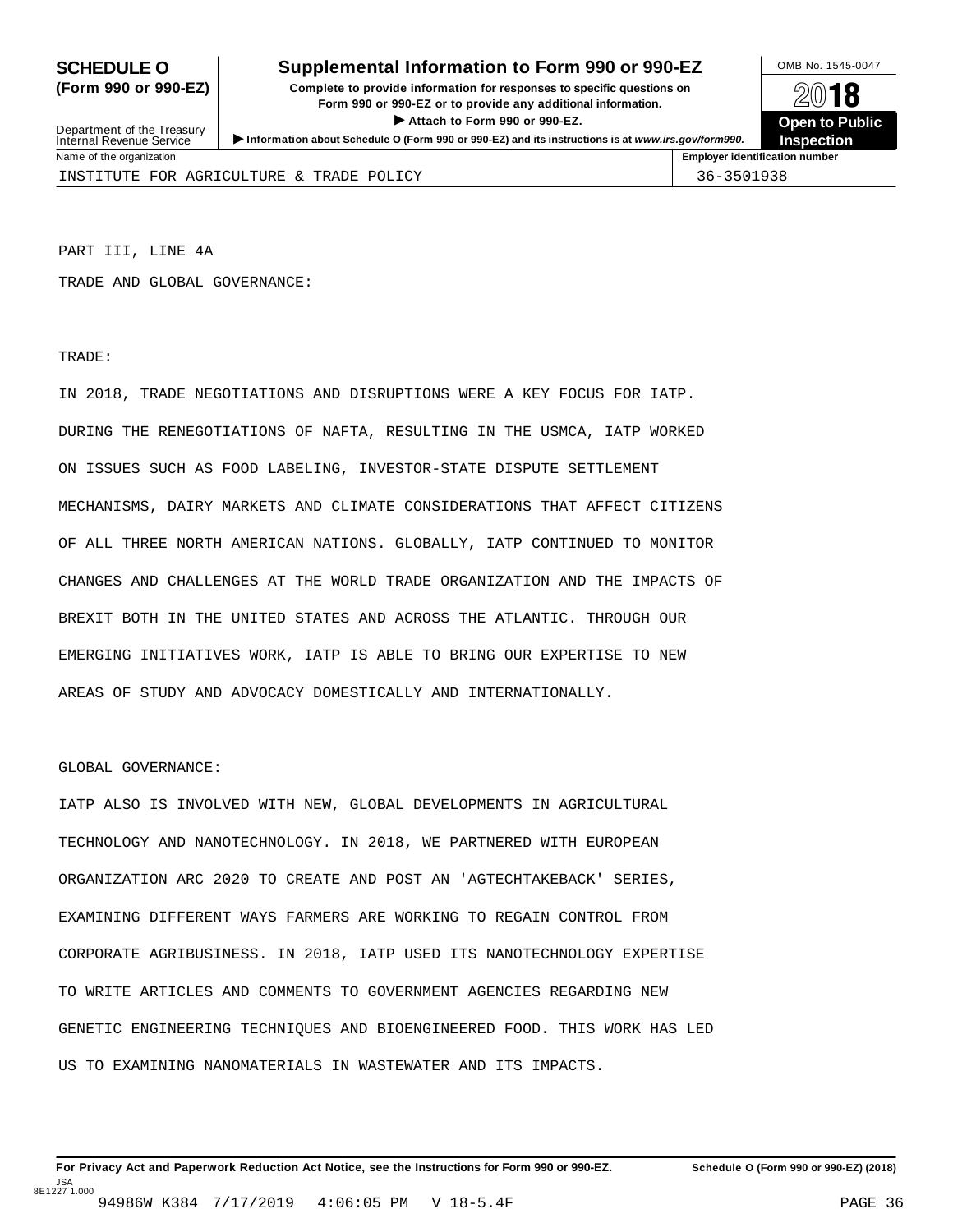Schedule O (Form 990 or 990-EZ) 2018 Page 2

INSTITUTE FOR AGRICULTURE & TRADE POLICY  $\vert$  36-3501938

Name of the organization **intervalse of the organization number Employer identification number** 

PART III, LINE 4B

CLIMATE AND RURAL DEVELOPMENT:

CLIMATE CHANGE, ESPECIALLY RELATED TO AGRICULTURE, IS AN AREA OF MAJOR IMPORTANCE FOR IATP. IN 2018, WE BOTH ATTENDED AND PRESENTED AT SIDE PANELS DURING COP 24, THE UNITED NATIONS CLIMATE CHANGE CONFERENCE IN POLAND. IN THE UNITED STATES, WE BEGAN CLOSELY TRACKING STATE-LEVEL CLIMATE CHANGE INITIATIVES AND STARTED A BIMONTHLY NEWSLETTER CALLED THE CLIMATE AND AGRICULTURE POLICY MONITOR WHICH FOLLOWS AND STUDIES CLIMATE CHANGE MITIGATION STRATEGIES AT THE STATE, NATIONAL AND INTERNATIONAL LEVELS.

IATP'S SECOND PHASE OF THE AWARD-WINNING RURAL CLIMATE DIALOGUES CAME TO END IN 2018 WHILE PLANNING FOR THE THIRD PHASE BEGAN. IN PARTNERSHIP WITH THE JEFFERSON CENTER, THE RURAL CLIMATE DIALOGUES FOCUSED ON CLEAN ENERGY IN THREE MINNESOTA COUNTIES: STEVENS, ITASCA AND WINONA. DURING THE COUNTY EVENTS, MEMBERS OF CITIZENS JURY HEARD FROM EXPERTS ON ISSUES SURROUNDING ENERGY GENERATION, INFRASTRUCTURE AND ADOPTION. THEY THEN IDENTIFIED CHALLENGES, OPPORTUNITIES AND NEXT STEPS TO CREATE A FINAL STATEMENT AND ADVANCE ENERGY SOLUTIONS THAT ARE CITIZEN-DRIVEN AND UNIQUE TO THEIR OWN COMMUNITIES.

PART III, LINE 4C COMMUNICATIONS:

IATP COMMUNICATIONS WORKS IN COLLABORATION WITH IATP PROGRAM STAFF TO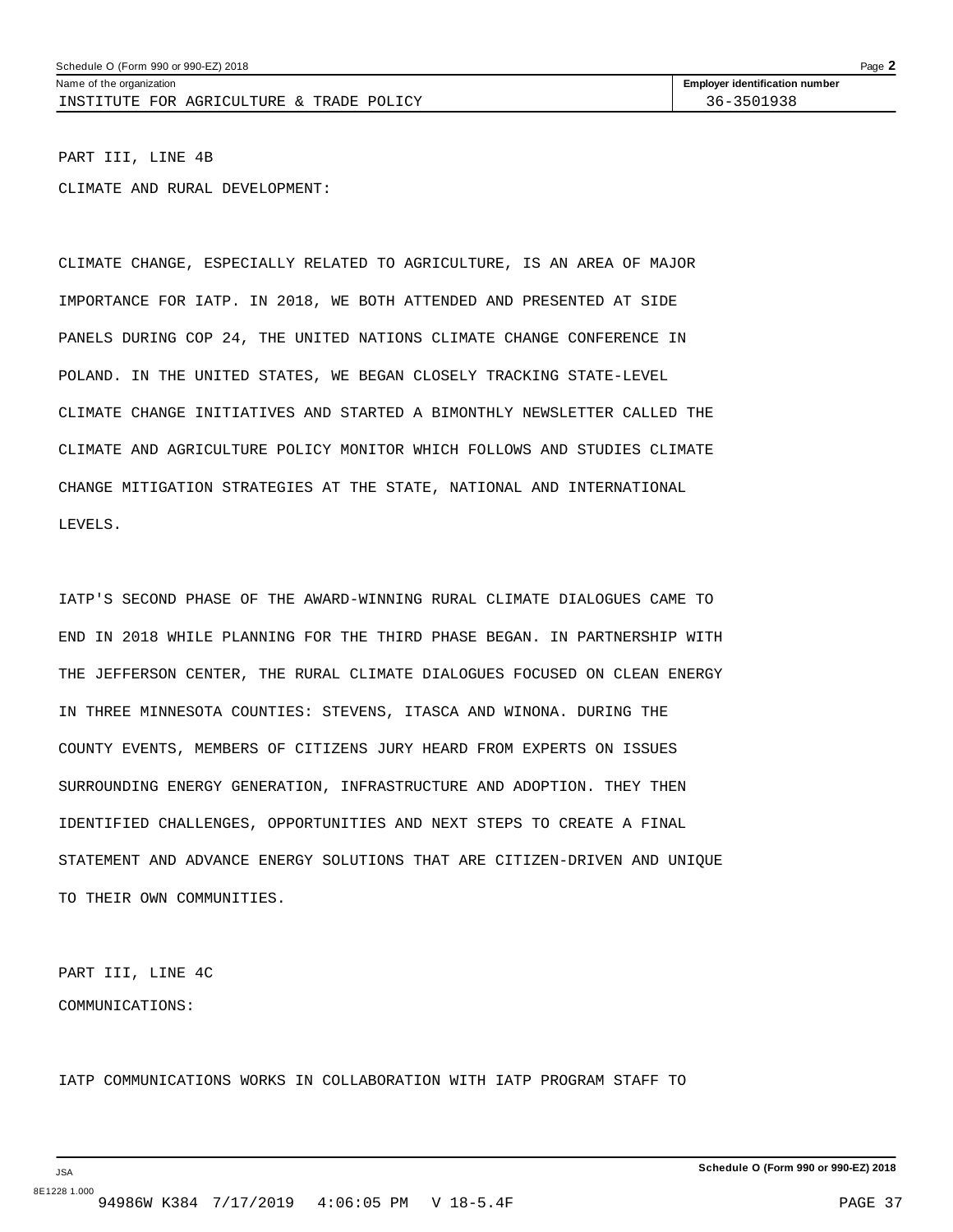| Schedule O (Form 990 or 990-EZ) 2018     | Page $\blacktriangle$                 |
|------------------------------------------|---------------------------------------|
| Name of the organization                 | <b>Employer identification number</b> |
| INSTITUTE FOR AGRICULTURE & TRADE POLICY | 36-3501938                            |

DESIGN, REFINE AND DISTRIBUTE ORGANIZATIONAL ARTICLES, REPORTS, FACT SHEETS, PRESS RELEASES, PODCASTS AND VIDEOS TO AUDIENCES ACROSS THE UNITED STATES AND AROUND THE WORLD. COMMUNICATIONS MEMBERS MEET WEEKLY WITH PROGRAM STAFF TO PROVIDE INPUT AND ADVICE THROUGHOUT THE PRODUCTION PROCESS. THEN, IATP COMMUNICATIONS DISSEMINATE AND AMPLIFY IATP'S RESEARCH AND ADVOCACY AMONG APPROPRIATE CHANNELS, INCLUDING A NEWLY REDESIGNED WEBSITE, SOCIAL MEDIA PLATFORMS, MASS EMAIL LISTS AND ONGOING OUTREACH TO MEDIA OUTLETS.

### PART III, LINE 4D

### INDUSTRIAL LIVESTOCK:

IN A FIRST OF ITS KIND STUDY, IATP WAS ABLE TO USE PRODUCTION TOTALS AND GREENHOUSE GAS EMISSIONS DATA TO ASSIGN EMISSIONS FIGURES TO THE 35 LARGEST MEAT AND DAIRY CORPORATIONS AROUND THE WORLD IN EMISSIONS IMPOSSIBLE, A JOINT REPORT WITH GRAIN. IN ADDITION TO FINDING THAT THE FIVE LARGEST MEAT AND DAIRY COMPANIES ALREADY COMBINE FOR MORE EMISSIONS THAN OIL GIANTS EXXONMOBIL, SHELL OR BP, WE ALSO LEARNED THAT MANY EITHER FAIL TO REPORT ANY EMISSIONS OR EXCLUDE THEIR SUPPLY CHAIN EMISSIONS IN THEIR TOTALS. EMISSIONS IMPOSSIBLE IS A CORNERSTONE IATP REPORT AND WILL GUIDE OUR WORK IN 2019.

### COMMUNITY FOOD SYSTEMS:

FOR NEARLY A DECADE, IATP HAS BEEN ENGAGED IN FARM TO EARLY CARE AND EDUCATION INITIATIVES AS PART OF ITS COMMUNITY FOOD SYSTEMS PROGRAM. WE CURRENTLY PARTNER WITH 10 OF MINNESOTA'S 34 HEAD START PROGRAMS ON FARM TO HEAD START INITIATIVES, HELPING FEATURE LOCAL FOODS ON MENUS,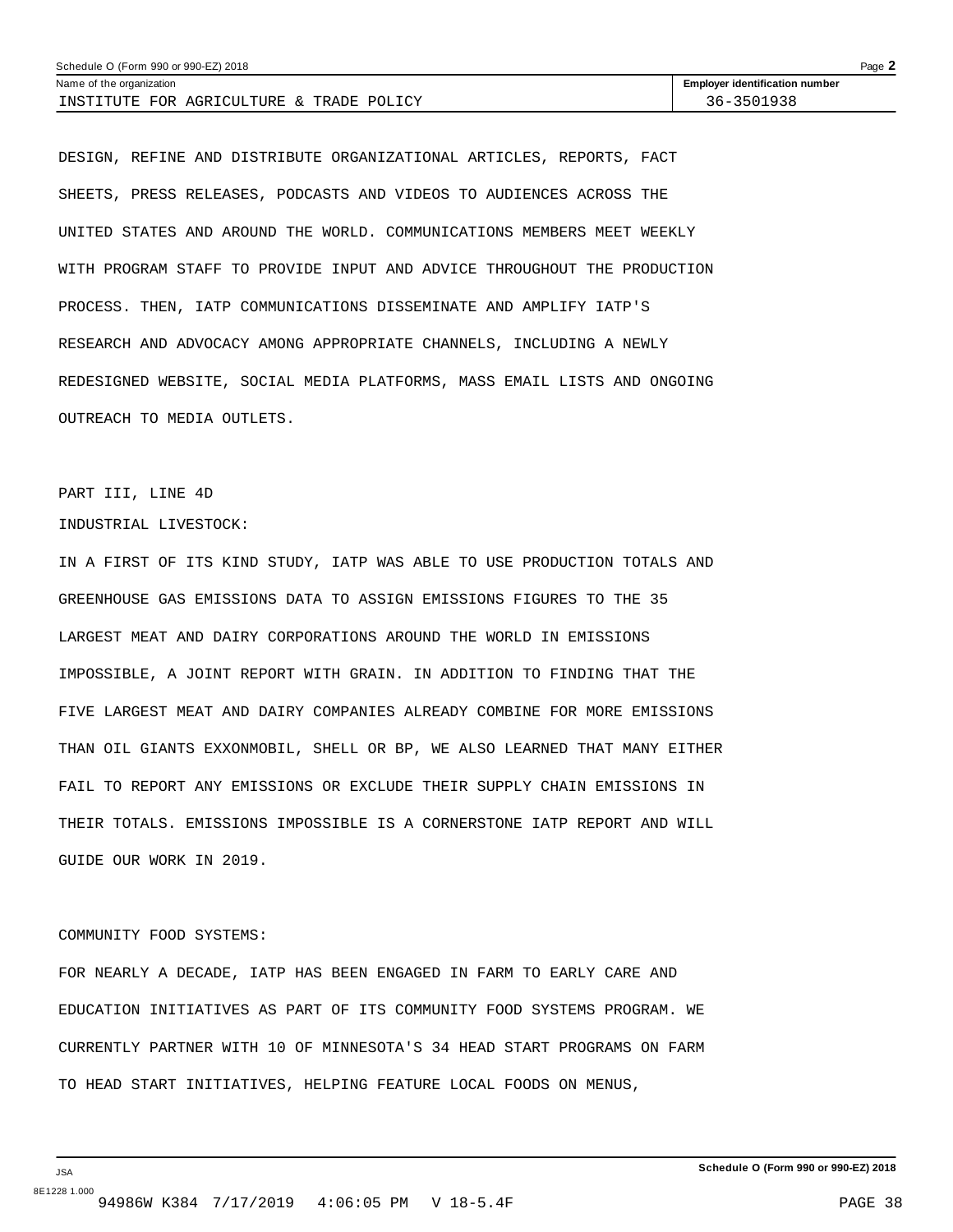| Schedule O (Form 990 or 990-EZ) 2018     | Page $\angle$                         |
|------------------------------------------|---------------------------------------|
| Name of the organization                 | <b>Employer identification number</b> |
| INSTITUTE FOR AGRICULTURE & TRADE POLICY | 36-3501938                            |

COORDINATE FOOD AND FARMING-RELATED CLASSROOM ACTIVITIES AND PLAN FAMILY ENGAGEMENT ACTIVITIES. IN 2018, IATP HIGHLIGHTED SOME OF THESE PARTNERS WITH WRITTEN AND VIDEO CASE STUDIES TO SHOW HOW OUR PROGRAM CAN ADAPT TO MEET THE DIVERSE NEEDS OF EACH HEAD START PARTNER. THIS WORK PREPARED IATP FOR A PUSH IN 2019 TO PASS A BILL IN THE MINNESOTA LEGISLATURE THAT WOULD ENSURE CHILDREN ACROSS THE STATE HAVE ACCESS TO FRESH, NUTRITIOUS, LOCAL FOODS THROUGH A STATEWIDE FARM TO SCHOOL BILL.

### PART VI, SECTION B, LINE 11B

THE FINANCE COMMITTEE WILL REVIEW AND APPROVE THE ORGANIZATION'S 990. THE FINAL RETURN WILL BE DISTRIBUTED TO THE BOARD OF DIRECTORS PRIOR TO FILING. AT THIS TIME, THE FINANCE COMMITTEE ALSO APPROVES THE REPORT TO THE STATE AG'S OFFICE.

PART VI, SECTION B, LINE 12C EMPLOYEES AND BOARD MEMBERS ARE ASKED TO REVIEW AND SIGN THE POLICY ANNUALLY.

PART VI, SECTION B, LINE 15A&B EXECUTIVE DIRECTOR - SALARY IS ASSESSED AND ADJUSTED BY THE PERSONNEL COMMITTEE AND THEN MUST BE APPROVED THE BOARD OF DIRECTORS OTHER KEY EMPLOYEES - INTERNAL DECISION BASED ON COMPENSATION DATA PROVIDED BY THE MINNESOTA COUNCIL OF NONPROFITS

PART VI, SECTION C, LINE 19 GOVERNING DOCUMENTS, CONFLICT OF INTEREST POLICY, AND FINANCIAL STATEMENTS ARE AVALIABLE TO THE PUBLIC UPON REQUEST. THE 990 IS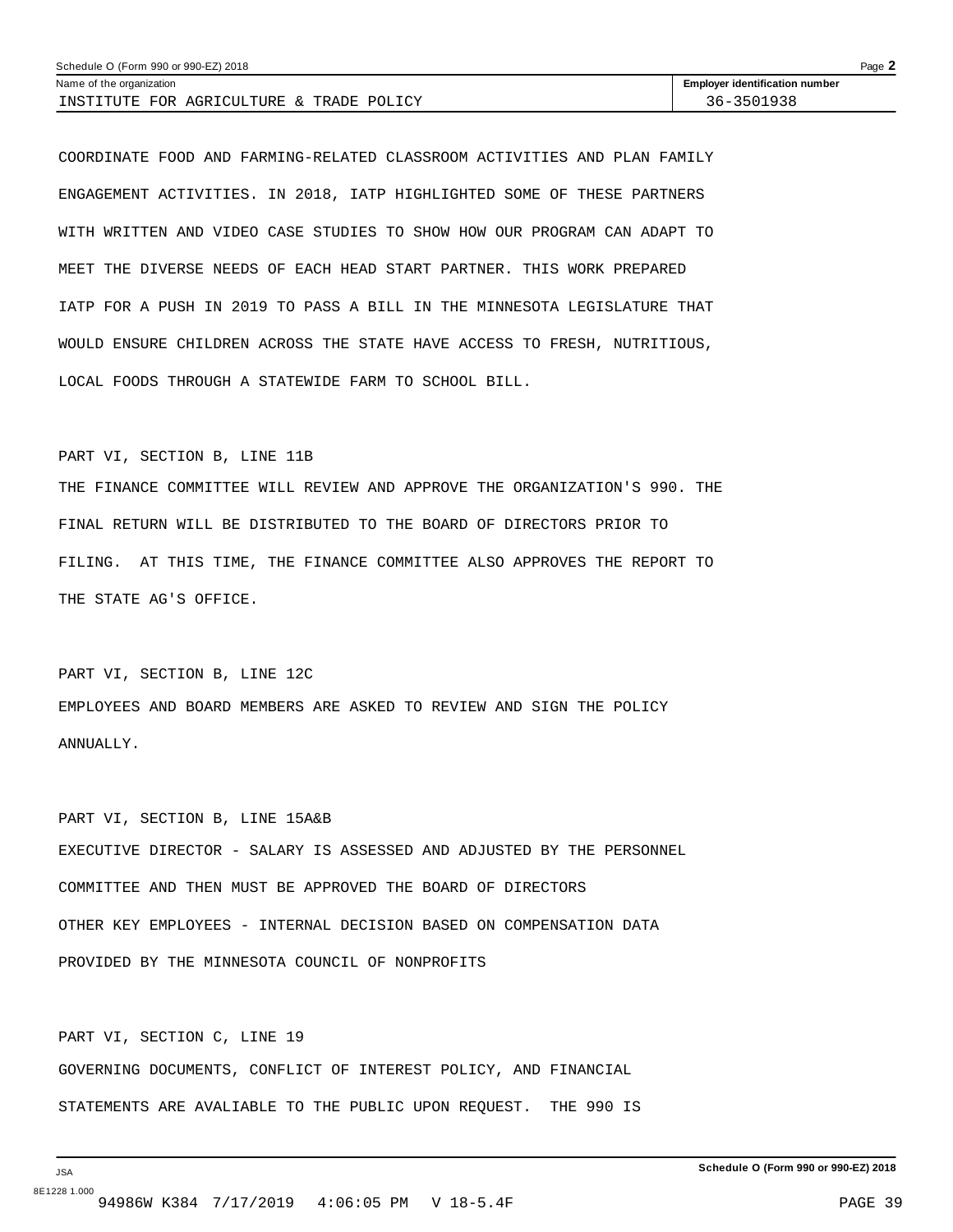<span id="page-38-0"></span>AVAILABLE AT WWW.IATP.ORG.

PART XI, LINE 9

THE \$186,163 IS THE EARNINGS OF A FOR PROFIT SUBSIDIARY, WINTER COFFEE, INC., FORMERLY KNOWN AS PEACE COFFEE, SBC, WHICH FILES A FORM 1120 AND PAYS TAXES ON NET INCOME.

WINTER COFFEE, INC. SOLD SUBSTANTIALLY ALL OF ITS ASSETS TO ITS CEO, AN INVESTOR PARTNER ON MAY 1, 2018. THE NEW COMPANY WHICH WILL CONTINUE TO OPERATE THE COFFEE BUSINESS IS NOT A RELATED ENTITY OF IATP.

| FORM 990, PART III, LINE 4D - OTHER PROGRAM SERVICES |        | ATTACHMENT 1 |         |
|------------------------------------------------------|--------|--------------|---------|
| DESCRIPTION                                          | GRANTS | EXPENSES     | REVENUE |
| INDUSTRIAL LIVESTOCK: SEE SCHEDULE O.                |        | 254,596.     |         |
| COMMUNITY FOOD SYSTEMS: SEE SCHEDULE O.              |        | 200,269.     |         |
| TOTALS                                               |        | 454,865.     |         |

ATTACHMENT 2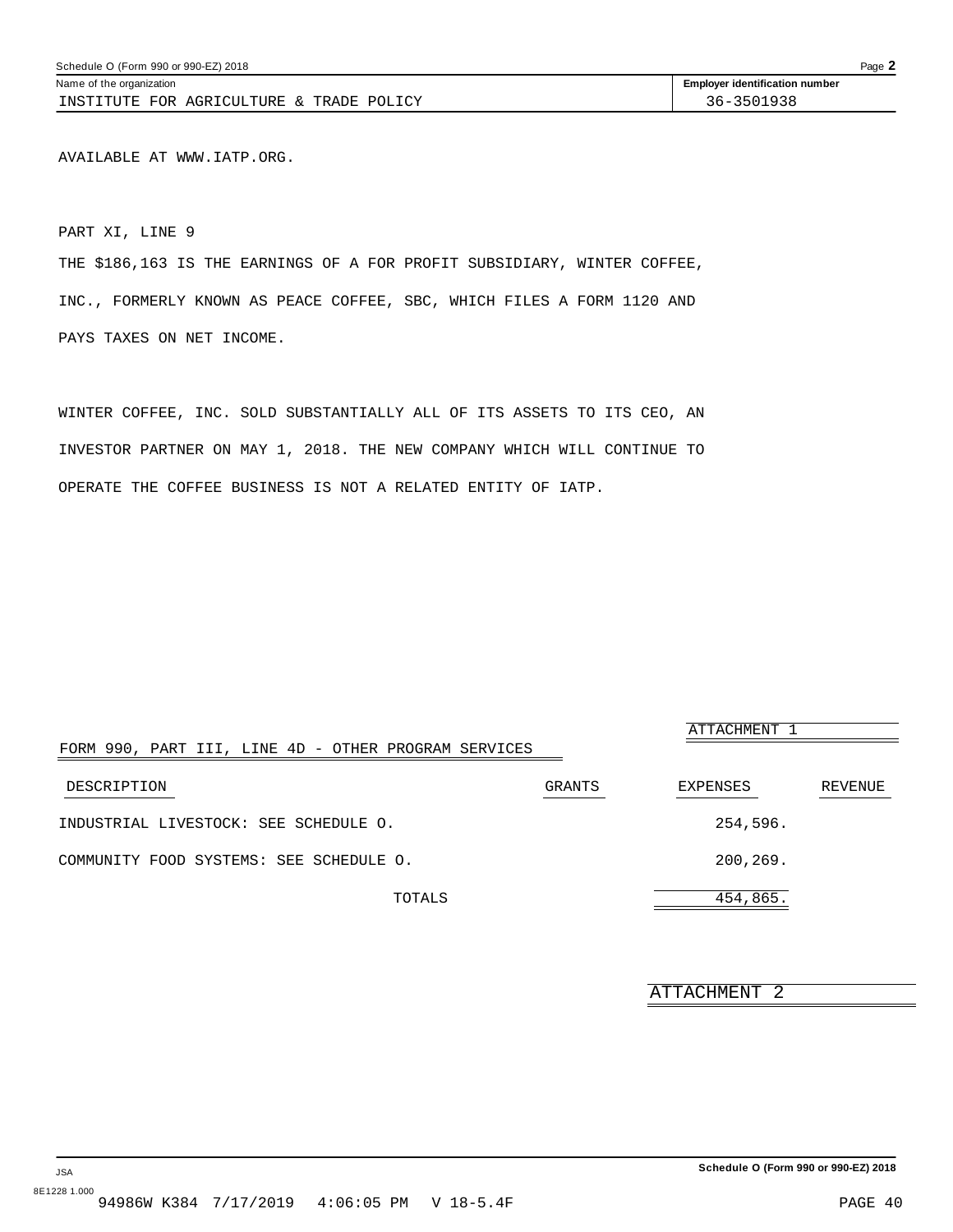<span id="page-39-0"></span>

| Schedule O (Form 990 or 990-EZ) 2018     |          |              |                                       | Page 2         |
|------------------------------------------|----------|--------------|---------------------------------------|----------------|
| Name of the organization                 |          |              | <b>Employer identification number</b> |                |
| INSTITUTE FOR AGRICULTURE & TRADE POLICY |          |              | 36-3501938                            |                |
|                                          |          |              | ATTACHMENT                            | (CONT'D)<br>-2 |
| FORM 990, PART IX - OTHER FEES           |          |              |                                       |                |
|                                          | (A)      | ΈB,          | $(\mathsf{C}\,)$                      | (D)            |
|                                          | TOTAL    | PROGRAM      | MANAGEMENT                            | FUNDRAISING    |
| DESCRIPTION                              | FEES     | SERVICE EXP. | AND GENERAL                           | EXPENSES       |
| CONTRACTED SERVICES                      | 197,001. | 185,817.     | 10,584.                               | 600.           |
| TOTALS                                   | 197,001. | 185,817.     | 10,584.                               | 600.           |

ATTACHMENT 3

## FORM 990, PART X - INVESTMENTS - PUBLICLY TRADED SECURITIES

| DESCRIPTION |        | ENDING<br>BOOK VALUE | COST<br>OR FMV |
|-------------|--------|----------------------|----------------|
| ENDOWMENT   |        | 660,617.             | FMV            |
|             | TOTALS | 660,617.             |                |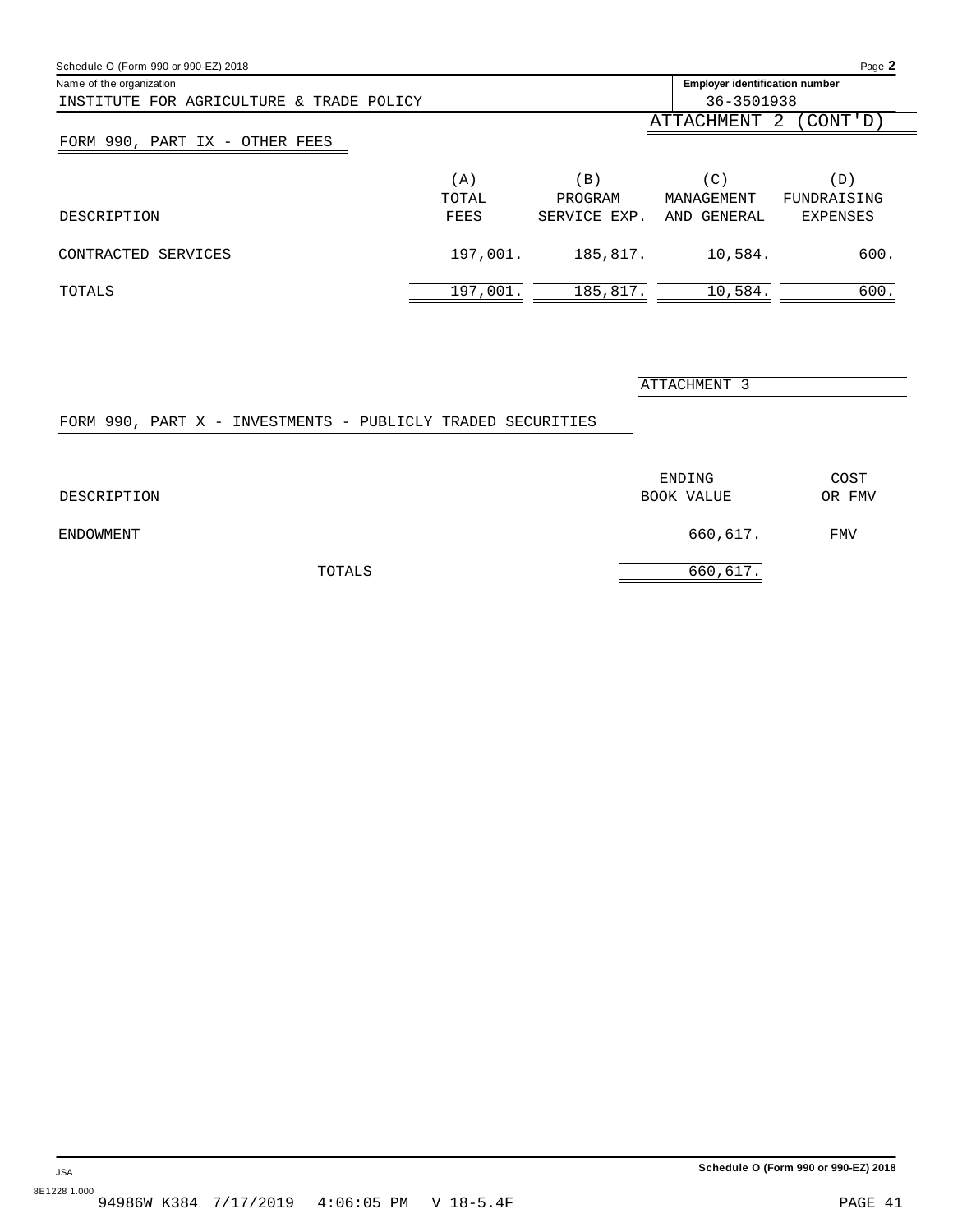# OMB No. 1545-0047 **SCHEDULE R (Form 990) Related Organizations and Unrelated Partnerships**

 $\triangleright$  Complete if the organization answered "Yes" on Form 990, Part IV, line 33, 34, 35b, 36, or 37.  $\overline{A}$  **I O**<br>
Attach to Form 990.<br>  $\overline{A}$  Attach to Form 990.

Department of the Treasury<br>
Internal Revenue Service<br>
Name of the organization<br>
Name of the organization<br>
Name of the organization<br> **Name of the organization** 

**Inspection**

Department of the Treasury<br>Internal Revenue Service

INSTITUTE FOR AGRICULTURE & TRADE POLICY 36-3501938

### **Part I Identification of Disregarded Entities.** Complete if the organization answered "Yes" on Form 990, Part IV, line 33.

| (a)<br>Name, address, and EIN (if applicable) of disregarded entity | (b)<br>Primary activity | (c)<br>Legal domicile (state<br>or foreign country) | (d)<br>Total income | (e)<br>End-of-year assets | (f)<br>Direct controlling<br>entity |
|---------------------------------------------------------------------|-------------------------|-----------------------------------------------------|---------------------|---------------------------|-------------------------------------|
| (1)                                                                 |                         |                                                     |                     |                           |                                     |
| (2)                                                                 |                         |                                                     |                     |                           |                                     |
| (3)                                                                 |                         |                                                     |                     |                           |                                     |
| (4)                                                                 |                         |                                                     |                     |                           |                                     |
| (5)                                                                 |                         |                                                     |                     |                           |                                     |
| (6)                                                                 |                         |                                                     |                     |                           |                                     |

**Identification of Related Tax-Exempt Organizations.** Complete if the organization answered "Yes" on Form 990, Part IV, line 34, because it had **Part II** one or more related tax-exempt organizations during the tax year.

| (a)<br>Name, address, and EIN of related organization | (b)<br>Primary activity | (c)<br>Legal domicile (state<br>or foreign country) | (d)<br>Exempt Code section | (e)<br>Public charity status<br>(if section $501(c)(3)$ ) | (f)<br>Direct controlling<br>entity | (g)<br>Section $\frac{3}{12(b)(13)}$<br>controlled<br>entity? |    |
|-------------------------------------------------------|-------------------------|-----------------------------------------------------|----------------------------|-----------------------------------------------------------|-------------------------------------|---------------------------------------------------------------|----|
|                                                       |                         |                                                     |                            |                                                           |                                     | Yes                                                           | No |
| $\overline{1}$ <sup>IATPACTION</sup><br>20-0103018    |                         |                                                     |                            |                                                           |                                     |                                                               |    |
| 2105 FIRST AVENUE SOUTH<br>MINNEAPOLIS, MN 55404      | LOBBYING                | MN                                                  | 501(C)(4)                  |                                                           | IATP                                |                                                               | Χ  |
| (2)                                                   |                         |                                                     |                            |                                                           |                                     |                                                               |    |
|                                                       |                         |                                                     |                            |                                                           |                                     |                                                               |    |
| (3)                                                   |                         |                                                     |                            |                                                           |                                     |                                                               |    |
|                                                       |                         |                                                     |                            |                                                           |                                     |                                                               |    |
| (4)                                                   |                         |                                                     |                            |                                                           |                                     |                                                               |    |
|                                                       |                         |                                                     |                            |                                                           |                                     |                                                               |    |
| (5)                                                   |                         |                                                     |                            |                                                           |                                     |                                                               |    |
|                                                       |                         |                                                     |                            |                                                           |                                     |                                                               |    |
| (6)                                                   |                         |                                                     |                            |                                                           |                                     |                                                               |    |
|                                                       |                         |                                                     |                            |                                                           |                                     |                                                               |    |
| (7)                                                   |                         |                                                     |                            |                                                           |                                     |                                                               |    |
|                                                       |                         |                                                     |                            |                                                           |                                     |                                                               |    |

**For Paperwork Reduction Act Notice, see the Instructions for Form 990. Schedule R (Form 990) 2018**

JSA 8E1307 1.000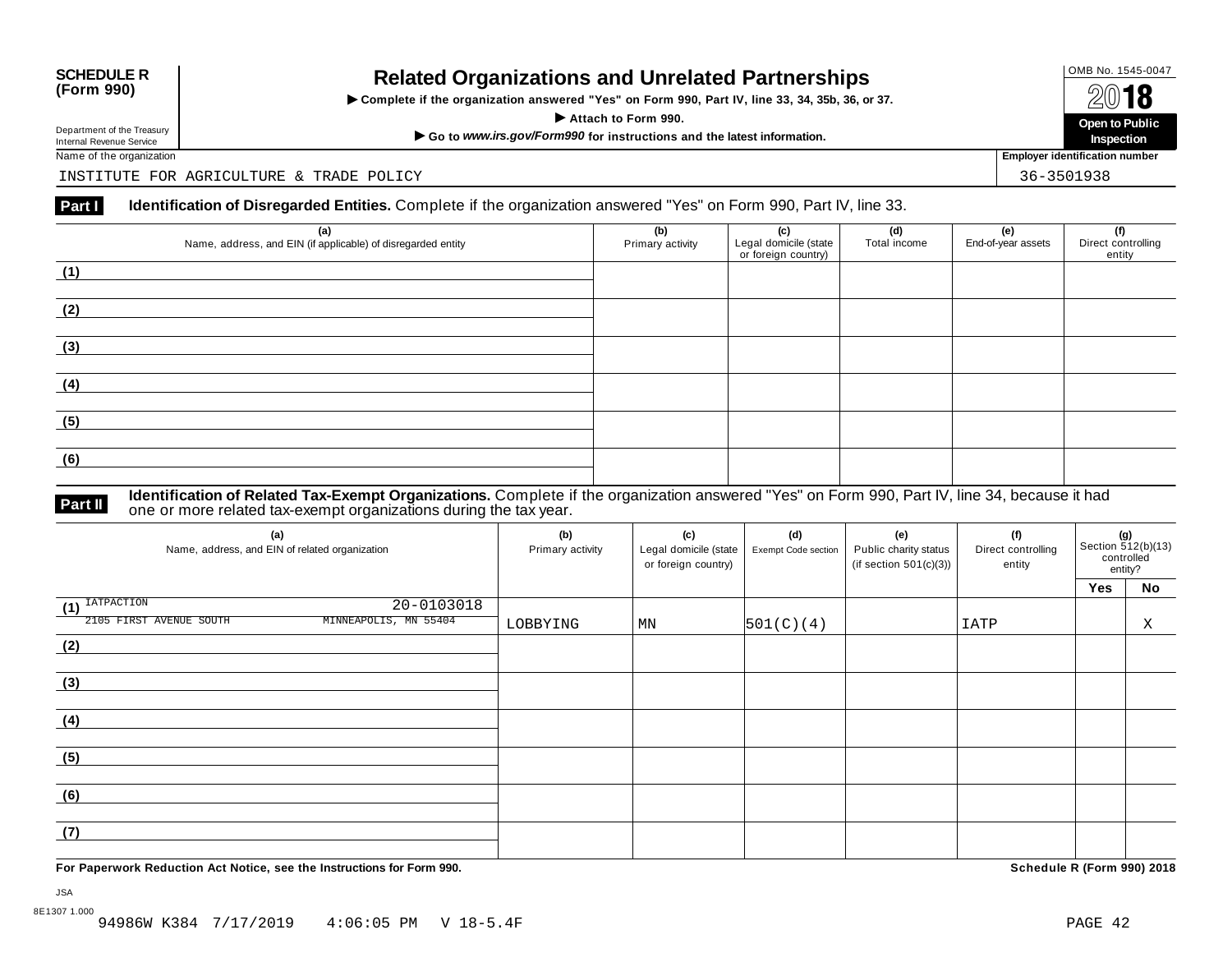Schedule <sup>R</sup> (Form 990) <sup>2018</sup> Page **2**

**Part III** Identification of Related Organizations Taxable as a Partnership. Complete if the organization answered "Yes" on Form 990, Part IV, line 34,<br>because it had one or more related organizations treated as a partners

| (a)<br>Name, address, and EIN of<br>related organization | (b)<br>Primary activity | (c)<br>Legal<br>domicile<br>(state or<br>foreign<br>country) | (d)<br>Direct controlling<br>entity | (e)<br>Predominant<br>income (related,<br>unrelated,<br>excluded from<br>tax under<br>sections 512 - 514) | (f)<br>(h)<br>(g)<br>(i)<br>Share of total<br>Share of end-of-<br>Disproportionate<br>income<br>year assets<br>allocations? |  | Code V - UBI<br>amount in box 20<br>of Schedule K-1<br>(Form 1065) | (j)<br>General or<br>managing<br>partner? |  | (k)<br>Percentage<br>ownership |        |  |
|----------------------------------------------------------|-------------------------|--------------------------------------------------------------|-------------------------------------|-----------------------------------------------------------------------------------------------------------|-----------------------------------------------------------------------------------------------------------------------------|--|--------------------------------------------------------------------|-------------------------------------------|--|--------------------------------|--------|--|
|                                                          |                         |                                                              |                                     |                                                                                                           |                                                                                                                             |  | Yes No                                                             |                                           |  |                                | Yes No |  |
| (1)                                                      |                         |                                                              |                                     |                                                                                                           |                                                                                                                             |  |                                                                    |                                           |  |                                |        |  |
| (2)                                                      |                         |                                                              |                                     |                                                                                                           |                                                                                                                             |  |                                                                    |                                           |  |                                |        |  |
| (3)                                                      |                         |                                                              |                                     |                                                                                                           |                                                                                                                             |  |                                                                    |                                           |  |                                |        |  |
| (4)                                                      |                         |                                                              |                                     |                                                                                                           |                                                                                                                             |  |                                                                    |                                           |  |                                |        |  |
| (5)                                                      |                         |                                                              |                                     |                                                                                                           |                                                                                                                             |  |                                                                    |                                           |  |                                |        |  |
| (6)                                                      |                         |                                                              |                                     |                                                                                                           |                                                                                                                             |  |                                                                    |                                           |  |                                |        |  |
| (7)                                                      |                         |                                                              |                                     |                                                                                                           |                                                                                                                             |  |                                                                    |                                           |  |                                |        |  |

# **Part IV** Identification of Related Organizations Taxable as a Corporation or Trust. Complete if the organization answered "Yes" on Form 990, Part IV,<br>line 34, because it had one or more related organizations treated as a

| (a)<br>Name, address, and EIN of related organization | (b)<br>Primary activity | (c)<br>Legal domicile<br>(state or foreign<br>country) | (d)<br>Direct controlling<br>entity | (e)<br>Type of entity<br>(C corp, S corp, or trust) | (f)<br>Share of total<br>income | (g)<br>Share of<br>end-of-year assets ownership 512(b)(13) | (h)<br>Percentage     | (i)<br>Section<br>entity? |  |
|-------------------------------------------------------|-------------------------|--------------------------------------------------------|-------------------------------------|-----------------------------------------------------|---------------------------------|------------------------------------------------------------|-----------------------|---------------------------|--|
|                                                       |                         |                                                        |                                     |                                                     |                                 |                                                            |                       | Yes No                    |  |
| (1) WINTER COFFEE, INC.<br>41-1827780                 |                         |                                                        |                                     |                                                     |                                 |                                                            |                       |                           |  |
| 2105 FIRST AVENUE SOUTH MINNEAPOLIS, MN 55404         | COFFEE SALES            | MN                                                     | IATP                                | C CORP                                              | 186,163.                        |                                                            | 807,982. 100.0000   X |                           |  |
| (2)                                                   |                         |                                                        |                                     |                                                     |                                 |                                                            |                       |                           |  |
|                                                       |                         |                                                        |                                     |                                                     |                                 |                                                            |                       |                           |  |
| (3)                                                   |                         |                                                        |                                     |                                                     |                                 |                                                            |                       |                           |  |
|                                                       |                         |                                                        |                                     |                                                     |                                 |                                                            |                       |                           |  |
| (4)                                                   |                         |                                                        |                                     |                                                     |                                 |                                                            |                       |                           |  |
|                                                       |                         |                                                        |                                     |                                                     |                                 |                                                            |                       |                           |  |
| (5)                                                   |                         |                                                        |                                     |                                                     |                                 |                                                            |                       |                           |  |
|                                                       |                         |                                                        |                                     |                                                     |                                 |                                                            |                       |                           |  |
| (6)                                                   |                         |                                                        |                                     |                                                     |                                 |                                                            |                       |                           |  |
|                                                       |                         |                                                        |                                     |                                                     |                                 |                                                            |                       |                           |  |
| (7)                                                   |                         |                                                        |                                     |                                                     |                                 |                                                            |                       |                           |  |
|                                                       |                         |                                                        |                                     |                                                     |                                 |                                                            |                       |                           |  |

**Schedule R (Form 990) 2018**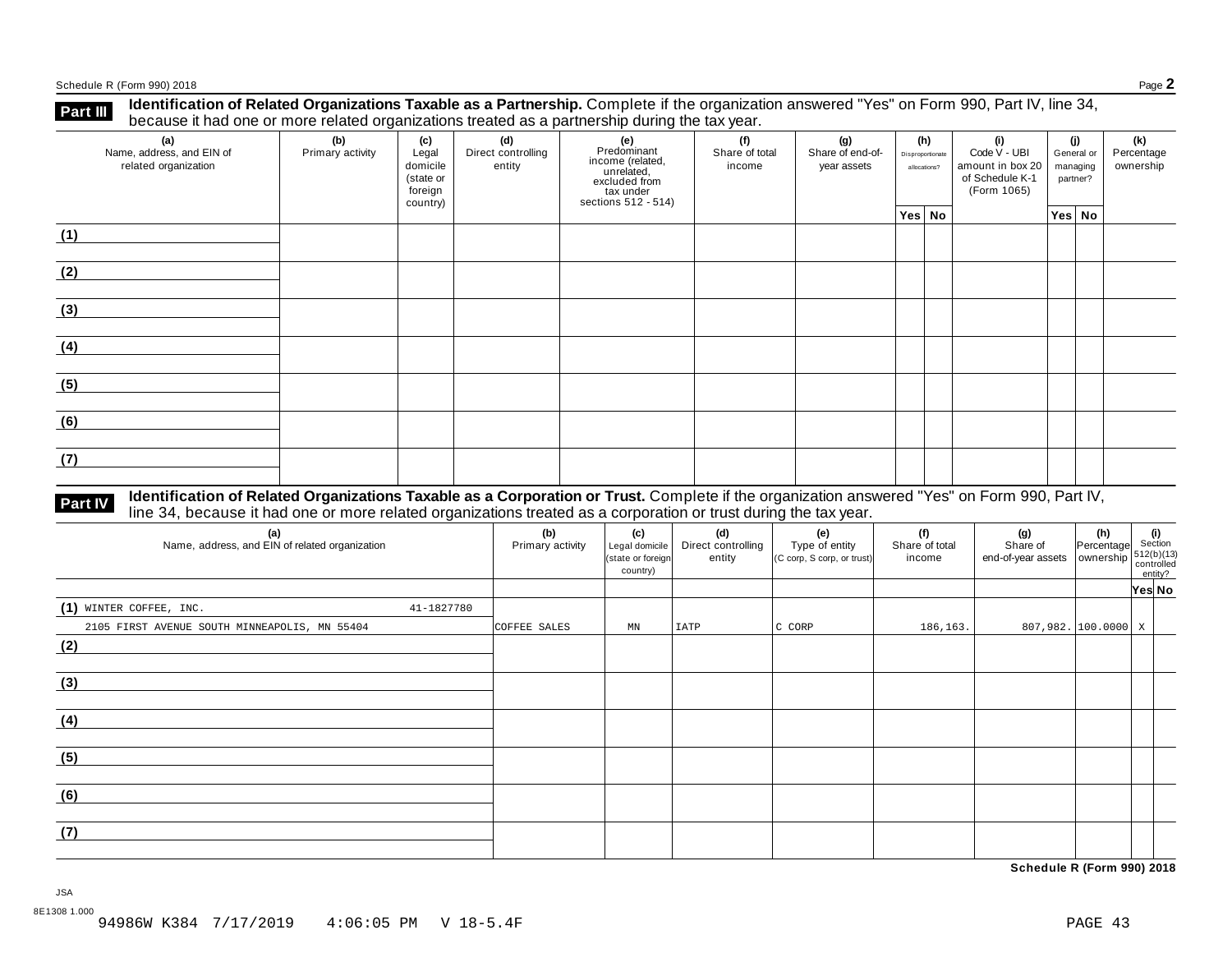|                                                        | Note: Complete line 1 if any entity is listed in Parts II, III, or IV of this schedule.                                                                                             |             |                 |                       |                 | Yes No                     |
|--------------------------------------------------------|-------------------------------------------------------------------------------------------------------------------------------------------------------------------------------------|-------------|-----------------|-----------------------|-----------------|----------------------------|
| 1                                                      | During the tax year, did the organization engage in any of the following transactions with one or more related organizations listed in Parts II-IV?                                 |             |                 |                       |                 |                            |
|                                                        |                                                                                                                                                                                     |             |                 |                       | 1a              | Χ                          |
| b                                                      |                                                                                                                                                                                     |             |                 |                       | 1b              | X                          |
|                                                        |                                                                                                                                                                                     |             |                 |                       | 1 <sub>c</sub>  | $\mathbf x$                |
|                                                        |                                                                                                                                                                                     |             |                 |                       | 1d              | $\,$ X                     |
|                                                        |                                                                                                                                                                                     |             |                 |                       | 1e              | $\mathbf X$                |
|                                                        |                                                                                                                                                                                     |             |                 |                       | 1f              | X                          |
|                                                        |                                                                                                                                                                                     |             |                 |                       | 1 <sub>g</sub>  | $\mathbf X$                |
| h.                                                     |                                                                                                                                                                                     |             |                 |                       | 1 <sub>h</sub>  | $\mathbf X$                |
|                                                        |                                                                                                                                                                                     |             |                 |                       | 1i              | $\rm X$                    |
|                                                        |                                                                                                                                                                                     |             |                 |                       | 1j.             | $\mathbf X$                |
|                                                        |                                                                                                                                                                                     |             |                 |                       | 1k              | X                          |
|                                                        |                                                                                                                                                                                     |             |                 |                       | 11              | $\overline{\mathbf{x}}$    |
|                                                        |                                                                                                                                                                                     |             |                 |                       | 1 <sub>m</sub>  | $\overline{\mathbf{x}}$    |
|                                                        |                                                                                                                                                                                     |             |                 |                       | 1n              | $\mathbf X$                |
|                                                        |                                                                                                                                                                                     |             |                 |                       | 1o              | X                          |
|                                                        |                                                                                                                                                                                     |             |                 |                       |                 |                            |
|                                                        |                                                                                                                                                                                     |             |                 |                       |                 |                            |
|                                                        |                                                                                                                                                                                     |             |                 |                       |                 |                            |
|                                                        |                                                                                                                                                                                     |             |                 |                       | 1p              |                            |
|                                                        |                                                                                                                                                                                     |             |                 |                       | 1q              |                            |
|                                                        |                                                                                                                                                                                     |             |                 |                       |                 |                            |
|                                                        |                                                                                                                                                                                     |             |                 |                       | 1r              |                            |
|                                                        |                                                                                                                                                                                     |             |                 |                       | 1s              | X<br>X<br>X<br>$\mathbf X$ |
|                                                        | If the answer to any of the above is "Yes," see the instructions for information on who must complete this line, including covered relationships and transaction thresholds.<br>(a) | (b)         | (c)             |                       | (d)             |                            |
|                                                        | Name of related organization                                                                                                                                                        | Transaction | Amount involved | Method of determining |                 |                            |
|                                                        |                                                                                                                                                                                     | $type(a-s)$ |                 |                       | amount involved |                            |
|                                                        | WINTER COFFEE, INC.                                                                                                                                                                 | $\mathbf F$ | 207,000.        | <b>FMV</b>            |                 |                            |
|                                                        |                                                                                                                                                                                     |             |                 |                       |                 |                            |
|                                                        |                                                                                                                                                                                     |             |                 |                       |                 |                            |
|                                                        |                                                                                                                                                                                     |             |                 |                       |                 |                            |
|                                                        |                                                                                                                                                                                     |             |                 |                       |                 |                            |
|                                                        |                                                                                                                                                                                     |             |                 |                       |                 |                            |
| $\mathbf{2}$<br>(1)<br>(2)<br>(3)<br>(4)<br>(5)<br>(6) |                                                                                                                                                                                     |             |                 |                       |                 |                            |

**Part V** Transactions With Related Organizations. Complete if the organization answered "Yes" on Form 990, Part IV, line 34, 35b, or 36.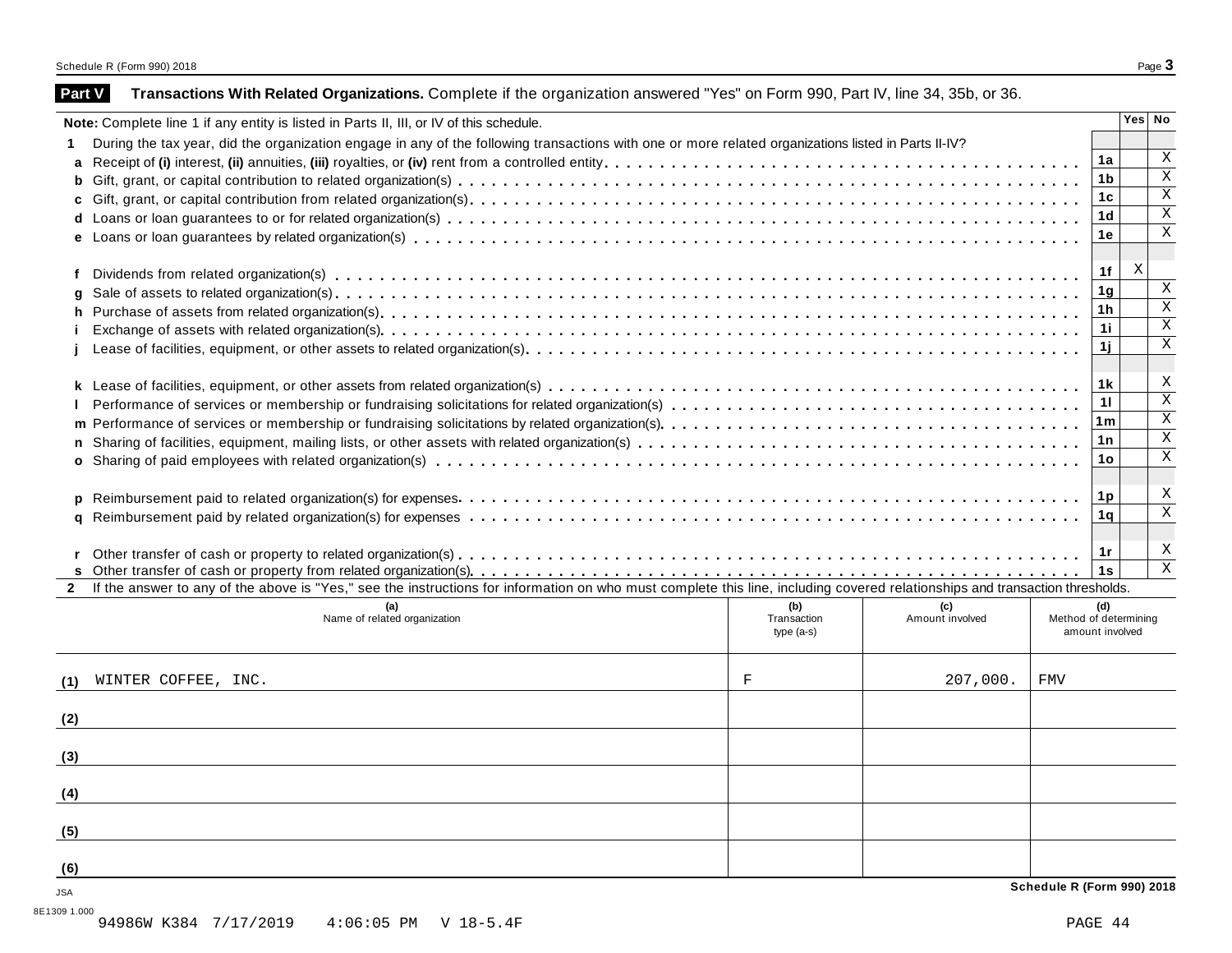### **Part VI Unrelated Organizations Taxable as a Partnership.** Complete if the organization answered "Yes" on Form 990, Part IV, line 37.

Provide the following information for each entity taxed as a partnership through which the organization conducted more than five percent of its activities (measured by total assets or gross revenue) that was not a related organization. See instructions regarding exclusion for certain investment partnerships.

| ັ    | $\mathbf{z}$<br>(a)<br>Name, address, and EIN of entity | ັ<br>(b)<br>Primary activity | ັ<br>$\overline{(c)}$<br>Legal domicile<br>(state or foreign<br>country) | ັ<br>(d)<br>Predominant<br>income (related,<br>unrelated, excluded<br>from tax under | (e)<br>501(c)(3) | Are all partners<br>section<br>organizations? | (f)<br>Share of<br>total income | (g)<br>Share of<br>end-of-year<br>assets | (h)<br>Disproportionate<br>allocations? | $(i)$<br>Code V - UBI<br>amount in box 20<br>of Schedule K-1<br>(Form 1065) |               | (j)<br>General or<br>managing<br>partner? | (k)<br>Percentage<br>ownership |
|------|---------------------------------------------------------|------------------------------|--------------------------------------------------------------------------|--------------------------------------------------------------------------------------|------------------|-----------------------------------------------|---------------------------------|------------------------------------------|-----------------------------------------|-----------------------------------------------------------------------------|---------------|-------------------------------------------|--------------------------------|
|      |                                                         |                              |                                                                          | sections 512-514)                                                                    | Yes No           |                                               |                                 |                                          | Yes No                                  |                                                                             | $Yes \mid No$ |                                           |                                |
| (1)  |                                                         |                              |                                                                          |                                                                                      |                  |                                               |                                 |                                          |                                         |                                                                             |               |                                           |                                |
| (2)  |                                                         |                              |                                                                          |                                                                                      |                  |                                               |                                 |                                          |                                         |                                                                             |               |                                           |                                |
| (3)  |                                                         |                              |                                                                          |                                                                                      |                  |                                               |                                 |                                          |                                         |                                                                             |               |                                           |                                |
| (4)  |                                                         |                              |                                                                          |                                                                                      |                  |                                               |                                 |                                          |                                         |                                                                             |               |                                           |                                |
| (5)  |                                                         |                              |                                                                          |                                                                                      |                  |                                               |                                 |                                          |                                         |                                                                             |               |                                           |                                |
| (6)  |                                                         |                              |                                                                          |                                                                                      |                  |                                               |                                 |                                          |                                         |                                                                             |               |                                           |                                |
| (7)  |                                                         |                              |                                                                          |                                                                                      |                  |                                               |                                 |                                          |                                         |                                                                             |               |                                           |                                |
| (8)  |                                                         |                              |                                                                          |                                                                                      |                  |                                               |                                 |                                          |                                         |                                                                             |               |                                           |                                |
| (9)  |                                                         |                              |                                                                          |                                                                                      |                  |                                               |                                 |                                          |                                         |                                                                             |               |                                           |                                |
| (10) |                                                         |                              |                                                                          |                                                                                      |                  |                                               |                                 |                                          |                                         |                                                                             |               |                                           |                                |
| (11) |                                                         |                              |                                                                          |                                                                                      |                  |                                               |                                 |                                          |                                         |                                                                             |               |                                           |                                |
| (12) |                                                         |                              |                                                                          |                                                                                      |                  |                                               |                                 |                                          |                                         |                                                                             |               |                                           |                                |
| (13) |                                                         |                              |                                                                          |                                                                                      |                  |                                               |                                 |                                          |                                         |                                                                             |               |                                           |                                |
| (14) |                                                         |                              |                                                                          |                                                                                      |                  |                                               |                                 |                                          |                                         |                                                                             |               |                                           |                                |
| (15) |                                                         |                              |                                                                          |                                                                                      |                  |                                               |                                 |                                          |                                         |                                                                             |               |                                           |                                |
| (16) |                                                         |                              |                                                                          |                                                                                      |                  |                                               |                                 |                                          |                                         |                                                                             |               |                                           |                                |

**Schedule R (Form 990) 2018**